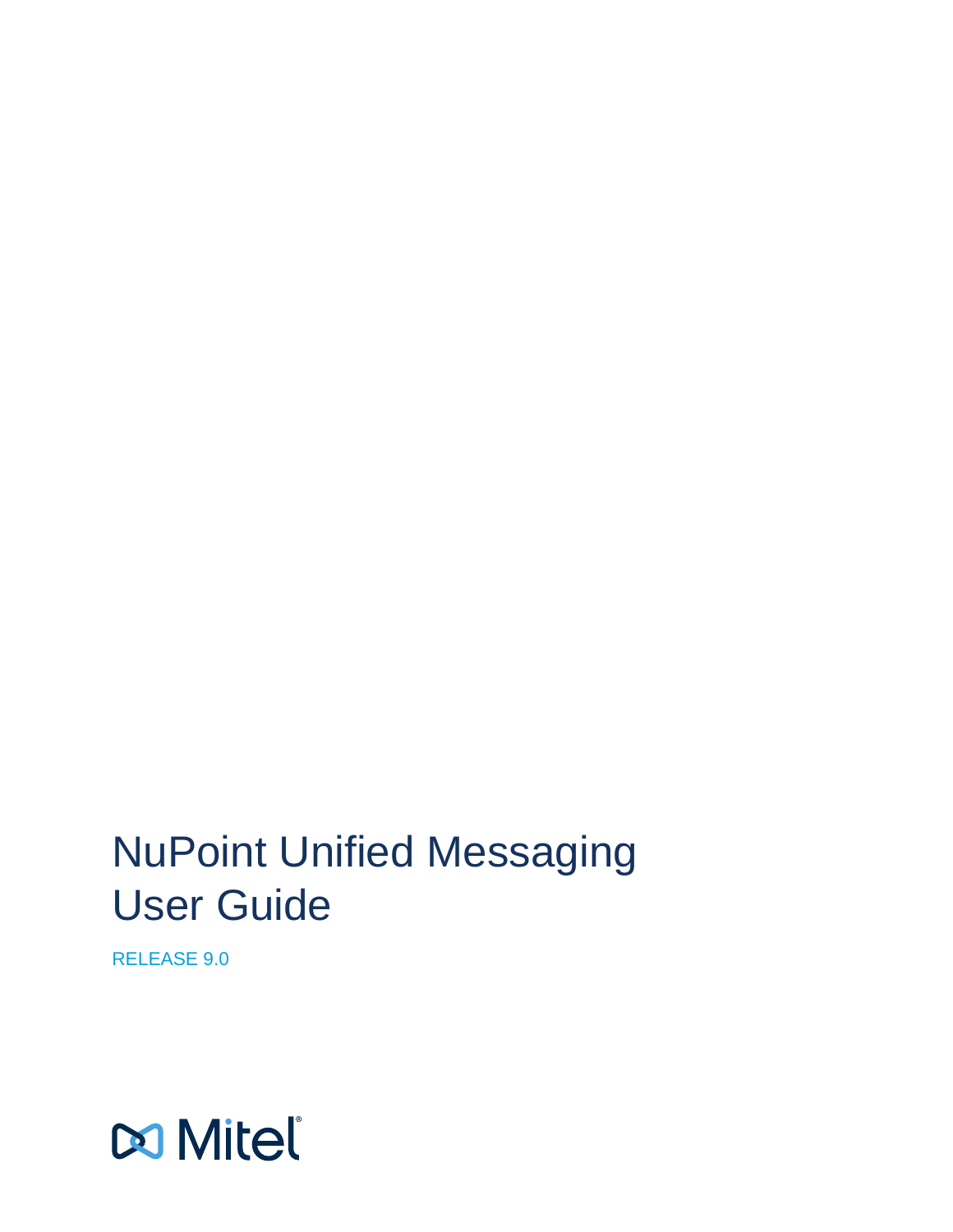### **NOTICE**

The information contained in this document is believed to be accurate in all respects but is not warranted by Mitel Networks™ Corporation (MITEL®). The information is subject to change without notice and should not be construed in any way as a commitment by Mitel or any of its affiliates or subsidiaries. Mitel and its affiliates and subsidiaries assume no responsibility for any errors or omissions in this document. Revisions of this document or new editions of it may be issued to incorporate such changes.

No part of this document can be reproduced or transmitted in any form or by any means - electronic or mechanical - for any purpose without written permission from Mitel Networks Corporation.

#### **Trademarks**

The trademarks, service marks, logos and graphics (collectively "Trademarks") appearing on Mitel's Internet sites or in its publications are registered and unregistered trademarks of Mitel Networks Corporation (MNC) or its subsidiaries (collectively "Mitel") or others. Use of the Trademarks is prohibited without the express consent from Mitel. Please contact our legal department at legal@mitel.com for additional information. For a list of the worldwide Mitel Networks Corporation registered trademarks, please refer to the website: http://www.mitel.com/trademarks.

Other product names mentioned in this document may be trademarks of their respective companies and are hereby acknowledged.

> **Mitel® NuPoint Unified Messaging**™ **User Guide** Release 9.0 August 2017

®,<sup>™</sup> Trademark of Mitel Networks Corporation © Copyright 2017, Mitel Networks Corporation All rights reserved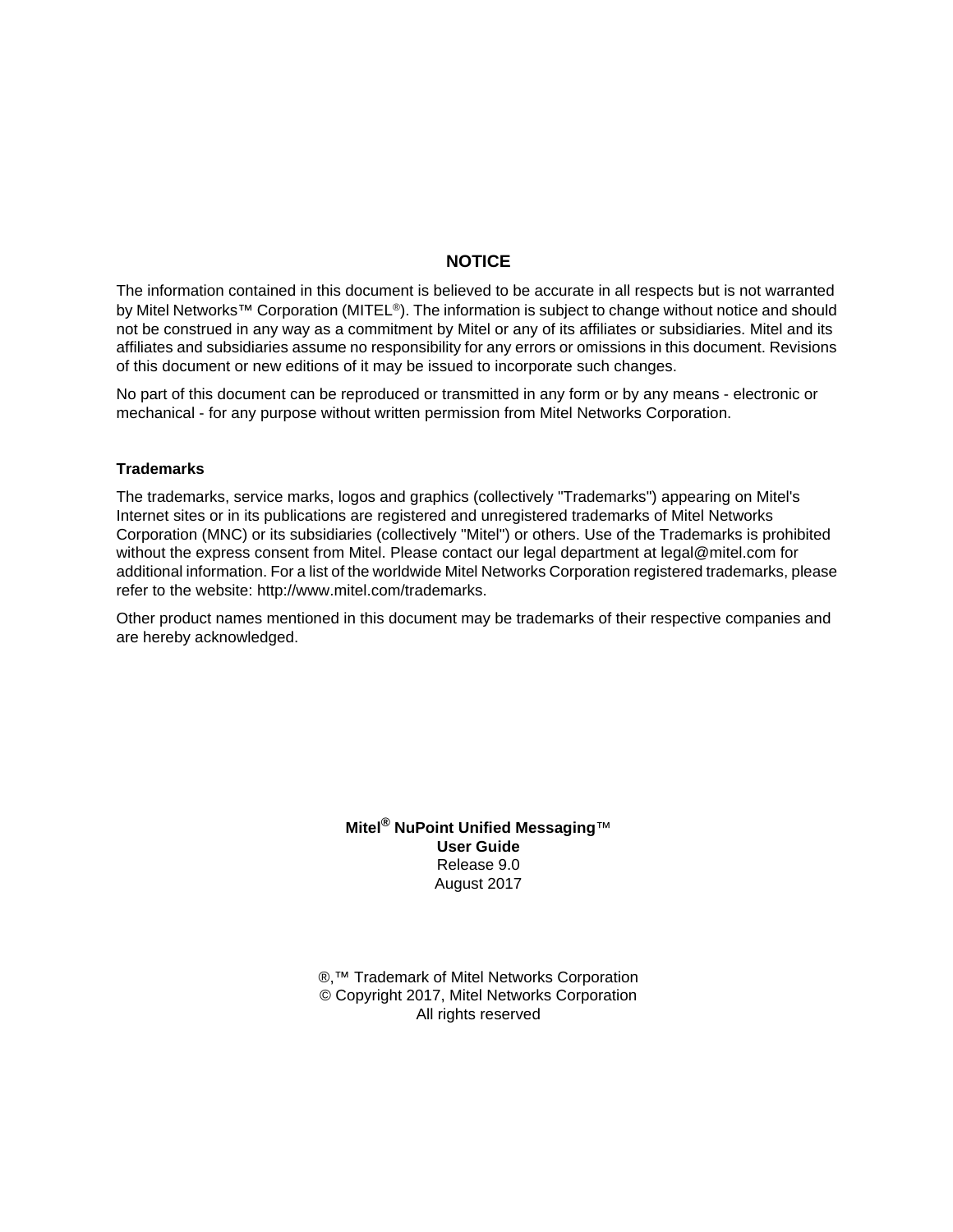| From an Outside Line to the Automated Receptionist 3 |  |
|------------------------------------------------------|--|
|                                                      |  |
|                                                      |  |
|                                                      |  |
|                                                      |  |
|                                                      |  |
|                                                      |  |
|                                                      |  |
|                                                      |  |
|                                                      |  |
|                                                      |  |
|                                                      |  |
|                                                      |  |
|                                                      |  |
|                                                      |  |
|                                                      |  |
|                                                      |  |
|                                                      |  |
|                                                      |  |
|                                                      |  |
|                                                      |  |
|                                                      |  |
|                                                      |  |
|                                                      |  |
|                                                      |  |
|                                                      |  |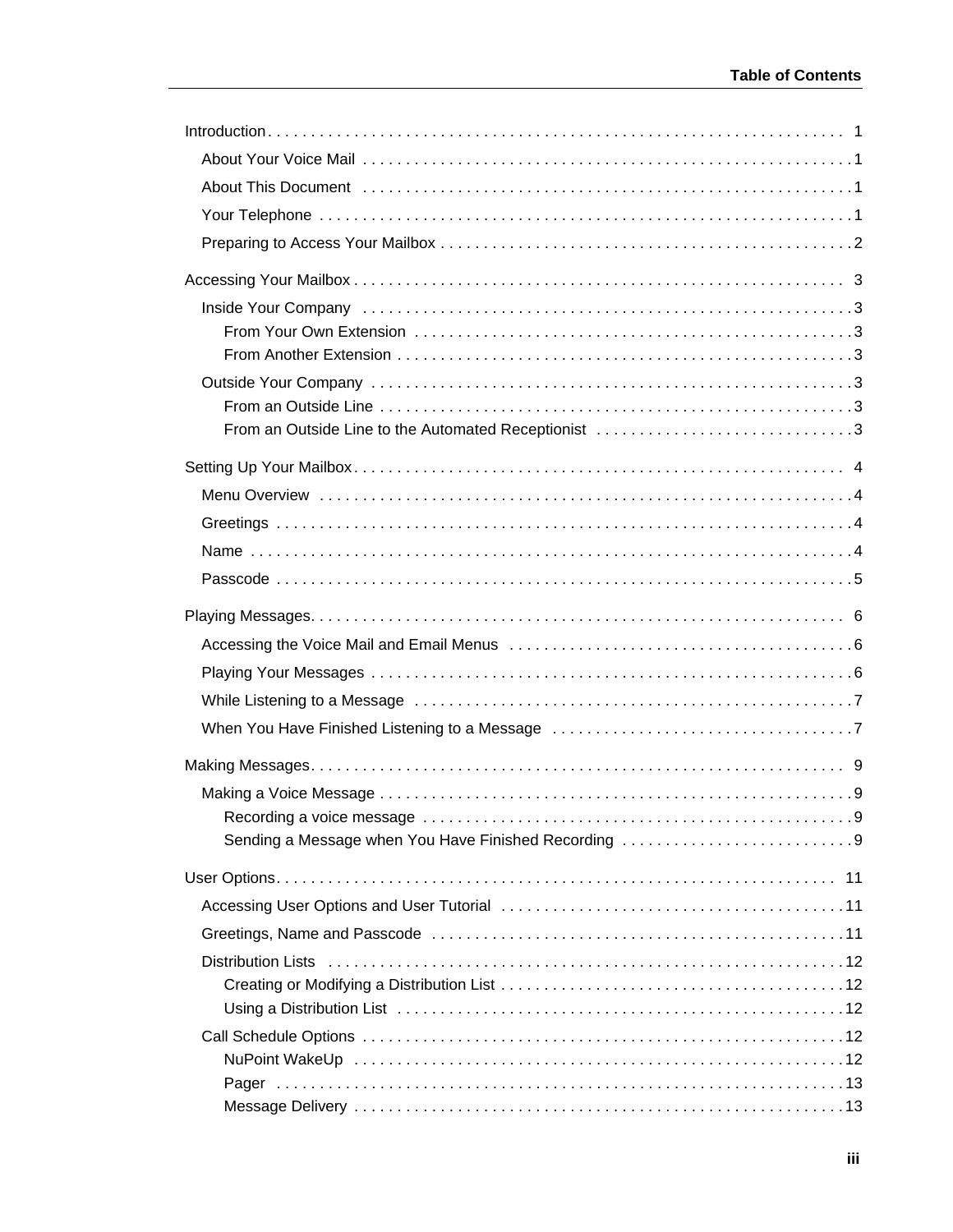| Recording Using Softkeys et al., and the contract of the contract of the Recording Using Softkeys et al., and the contract of the Recording Using Softkeys |  |
|------------------------------------------------------------------------------------------------------------------------------------------------------------|--|
|                                                                                                                                                            |  |
|                                                                                                                                                            |  |
| From a Telephone (and according to the control of the control of the control of the Termin and Telephone (3.7                                              |  |
|                                                                                                                                                            |  |
|                                                                                                                                                            |  |
|                                                                                                                                                            |  |
|                                                                                                                                                            |  |
|                                                                                                                                                            |  |
|                                                                                                                                                            |  |
|                                                                                                                                                            |  |
|                                                                                                                                                            |  |
|                                                                                                                                                            |  |
|                                                                                                                                                            |  |
|                                                                                                                                                            |  |
|                                                                                                                                                            |  |
|                                                                                                                                                            |  |
|                                                                                                                                                            |  |
|                                                                                                                                                            |  |
|                                                                                                                                                            |  |
| Reply to a Message entertainment contains and a state of the contract of the state of the state of the state o                                             |  |
| Forward a Message educational contracts and a series of the series of the series of the series of the series o                                             |  |
| View a Fax Message (and accommodation of the contract of the contract of the contract of the contract of the c                                             |  |
|                                                                                                                                                            |  |
|                                                                                                                                                            |  |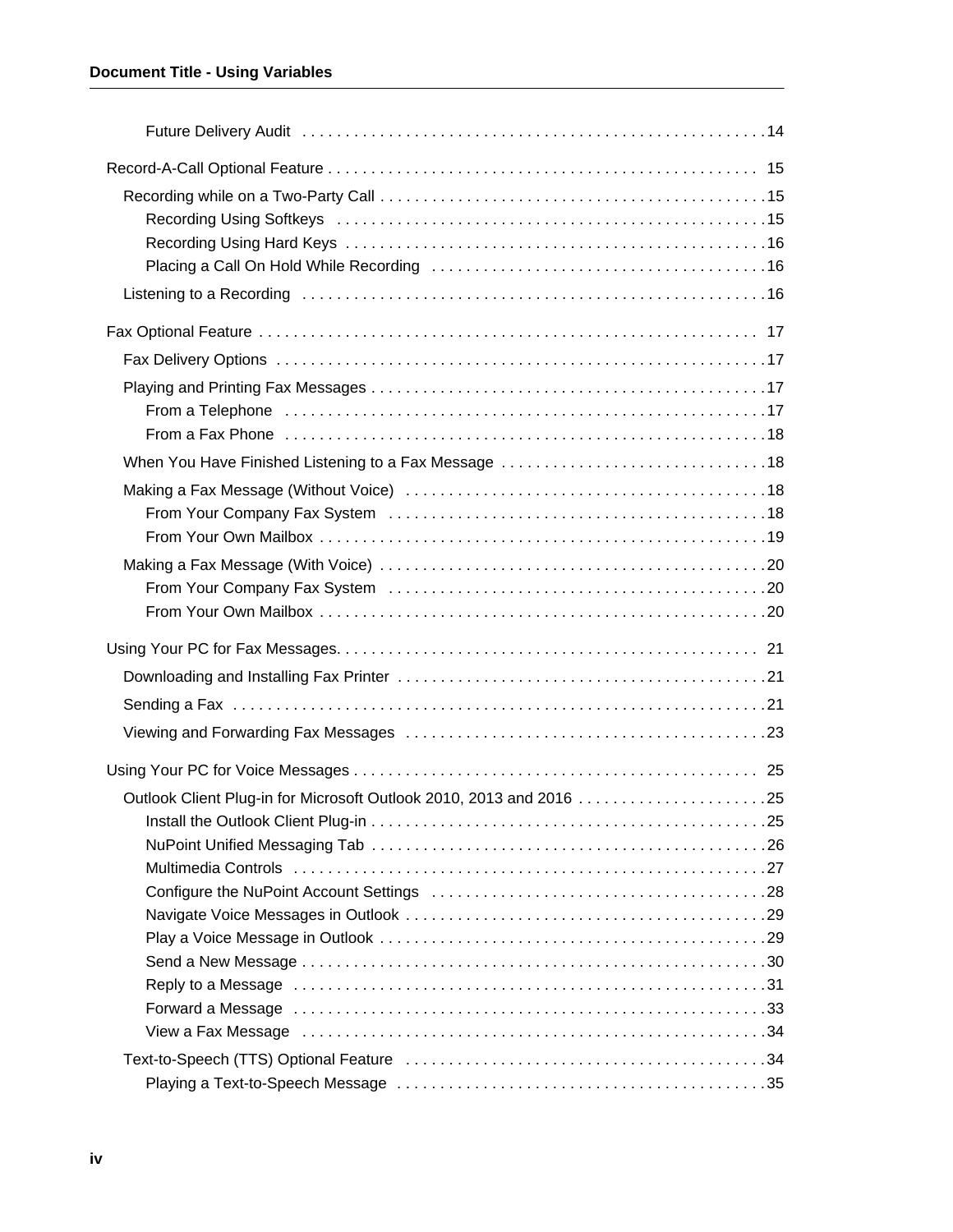| Universal Voice Commands (and all contracts of the contracts of the contracts of the contracts of the contract |
|----------------------------------------------------------------------------------------------------------------|
|                                                                                                                |
|                                                                                                                |
|                                                                                                                |
|                                                                                                                |
|                                                                                                                |
|                                                                                                                |
| Universal Voice Commands (and all contained a state of the community of the Universal Voice Commands (and a st |
|                                                                                                                |
|                                                                                                                |
|                                                                                                                |
|                                                                                                                |
|                                                                                                                |
|                                                                                                                |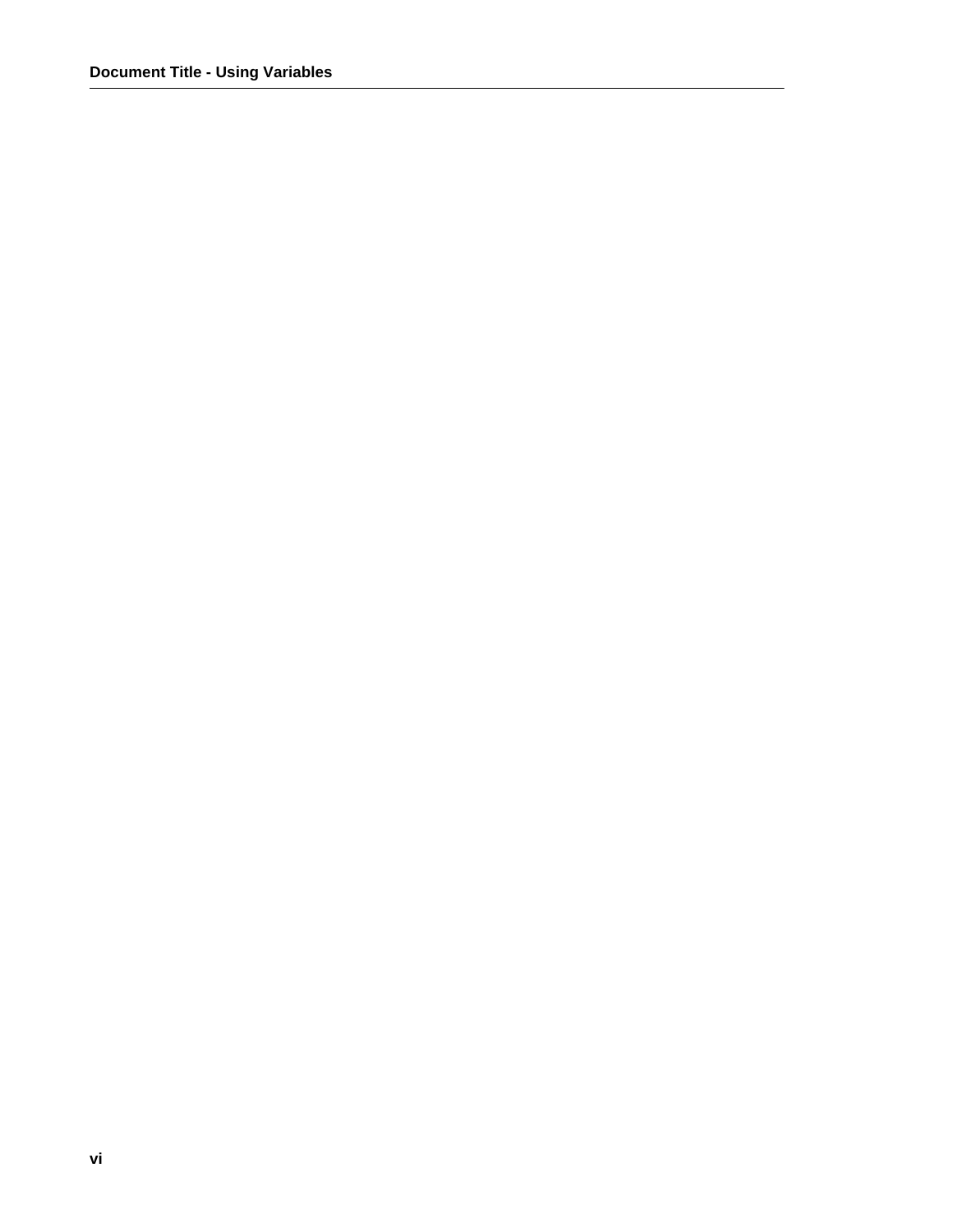## <span id="page-6-0"></span>INTRODUCTION

### <span id="page-6-1"></span>ABOUT YOUR VOICE MAIL

Mitel® NuPoint Unified Messaging™ (UM) allows you to manage your voice mail, Record-A-Call (RAC), fax, and Microsoft<sup>®</sup> Outlook<sup>®</sup> email messages from a touch-tone phone as well as from your PC.

Voice mail, Record-A-Call, fax, and email are all "messages" that are accessible through your voice mailbox and that you access using a menu system. The Voice Mail menu provides access to most of the voice mailbox features and options including fax messages. Any voice mail user can access this menu. The Email menu only provides access to emails and is available only to users with the Advanced Unified Messaging feature with Text-to-Speech option.

In addition to accessing your messages over the phone, you can now play and manage your voice messages from your Microsoft Outlook inbox. You install a plug-in player that allows you to play voice messages from your email inbox over your PC speakers or over the phone. To use this feature, you must have the Advanced Unified Messaging feature. For more information, see ["Using Your PC for Fax Messages" on page 21.](#page-26-0)

A Speech Auto Attendant (SAA) is also available to place calls to people by using voice commands. The SAA is a speech-enabled application that allows you to place calls to people quickly and efficiently by speaking their names. In addition to placing calls by name, you can say a department name or telephone number. A tutorial introduces you to the system features, and voice-based help is available to answer questions. See ["Speech Auto Attendant Optional](#page-41-0)  [Feature" on page 36](#page-41-0) for more information.

The Speech Navigation optional feature enables users to manage their mailboxes using voice commands. Instead of struggling to find and press a button on their telephone dial, they can simply "say the command" from their principal or alternate extension. This is particularly helpful for drivers who wish to use their cell phones in hands-free mode.



**Note:** Depending on how your mailbox is configured, you may not have all of the options described in this guide. Consult your System Administrator for more information.

## <span id="page-6-2"></span>ABOUT THIS DOCUMENT

This guide provides instructions on the functionality of the Mitel telephone user interface (TUI), Mitel Outlook Client Plug-in, and Speech Auto Attendant. If you use another supported email client, please refer to the *Web View Help* for more information. Also refer to the NuPoint Unified Messaging *Mitel TUI Quick Reference Guide* on http://edocs.mitel.com/UG/Index.html.

## <span id="page-6-3"></span>YOUR TELEPHONE

Before using the voice mail features of your system, familiarize yourself with your telephone.

- Message key Used to call the NuPoint UM Voice system and access your mailbox.
- Keypad Used to make menu selections within the voice mail system.
- Message light Used to indicate when you have new voice messages in your mailbox.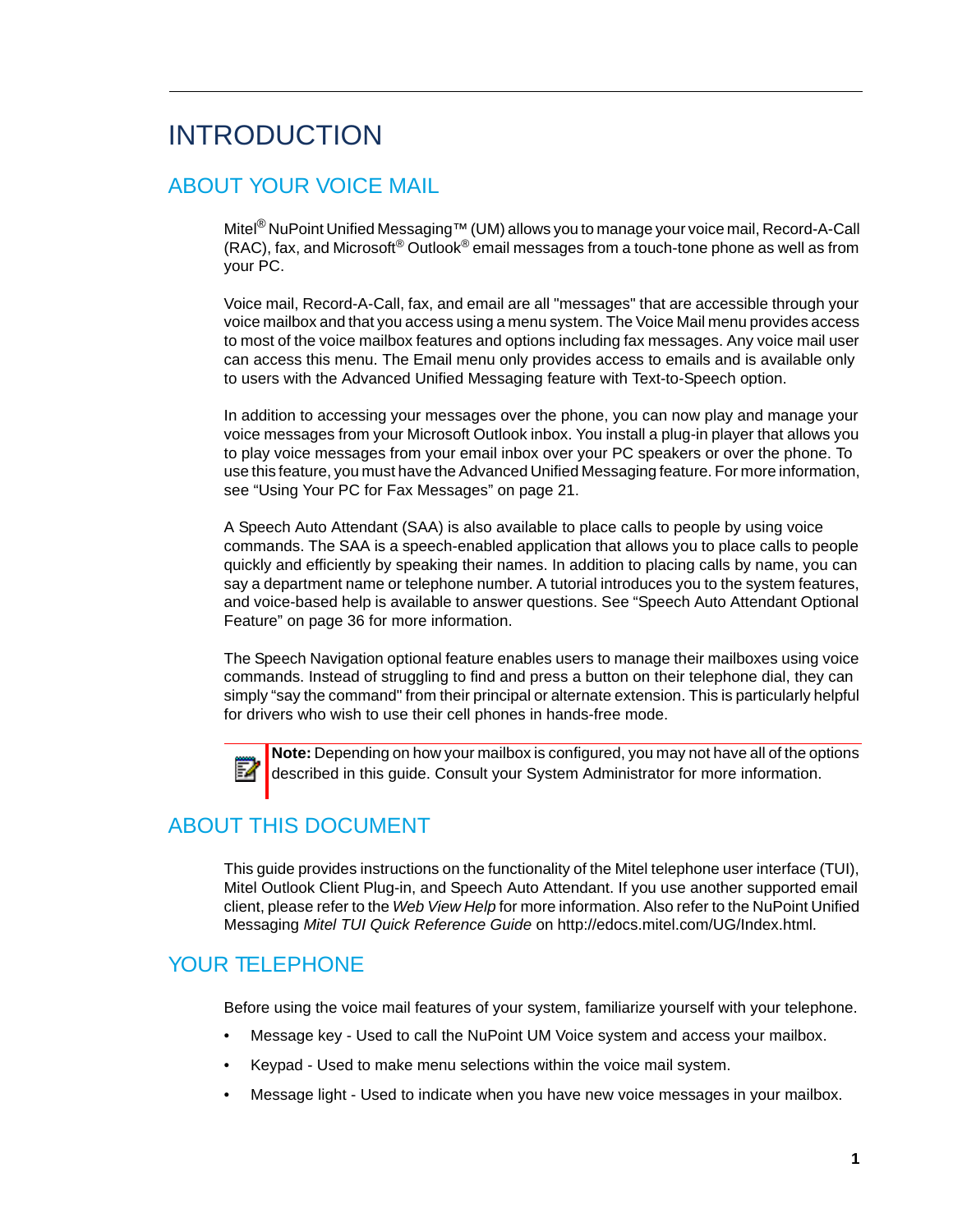• Softkeys - Used to select many of the voice mail menu options. To select a menu option that appears in the telephone display, you can press either the associated context-sensitive softkey that appears in your phone's digital display or the keypad digit for the option.



**Note:** The softkey names used in this guide may differ slightly depending on your telephone. For example, the **Del** (delete) softkey may appear as the **Discard** softkey, on specific phones.

## <span id="page-7-0"></span>PREPARING TO ACCESS YOUR MAILBOX

Before accessing your mailbox, be sure to get the following information from your System Administrator:

- the NuPoint UM Receptionist number (optional)
- the NuPoint UM Voice system access extension
- your mailbox number
- your default passcode.

If you have any problems or questions about procedures, consult your System Administrator.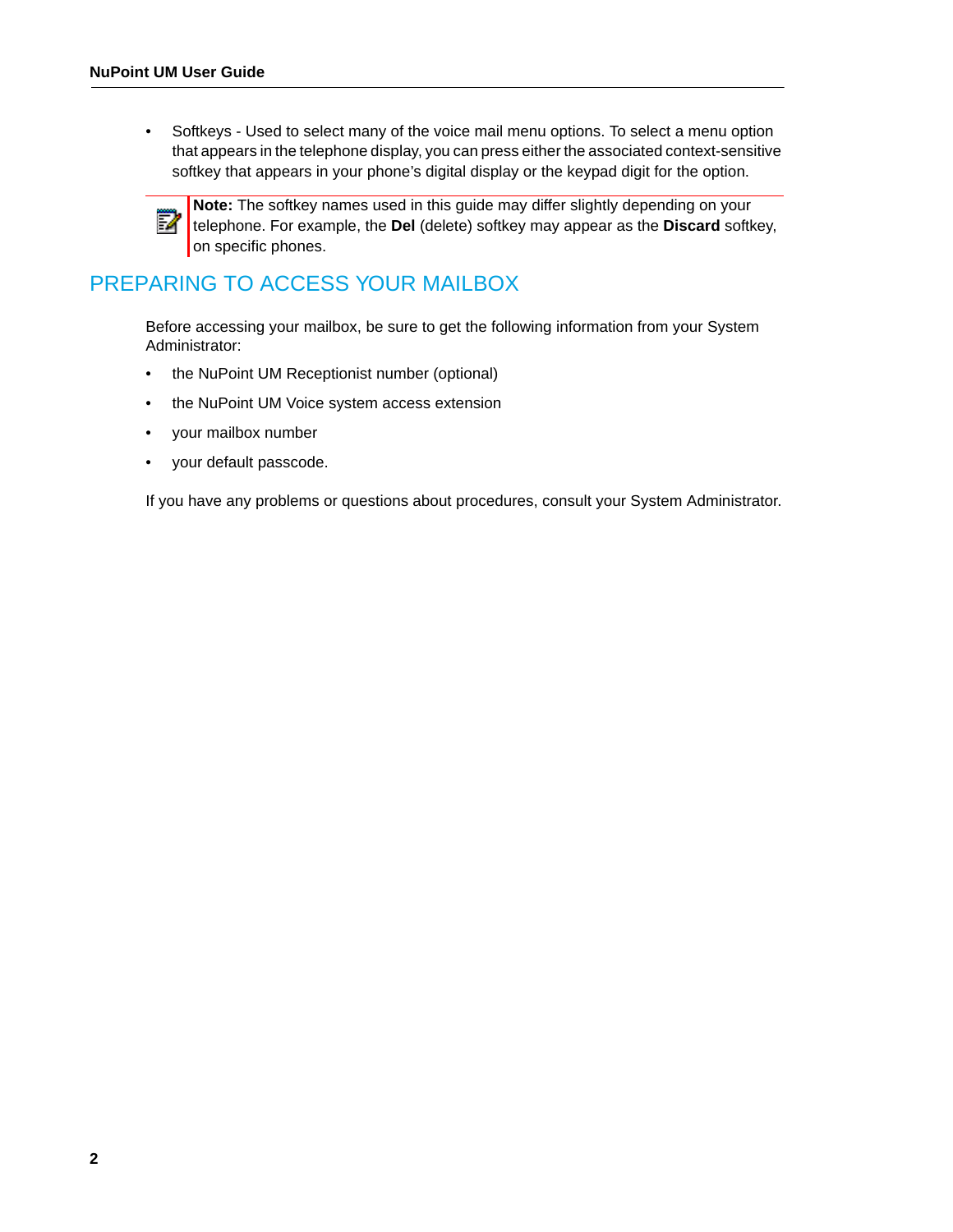## <span id="page-8-0"></span>ACCESSING YOUR MAILBOX

All of your voice messages will reside in your personal "mailbox", which is passcode protected. Your System Administrator will assign you a temporary passcode to use the first time you access your mailbox. How you log into your mailbox will depend on whether you're calling from inside or outside your company.

## <span id="page-8-2"></span><span id="page-8-1"></span>INSIDE YOUR COMPANY

### FROM YOUR OWN EXTENSION

- **1.** Dial the internal NuPoint UM Voice access number.
- **2.** Enter your passcode when prompted.

### <span id="page-8-3"></span>FROM ANOTHER EXTENSION

- **1.** Dial the internal NuPoint UM Voice access number.
- **2.** Press the  $\mathbb{R}$  key when prompted to enter a passcode
- **3.** Enter your mailbox number followed by the  $\mathbb{R}^*$  key.
- **4.** Enter your passcode when prompted.

## <span id="page-8-5"></span><span id="page-8-4"></span>OUTSIDE YOUR COMPANY

### FROM AN OUTSIDE LINE

- **1.** Dial the external NuPoint UM Voice access number.
- **2.** Enter your mailbox number followed by the  $\mathbb{X}$  key.
- **3.** Enter your passcode when prompted.

### <span id="page-8-6"></span>FROM AN OUTSIDE LINE TO THE AUTOMATED RECEPTIONIST

- **1.** Dial the NuPoint UM Receptionist number.
- **2.** Press the  $\mathbb{R}^*$  key to access the NuPoint UM Voice system.
- **3.** Enter your mailbox number followed by the  $\mathbb{R}^*$  key.
- **4.** Enter your passcode when prompted.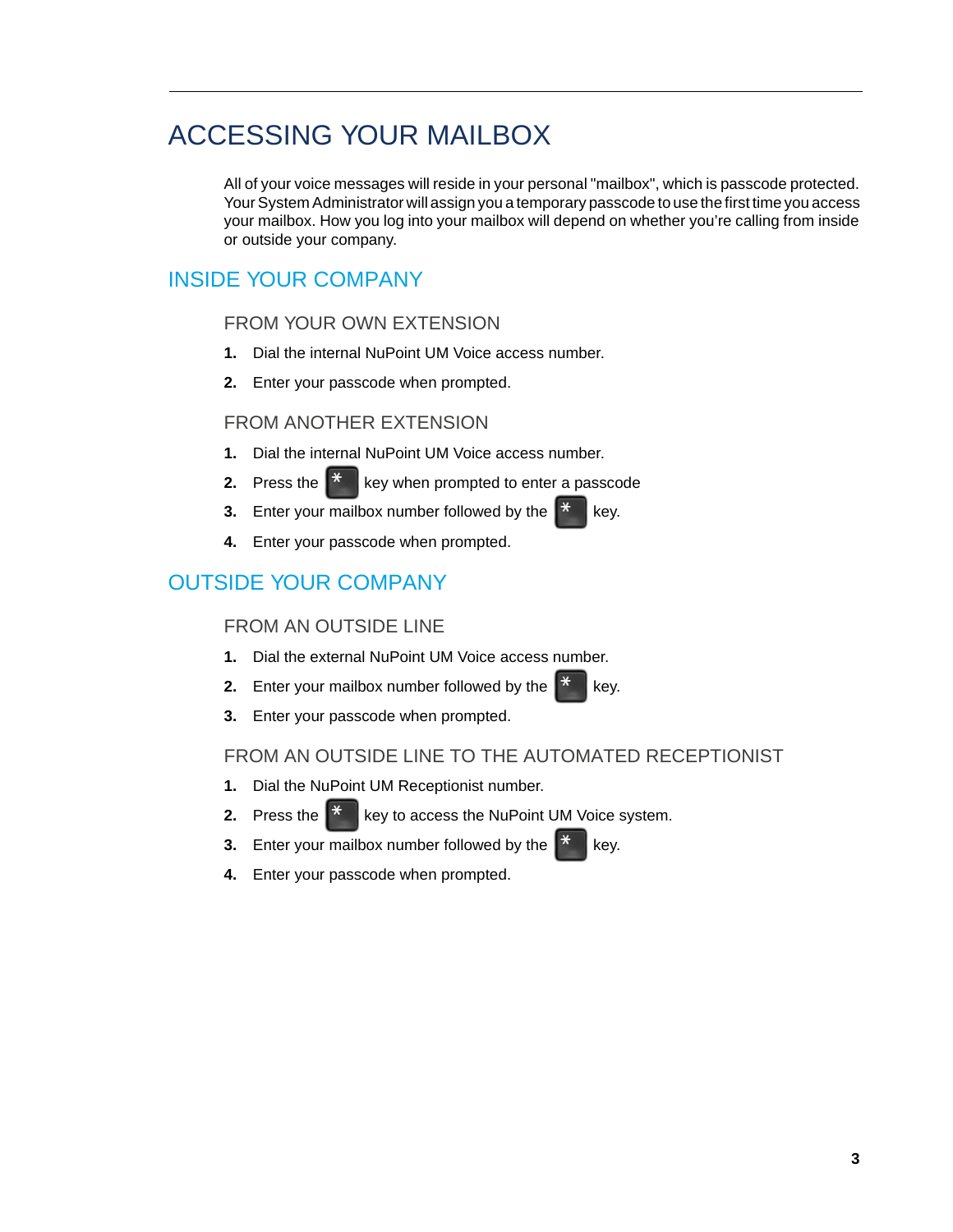## <span id="page-9-0"></span>SETTING UP YOUR MAILBOX

When you access your mailbox for the first time, a user tutorial automatically activates. This tutorial guides you through your first mailbox session, explains how to record a greeting and your name, and prompts you to change your temporary passcode.



**Tip:** After playing or sending messages, the system may return you to a previous menu with different options than the menu you were just using.

## <span id="page-9-1"></span>MENU OVERVIEW

For an illustration of the menu overview, refer to the NuPoint Unified Messaging *Mitel TUI Quick Reference Guide* (http://edocs.mitel.com/UG/Index.html).

### <span id="page-9-2"></span>**GREETINGS**

Ď

After opening your mailbox, you will be asked to record one or more greetings that callers will hear when they call your mailbox. For example, you may record one greeting that callers hear when your line is busy (such as, "I'm currently on the phone and unable to take your call") and a different one when you're not at your phone (such as, "I'm currently away from my desk").

If your System Administrator has enabled the Extended Absence Greeting feature for your mailbox, you can also record an Extended Absence Greeting. This greeting allows you to inform callers of an extended absence. Callers cannot press a key to skip the greeting. At the end of the greeting, callers can either transfer to the attendant or leave a message.

**Note:** Once recorded, the Extended Absence Greeting is effectively enabled. This means that all callers being forwarded to your mailbox will hear the extended absence greeting. Once you log into your voicemail, you will be prompted to press 1 to retain your Extended Absence Greeting, or to press 2 to disable the Extended Absence Greeting.

If your System Administrator has disabled message delivery for the Extended Absence Greeting, then after the greeting, callers will only be able to transfer to the attendant. See ["Greetings, Name and Passcode" on page 11.](#page-16-2)

### <span id="page-9-3"></span>NAME

You will be prompted to record your name so that the system can:

- Address you when you call into the system (for example, "Hello, Jane Smith").
- Inform other users when a message comes from you (for example, "4:45 p.m., from Jane Smith").
- State your name to other users when they address messages to your mailbox (for example, "Jane Smith").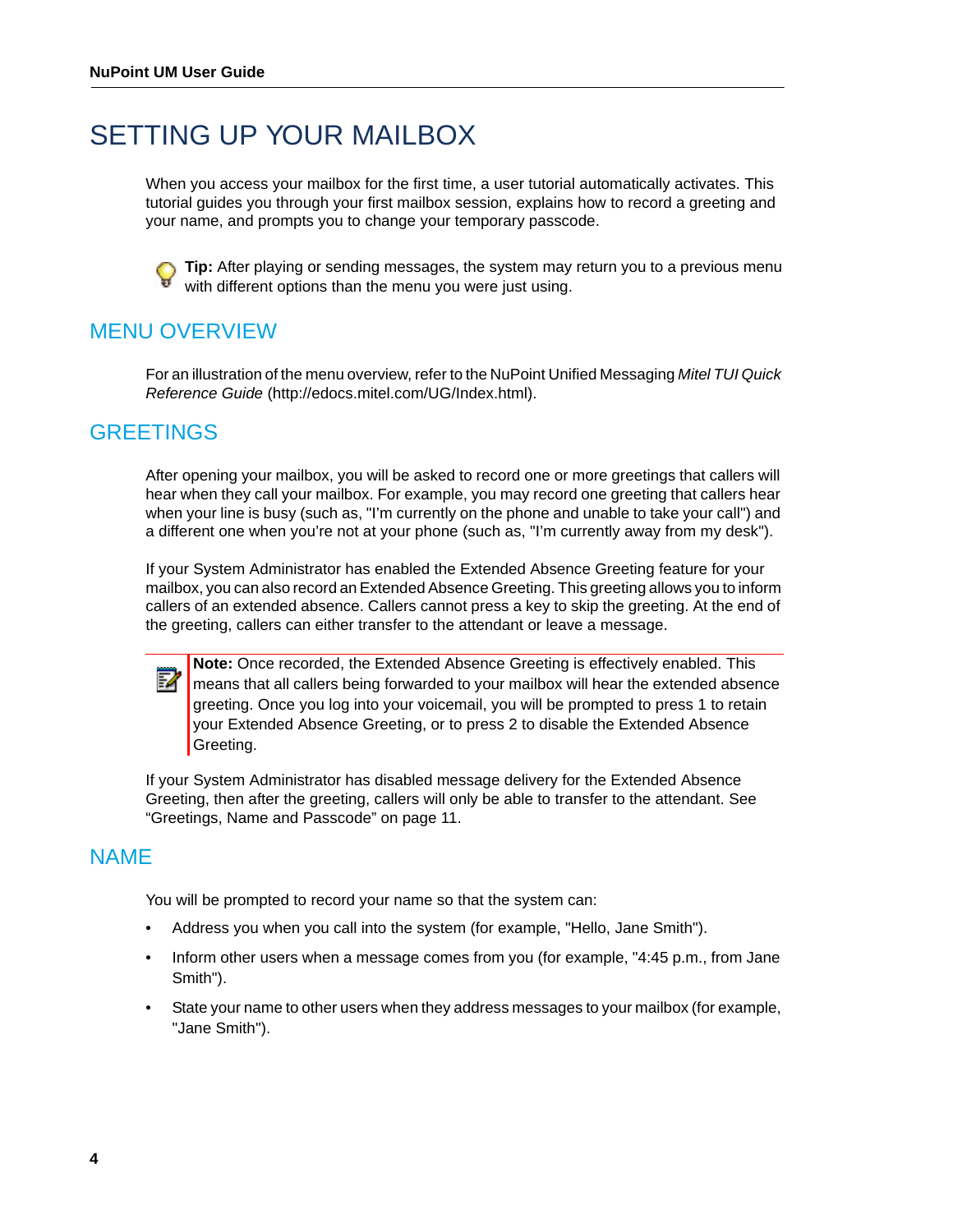## <span id="page-10-0"></span>PASSCODE

You will always be prompted for your passcode before accessing your mailbox. The first time you access your mailbox, you will use the temporary passcode assigned by the System Administrator. During the tutorial, you will be prompted to change your passcode to a number containing 4 to 10 digits. Define a passcode that you can easily remember, but do not select an obvious code like "1234".



**Note:** Passcodes are required only if you wish to protect your privacy; you can choose not to have a passcode by pressing 0000 when prompted during the tutorial.

When your mailbox is set up, you're ready to start using the NuPoint UM Voice features.

М

**Note:** For added security, your Administrator may configure your passcode to expire at regular intervals.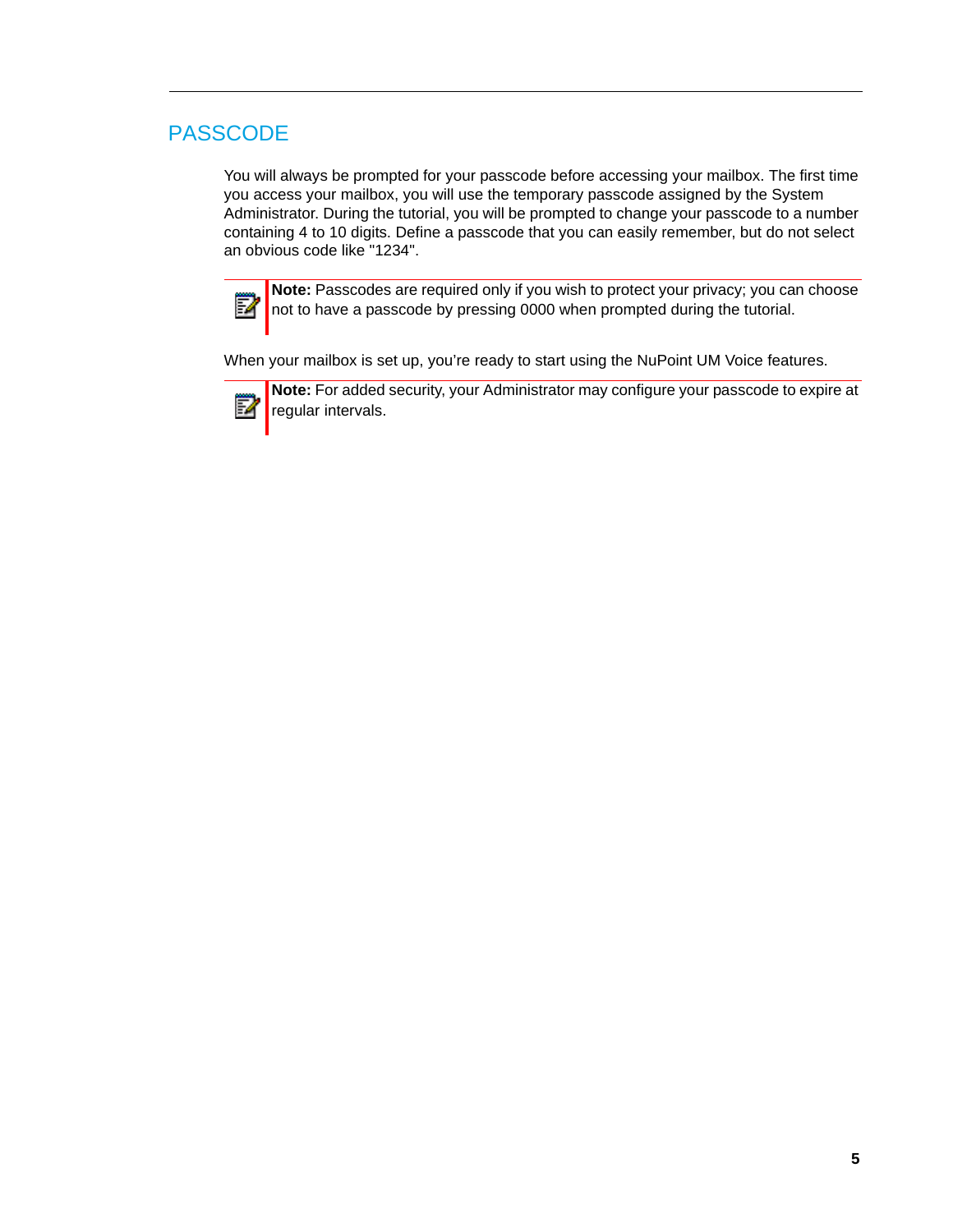## <span id="page-11-0"></span>PLAYING MESSAGES

When you access your mailbox to retrieve your messages, the system tells you how many messages you have ("You have 2 urgent messages and 2 unplayed messages."). For Advanced Unified Messaging (UM) users with the Text-to-Speech (TTS) option, the system tells you how many voice mails and emails you have ("You have 2 unplayed messages, 1 saved message, 3 unplayed emails, and 1 saved email).

You access voice mails and emails from separate menus. After the message summary, Advanced UM with TTS users can access either the voice mail or the email menu. You can exit either menu to access the other one.

#### **Notes:**  Ы

- **1.** Advanced UM users who do not have the TTS option cannot access the email menu.
- **2.** If the system experiences a delay obtaining information from the email server, it may be unable to tell you how many email messages you have. To avoid this problem, keep fewer than 10,000 emails in your mailbox.
- **3.** If your mailbox is nearly full (80% of capacity), you will receive a warning message instructing you to delete unneeded messages. The warning is played as a prompt when you log in to your mailbox and emailed to the address programmed in your mailbox parameters.

## <span id="page-11-1"></span>ACCESSING THE VOICE MAIL AND EMAIL MENUS

After you access your mailbox

- If you are a regular voice mail user, you are already in the Voice Mail menu.
- If you have the Advanced UM with TTS feature, you press  $\|\cdot\|$  to access the Voice Mail menu or  $\left| \mathbf{s} \right|$  to access the Email menu.

## <span id="page-11-2"></span>PLAYING YOUR MESSAGES

After accessing either the Voice Mail menu or the Email menu, press

• or the **Play** (or **Play Message**) softkey. Your urgent messages will automatically be played first. Then, depending on your mailbox settings, you may have the option to play unplayed or saved messages first; otherwise, your unplayed messages will be played first.



**Note:** If the date and time option is enabled on your voice mail system, the system will automatically play this information at the beginning of each message. Consult your System Administrator for more information.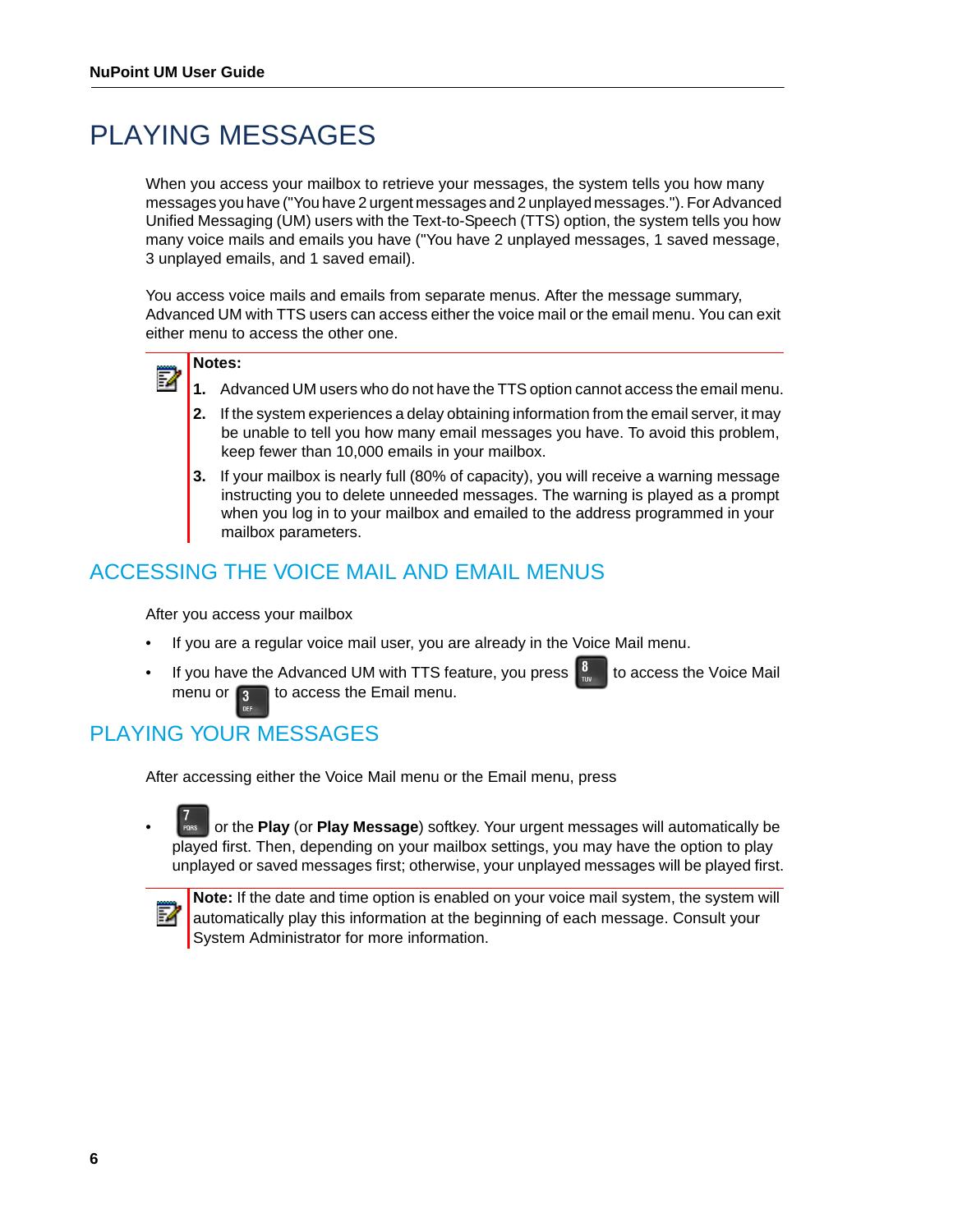## <span id="page-12-0"></span>WHILE LISTENING TO A MESSAGE

At any time during message playback you can

| <b>PRESS THIS KEY,</b><br><b>OR</b> | <b>PRESS THIS</b><br><b>SOFTKEY</b> | <b>TO PERFORM THIS ACTION</b>                     |
|-------------------------------------|-------------------------------------|---------------------------------------------------|
|                                     | More then Pause                     | Pause the message for 30 seconds.                 |
|                                     | $\leftarrow$                        | Move back five seconds within the message.        |
|                                     | Æ                                   | Move forward five seconds within the message.     |
|                                     | Skip                                | Skip to your next message.                        |
|                                     | More then Play                      | Return to the beginning of your previous message. |

**Note:** You may not have access to all of the options above, depending on how your mailbox is configured. Consult your System Administrator for more information.

## <span id="page-12-1"></span>WHEN YOU HAVE FINISHED LISTENING TO A MESSAGE

At the end of a message, you can

Ë

| <b>PRESS</b><br>THIS KEY,<br>OR | <b>PRESS THIS</b><br><b>SOFTKEY</b> | <b>TO PERFORM THIS ACTION</b>                                                                                                                                                                                                                       |
|---------------------------------|-------------------------------------|-----------------------------------------------------------------------------------------------------------------------------------------------------------------------------------------------------------------------------------------------------|
| <b>PORS</b>                     | <b>Play (or Restart)</b>            | Play the message again.                                                                                                                                                                                                                             |
| <b>ABC</b>                      | <b>Answer</b>                       | Answer the person who sent the message.<br>When you are finished recording your answer, press<br>or the Send softkey to send it and continue your session.<br><b>WXYZ</b><br>Then press<br>to send your answer to additional mailboxes if you wish. |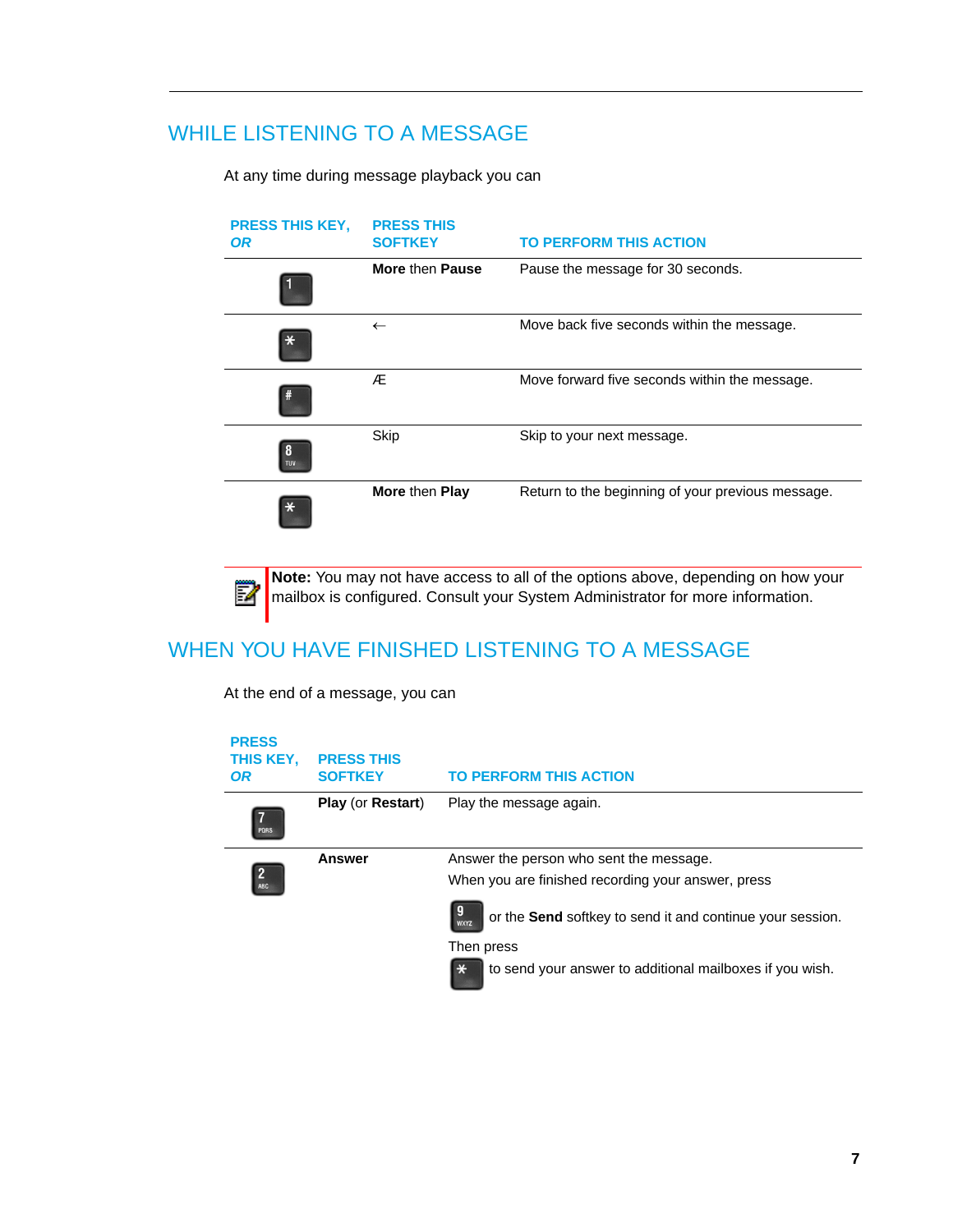M

Z

| <b>PRESS</b><br>THIS KEY, | <b>PRESS THIS</b>                                   |                                                                                                                            |
|---------------------------|-----------------------------------------------------|----------------------------------------------------------------------------------------------------------------------------|
| <b>OR</b>                 | <b>SOFTKEY</b>                                      | <b>TO PERFORM THIS ACTION</b>                                                                                              |
|                           | <b>Answer</b> (with<br>Dial-back option<br>enabled) | to answer by voice mail (as above)<br>8<br><b>TUV</b>                                                                      |
|                           |                                                     | to dial-back the caller and then delete the message.<br>$\mathbf{3}$<br>DEF                                                |
|                           |                                                     | to dial-back the caller and then keep the message.<br>5<br><b>JKL</b>                                                      |
|                           | Give                                                | Give the message to another mailbox, distribution list, or off-system<br>telephone number.                                 |
|                           |                                                     | The system will also give you the opportunity to record additional<br>comments before sending the message to someone else. |
|                           |                                                     | When you have added your comments, press                                                                                   |
|                           |                                                     | or the Send (or Exit) softkey and continue your session.<br><b>WXYZ</b>                                                    |
|                           |                                                     | Then press                                                                                                                 |
|                           |                                                     | to give the message to additional mailboxes if you wish.                                                                   |
|                           | Keep                                                | Keep the message.                                                                                                          |
| 5                         |                                                     | Kept messages can be accessed only after you have skipped<br>through your unplayed messages and message receipt queues.    |
| 3<br><b>DEF</b>           | Del (or Discard)                                    | Discard the message.                                                                                                       |
|                           |                                                     | <b>Note:</b> If you accidentally discard a message, you can retrieve it by immediately pressing                            |
| anna.                     |                                                     |                                                                                                                            |

or the **Undelete** softkey. If you press any key other than the  $\begin{bmatrix} * & * \end{bmatrix}$  key immediately

after discarding the message, you will not be able to retrieve the discarded message.

**Note:** You may not have access to all of the options above, depending on how your mailbox is configured. Consult your System Administrator for more information.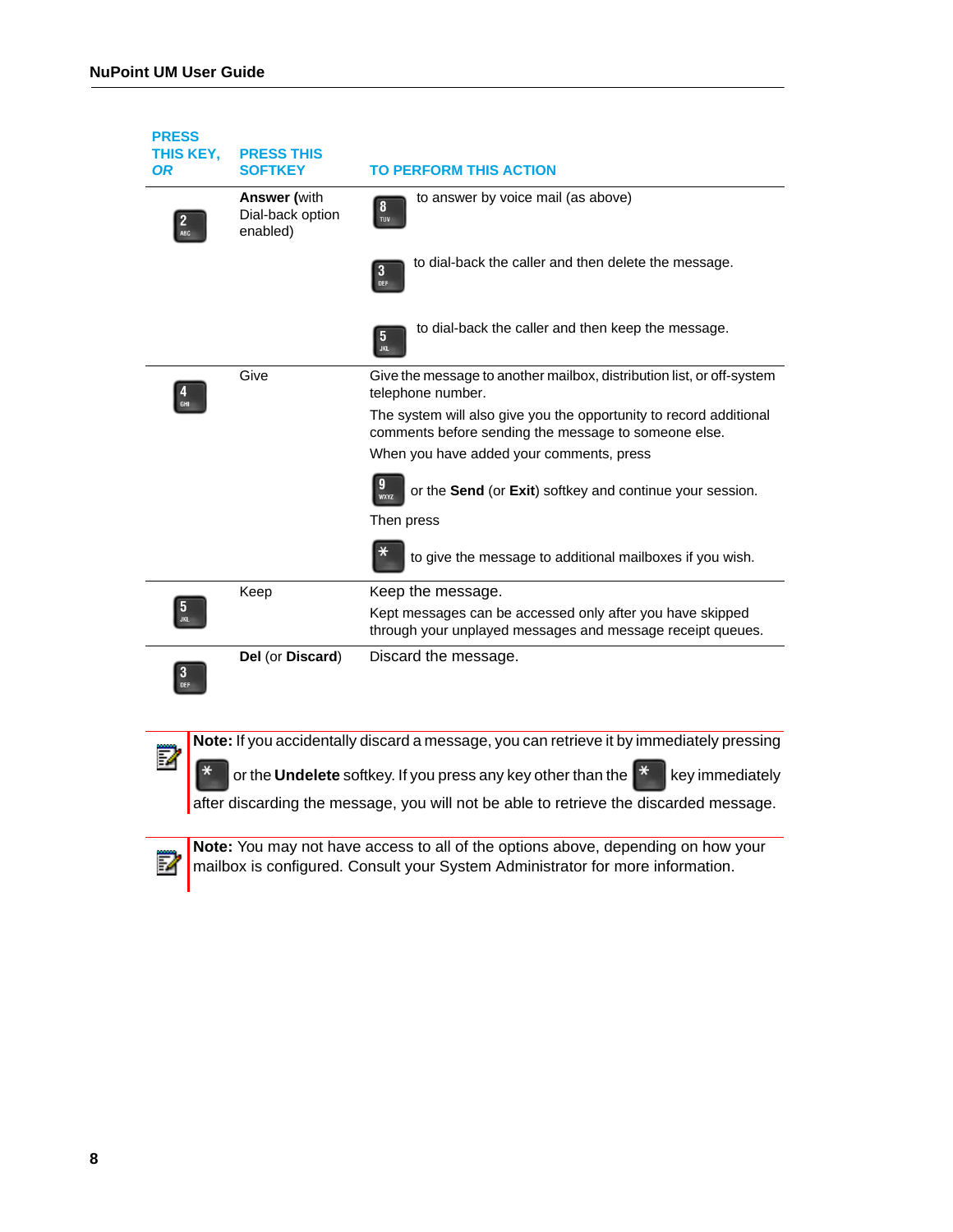## <span id="page-14-0"></span>MAKING MESSAGES

To make a message, you must first access your mailbox by calling the system access number and entering your passcode. You can then make a voice message before or after listening to any unplayed messages in your mailbox. Remember that you can address your messages to other mailboxes, distribution lists, and off-system telephone numbers.

## <span id="page-14-2"></span><span id="page-14-1"></span>MAKING A VOICE MESSAGE

### RECORDING A VOICE MESSAGE

- **1.** Press **or the Make Message** softkey to make a message.
- **2.** Enter the recipient's number or, to dial by name, press the specific key assigned to this feature on your voice mail system, and then dial the recipient's last name and first name until the system recognizes the name.



**Note:** The system will automatically announce the specific key to press to dial by name. This is a configurable feature and thus the key to press will vary for each voice mail system.

- **3.** After the system confirms the recipient's name, enter the names or numbers of any other intended recipients (for example, you may wish to send a single message to all members of a certain committee, telling them the time and place of the next committee meeting).
- **4.** When you have finished addressing your message, press **<sup>#</sup>** or the **Record** softkey.
- **5.** Begin recording your message after the tone. (You may press **that** to pause during recording and then any key to resume recording, or you may use the **Pause/Resume** softkeys.)

### <span id="page-14-3"></span>SENDING A MESSAGE WHEN YOU HAVE FINISHED RECORDING

Once you have finished recording, you may choose to send, review, modify, cancel, or specify special delivery for your voice message, by selecting from the following options:

| <b>PRESS</b><br>THIS KEY,<br><b>OR</b> | <b>PRESS THIS</b><br><b>SOFTKEY</b> | <b>TO PERFORM THIS ACTION</b>               |
|----------------------------------------|-------------------------------------|---------------------------------------------|
| g<br><b>WXYZ</b>                       | Send                                | Send the message and exit to the main menu. |
| $\mathbf{2}$<br>ABC                    | Append                              | Add to the recording.                       |
| 3<br><b>DEF</b>                        | Del                                 | Delete the recording and start over.        |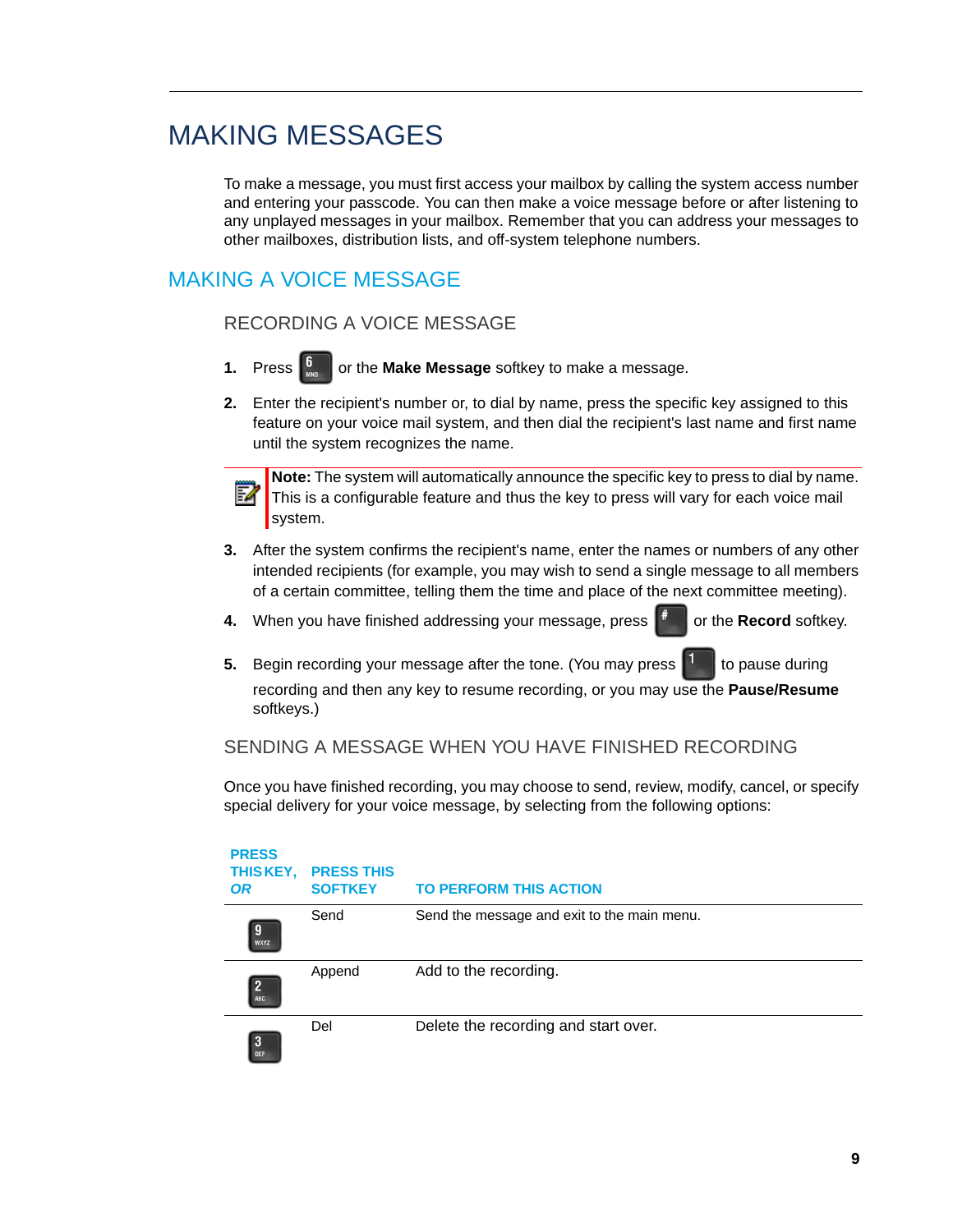| <b>PRESS</b><br>THIS KEY,<br><b>OR</b> | <b>PRESS THIS</b><br><b>SOFTKEY</b> | <b>TO PERFORM THIS ACTION</b>                                                                                                                                                   |
|----------------------------------------|-------------------------------------|---------------------------------------------------------------------------------------------------------------------------------------------------------------------------------|
| <b>PORS</b>                            | Review                              | Replay the message.                                                                                                                                                             |
| <b>MNO</b>                             | End Record                          | Access message addressing options such as urgent delivery, future<br>delivery, confidential, and return receipt.                                                                |
|                                        |                                     | Once you have selected from these options, press                                                                                                                                |
|                                        |                                     | or the Send (or Exit) softkey to send your message and exit<br><b>WXYZ</b>                                                                                                      |
|                                        |                                     | to the main menu.                                                                                                                                                               |
|                                        |                                     |                                                                                                                                                                                 |
|                                        |                                     | Note: If you regularly send messages to multiple users, consider creating personal<br>distribution lists to make addressing your messages even easier (see "Distribution Lists" |

[on page 12](#page-17-0)).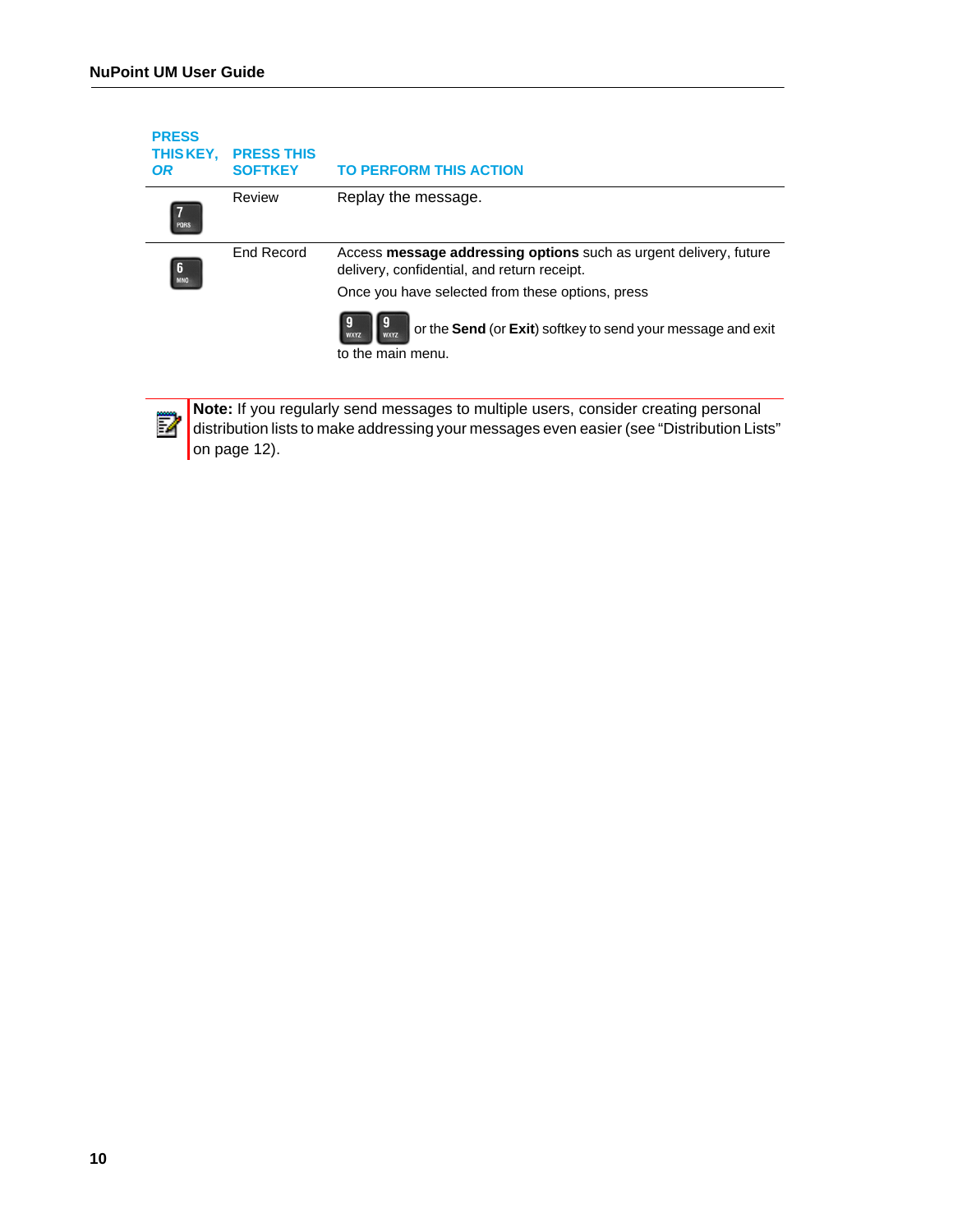## <span id="page-16-0"></span>USER OPTIONS

The user options menu allows you to listen to the user tutorial, change your greetings, record your name, and define your password, create voice mail distribution lists, and select call scheduling options.

### <span id="page-16-1"></span>ACCESSING USER OPTIONS AND USER TUTORIAL

Press  $\begin{bmatrix} 8 \\ w \end{bmatrix}$  or the **Options** softkey to access user options from the main menu.

You can press  $\begin{bmatrix} 8 \\ w \end{bmatrix}$  at any time to go through the user tutorial again.

T ||

## <span id="page-16-2"></span>GREETINGS, NAME AND PASSCODE

When you first set up your mailbox (see ["Setting Up Your Mailbox" on page 4\)](#page-9-0), you recorded a greeting and your name and selected a passcode. The user options menu allows you to change these at any time. You should update your greeting(s) regularly — for example, to let callers know whether you're in or out of the office.

From the user options menu, you can

| <b>PRESS</b>   | <b>PRESS</b>   |                                                                                                                                                                                                                                                                                                                                                                                                 |
|----------------|----------------|-------------------------------------------------------------------------------------------------------------------------------------------------------------------------------------------------------------------------------------------------------------------------------------------------------------------------------------------------------------------------------------------------|
| <b>THIS</b>    | <b>THIS</b>    |                                                                                                                                                                                                                                                                                                                                                                                                 |
| <b>KEY, OR</b> | <b>SOFTKEY</b> | <b>TO PERFORM THIS ACTION</b>                                                                                                                                                                                                                                                                                                                                                                   |
|                | Greetings      | Change your greeting(s). You can record a Primary greeting and one or<br>more Conditional greetings. Record Conditional greetings you want callers<br>to hear when your line is busy (e.g., "I'm currently on the phone and unable<br>to take your call"), when you're not there (e.g., "I'm currently away from my<br>desk"), or for extended absences ("I will be away until October 15th,"). |
|                |                | to record or change your conditional<br>You can now press                                                                                                                                                                                                                                                                                                                                       |
|                |                | personal greeting,<br>to record or change your primary personal                                                                                                                                                                                                                                                                                                                                 |
|                |                | to enable your Extended Absence Greeting.<br>greeting, or                                                                                                                                                                                                                                                                                                                                       |
|                |                | After you have recorded your greeting, press                                                                                                                                                                                                                                                                                                                                                    |
|                |                | 3<br>or the Chng softkey to select which greeting-Primary or<br>DEE                                                                                                                                                                                                                                                                                                                             |
|                |                | Conditional-you want your callers to hear.                                                                                                                                                                                                                                                                                                                                                      |
| <b>MNO</b>     | Change<br>Name | Re-record your name.                                                                                                                                                                                                                                                                                                                                                                            |
|                | Passcode       | Change your passcode.                                                                                                                                                                                                                                                                                                                                                                           |
|                |                | Note: You may not have access to Conditional greetings, depending on how your<br>mailbox is configured. Consult your System Administrator for more information.                                                                                                                                                                                                                                 |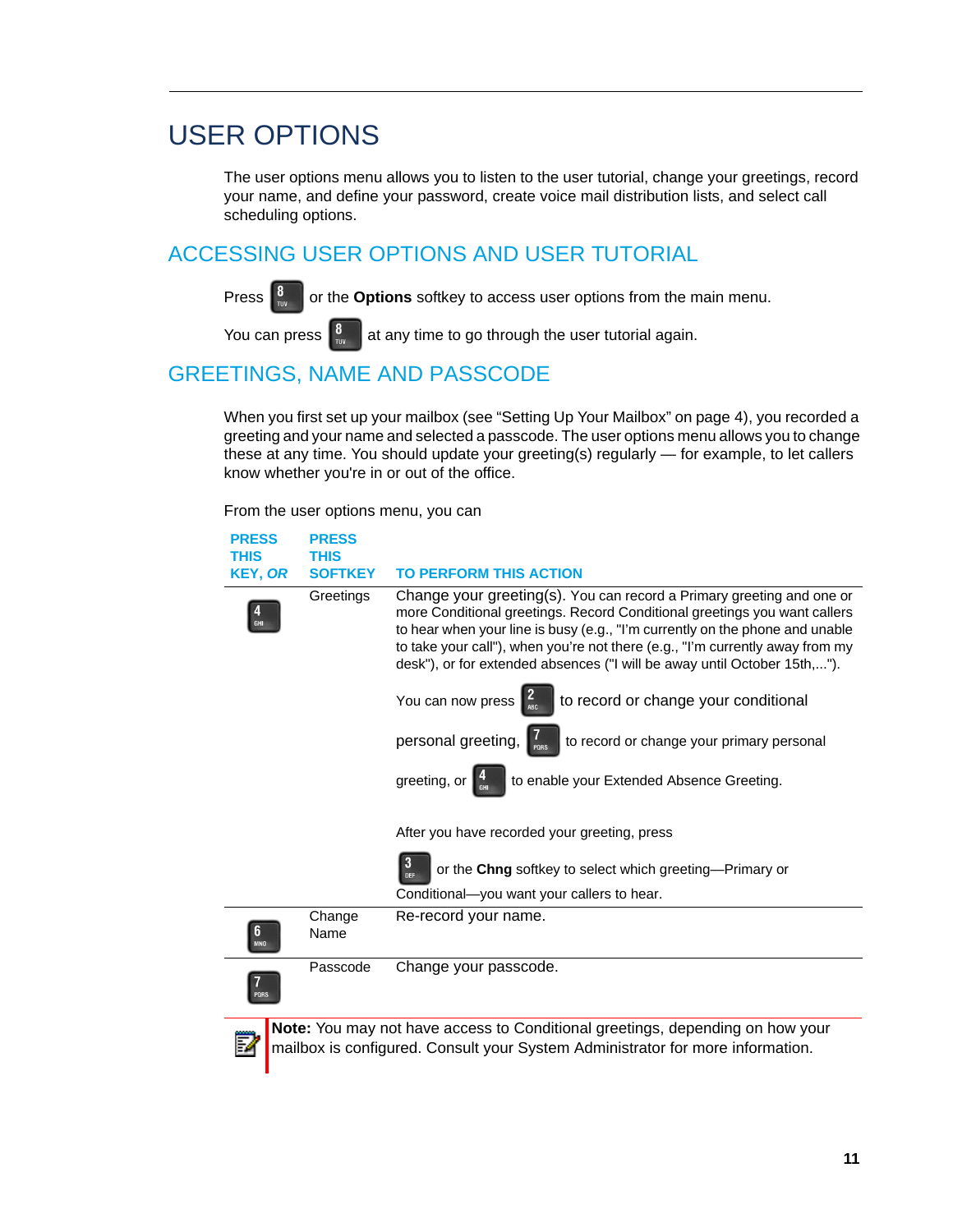### <span id="page-17-0"></span>DISTRIBUTION LISTS

A distribution list allows you to record a single message and then send it to a large number of people without addressing them each individually. You can use distribution lists whenever you make a message, or give a message to someone else.

<span id="page-17-1"></span>CREATING OR MODIFYING A DISTRIBUTION LIST

- **1.** Press **b** or the **Dist Lists** softkey from the user options menu.
- **2.** Enter the number of the distribution list, ensuring the first digit is always zero (0).
- **3.** Press  $\begin{bmatrix} 6 \\ 1 \end{bmatrix}$  to record a name for the distribution list (e.g., "product planning committee"). The system will play this name each time you address messages to this distribution list.
- **4.** Press  $\begin{bmatrix} 2 \\ 4 \end{bmatrix}$  to add members to the list; press  $\begin{bmatrix} 3 \\ 3 \end{bmatrix}$  to drop members.
- **5.** Enter the numbers or names of users you wish to add or drop.
- **6.** Press  $\int_{\text{pass}}$  if you would like the system to play back the list of members you have selected.
- **7.** Press  $\begin{bmatrix} 9 \\ 40 \end{bmatrix}$  to exit to the main menu.

Б

**Note:** All personal distribution lists must begin with the number 0.

### <span id="page-17-2"></span>USING A DISTRIBUTION LIST

• Instead of entering a mailbox number, enter the number of the distribution list you want to use. The system reads back the number of the distribution list.

## <span id="page-17-4"></span><span id="page-17-3"></span>CALL SCHEDULE OPTIONS

NUPOINT WAKEUP

NuPoint UM WakeUp allows you to program NuPoint UM Voice to call you at a specific telephone number at a specific time. You can schedule wake up calls for Monday through Friday, weekends, every day, or as needed.

**1.** From the user options menu, press  $\begin{bmatrix} 2 \\ 4 \\ 4 \end{bmatrix}$  to reach Call Schedule Options.

- **2.** At the Call Schedule Options menu, press  $\frac{9}{3}$  to reach NP WakeUp.
- **3.** To schedule wakeup calls:
	- press  $\left| \cdot \right|_{\text{max}}$  enter the time for the wakeup call (two digits for the hour, two digits for the minute). If prompted, press  $\frac{2}{\pi}$  for a.m. or  $\frac{7}{\pi}$  for p.m.
	- press  $\frac{3}{100}$  to make this a daily wakeup call.
	- press  $\frac{z}{\sqrt{2}}$  to cancel this wakeup call.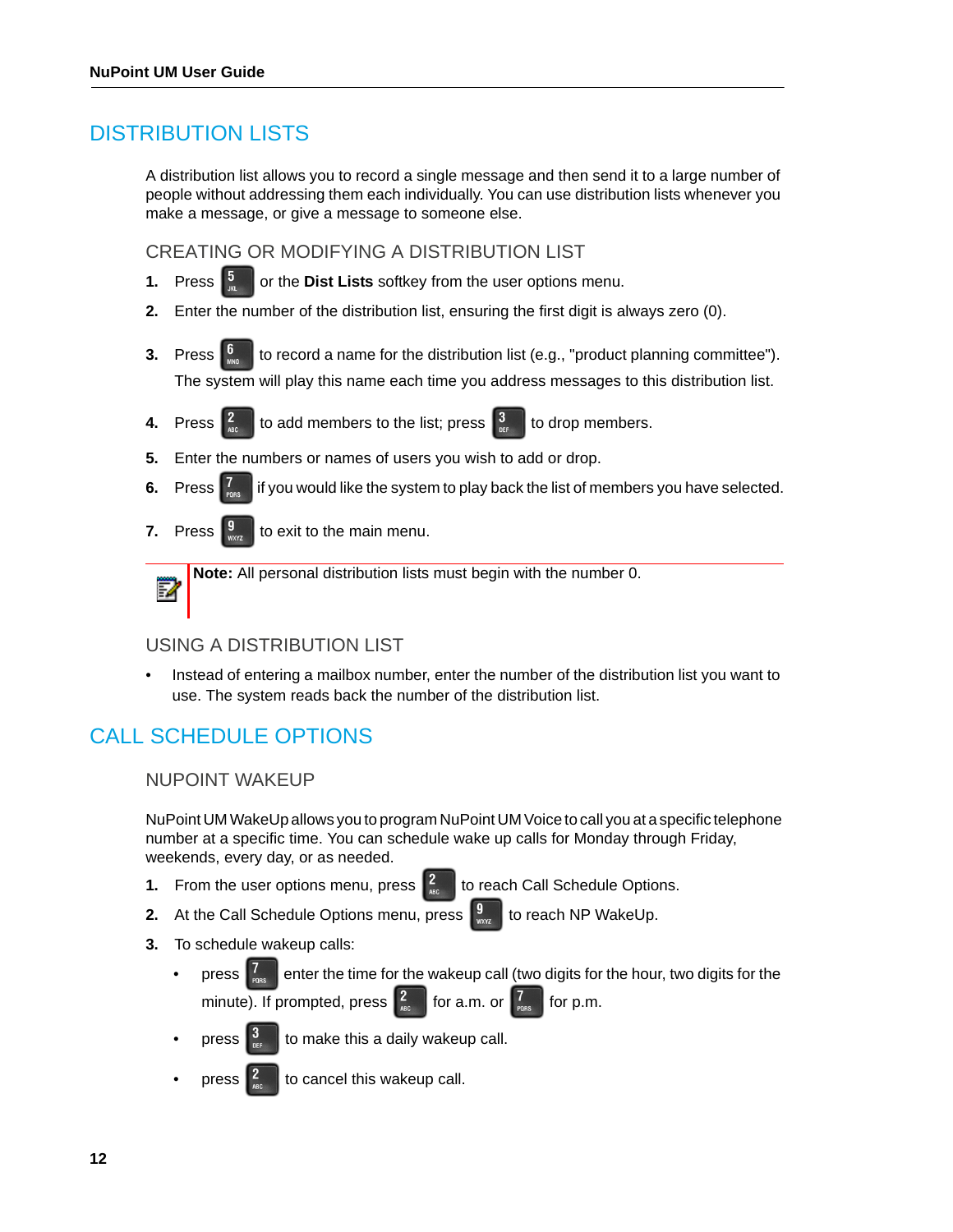- press  $\mathcal{I}$  to change the time.
- **4.** To cancel all wakeup calls, press .
- **5.** To exit to the User Options menu, press

### <span id="page-18-0"></span>PAGER

Paging allows you to define a schedule so that when a message arrives in your mailbox, NuPoint UM Voice notifies your pager.

- **1.** From the user options menu, press  $\begin{bmatrix} 2 \\ \infty \end{bmatrix}$  to reach Call Schedule Options.
- **2.** At the Call Schedule Options menu, press **T** to reach Paging.
- **3.** At the Paging menu, select an option:
	- press  $\frac{7}{2}$  to review the schedule.
	- press  $\begin{bmatrix} 3 \\ \frac{6}{165} \end{bmatrix}$  to disable paging.
	- press  $\begin{bmatrix} 0 \\ w_{mn} \end{bmatrix}$  to change the telephone number.
	- press  $\begin{bmatrix} 8 \\ w \end{bmatrix}$  to change the time.
	- press  $\frac{9}{100}$  to exit to the User Options menu.

### <span id="page-18-1"></span>MESSAGE DELIVERY

Message Delivery allows you to define a schedule so that if a message arrives in your mailbox, NuPoint UM Voice will call you at a specific telephone number at a specific time so that you can retrieve the message.

- **1.** From the user options menu, press **f the reach Call Schedule Options.**
- **2.** At the Call Schedule Options menu, press **the case of Message Delivery.**
- **3.** At the Message Delivery menu, select an option:
	- press  $\frac{7}{2}$  to review the schedule.
	- press  $\frac{3}{10}$  to disable message delivery.
	- press  $\begin{bmatrix} 0 \\ \cdots \end{bmatrix}$  to change the telephone number.
	- press  $\frac{6}{10}$  to change the time.
	- press  $\frac{19}{100}$  to exit to the User Options menu.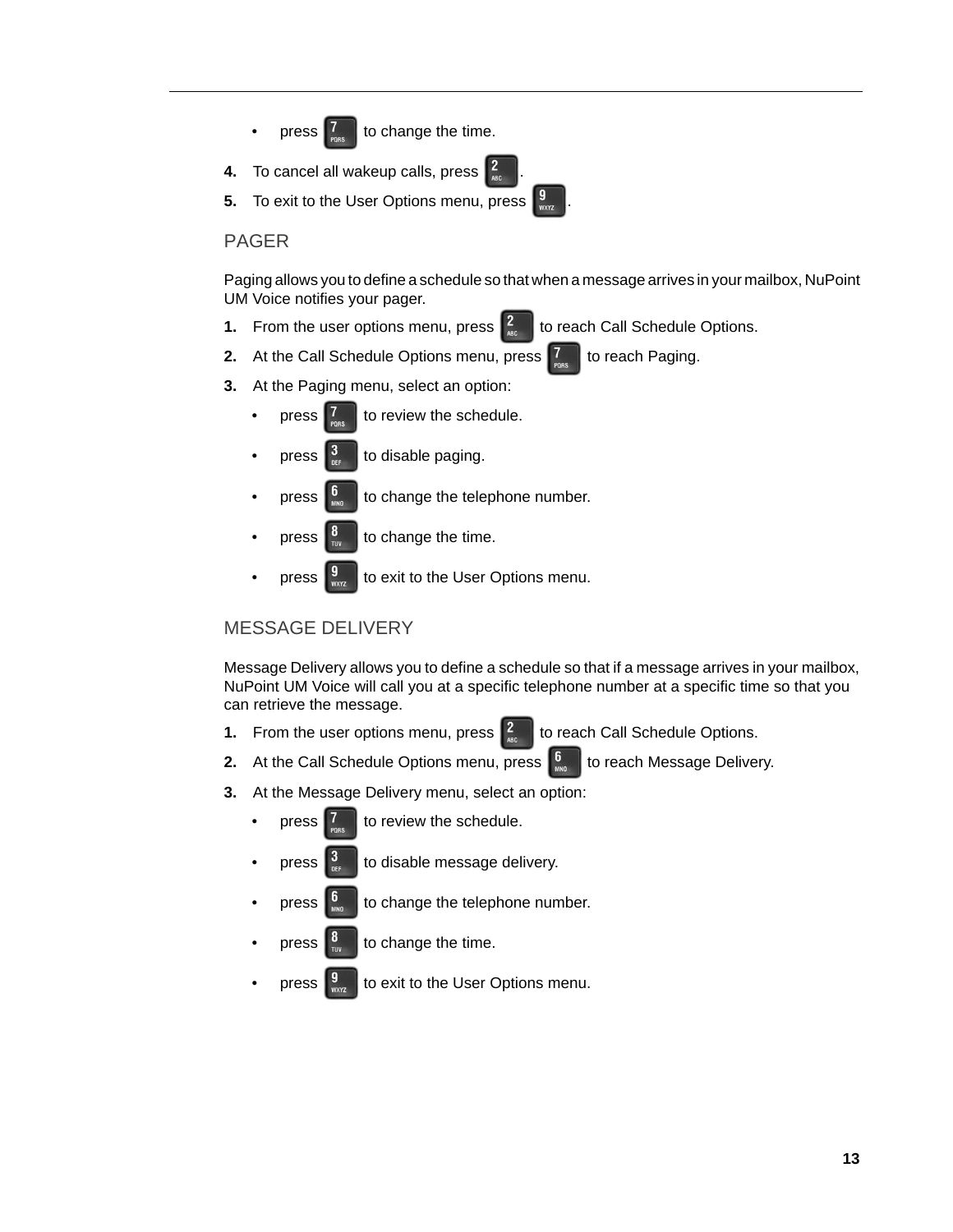### <span id="page-19-0"></span>FUTURE DELIVERY AUDIT

Future Delivery Audit allows you to audit any message scheduled for future delivery. You can schedule delivery of any message up to 365 days in the future using the message addressing options menu. See ["Sending a Message when You Have Finished Recording" on page 9](#page-14-3).

- **1.** From the user options menu, press  $\begin{bmatrix} 2 \\ \infty \end{bmatrix}$  to reach Call Schedule Options.
- **2.** At the Call Schedule Options menu, press  $\begin{bmatrix} 3 \\ 9 \end{bmatrix}$  to reach Future Delivery Audit.
- **3.** At the Future Delivery Audit menu, select an option
	- press  $\frac{2}{\pi}$  to audit the message.
	- press  $\begin{bmatrix} 3 \\ \frac{1}{n+1} \end{bmatrix}$  to discard the message.
	- press  $\begin{bmatrix} 5 \\ \mathbb{R} \end{bmatrix}$  to keep the message.
	- press  $\begin{bmatrix} I_{\text{rems}} \\ \text{rems} \end{bmatrix}$  to play the recipients.
	- press  $\frac{8}{10}$  to hear the delivery time.
	- press  $\frac{9}{200}$  to exit to the User Options menu.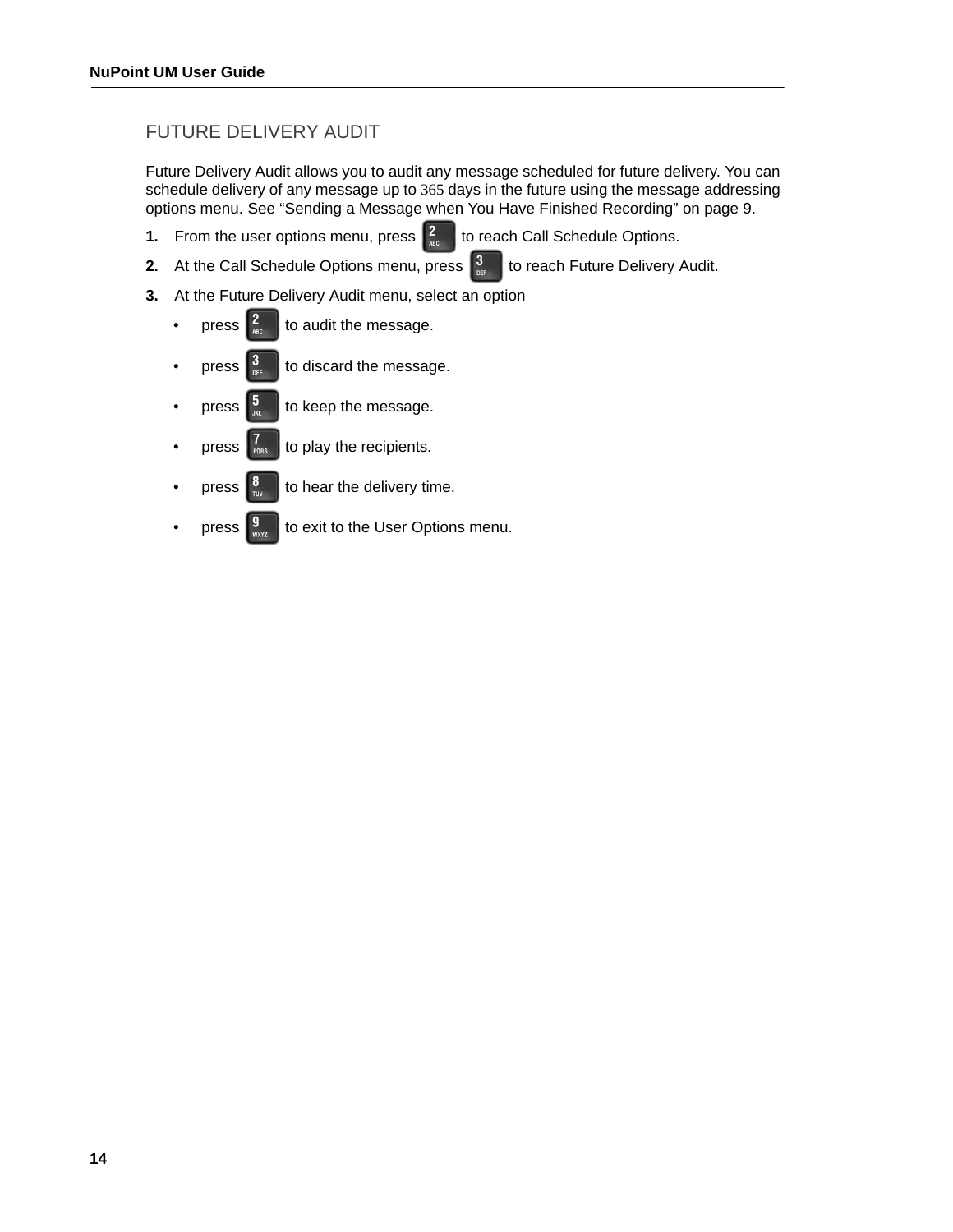## <span id="page-20-0"></span>RECORD-A-CALL OPTIONAL FEATURE

The Record A Call feature allows you to use your NuPoint UM Voice system to record your telephone conversations.

М

**Note:** You may be required by law to inform the other party that you are recording the conversation. For specific instructions, consult your System Administrator.

## <span id="page-20-1"></span>RECORDING WHILE ON A TWO-PARTY CALL

Your system may be programmed to automatically begin recording external calls when you or the other party answers. Contact your System Administrator for details.

If your system does not automatically record conversations, you must press a **Record** key to begin recording while you are on a two-party call. What key you press depends on whether the Softkey feature is available on your phone. The following phones support softkeys:

- Superset 4150
- 5140 IP
- 5240 IP

### <span id="page-20-2"></span>RECORDING USING SOFTKEYS

• To begin recording while you are on a two-party call, press the **Record** softkey that appears on your phone's digital display screen.

### *Pausing or resuming recording during a call*

- To pause the recording press the **Pause** softkey.
- To resume recording after pausing, press the **Resume** softkey.

### *Stopping the recording*

- To stop the recording without saving the recorded conversation, press the **Stop** and **Erase** softkeys.
- To stop and save a recording, press the **Stop** and **Save** softkeys.



**Note:** Your administrator may configure your Record A Call settings to automatically save a recorded conversation when you hang up the phone. If auto-save is enabled, you can save the recorded call simply by hanging up the phone at the end of your conversation.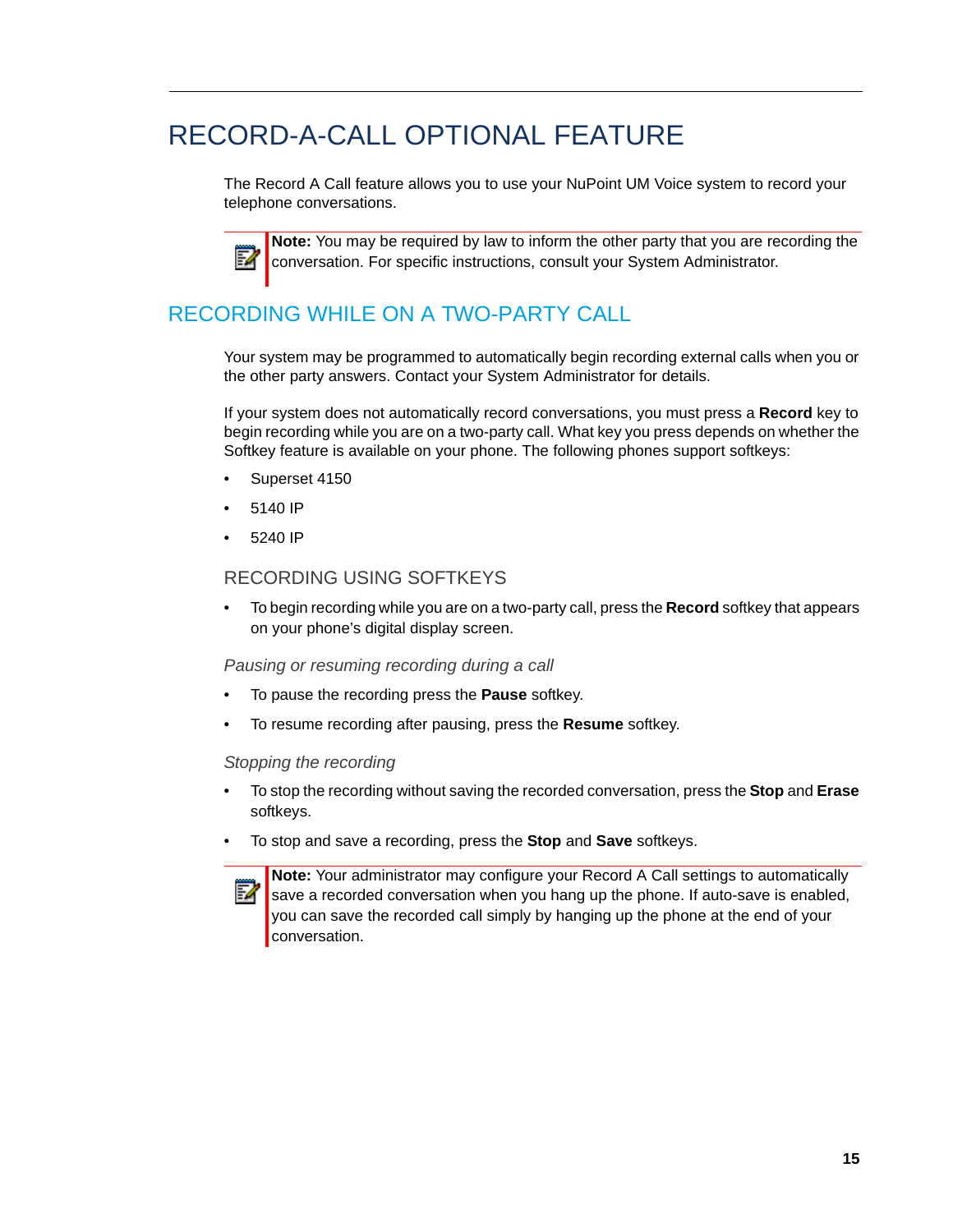### <span id="page-21-0"></span>RECORDING USING HARD KEYS

To begin recording a call using hard keys, press the **Record** key that your System Administrator has programmed on your phone.

**Note:** Using hard keys with Record A Call, you can only start a recording session. Your þ, System Administrator must enable auto-save in order for your conversations to be saved automatically when you hang up the phone. Consult your System Administrator for more information.

<span id="page-21-1"></span>PLACING A CALL ON HOLD WHILE RECORDING

- Putting a call on hold during the recording saves the recording, and sends it to your mailbox.
- Taking the call off hold starts a new recording session.



**Note:** Depending on system programming, hanging up, or pressing **TRANS/CONF** or a line appearance key, may also save the recording. Consult your System Administrator for details.

## <span id="page-21-2"></span>LISTENING TO A RECORDING

To listen to a recorded conversation after the call has ended

- **1.** Lift your handset.
- **2.** Access your voice mailbox.
- **3.** Follow the prompts to retrieve the recording, as you would to retrieve any regular voice message.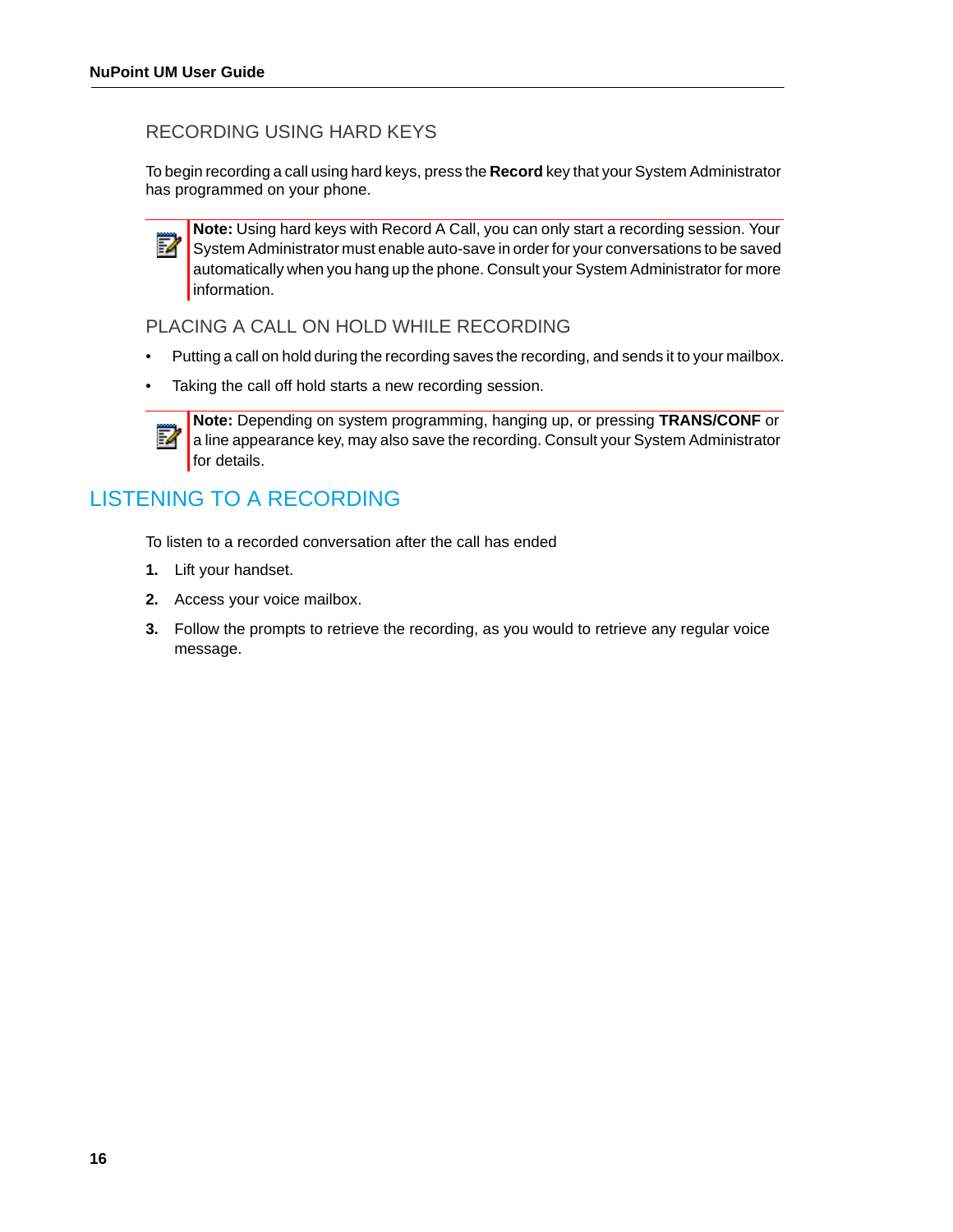## <span id="page-22-0"></span>FAX OPTIONAL FEATURE

The Fax feature allows you to manage fax messages that are sent to your mailbox, using the TUI. You can retrieve unplayed fax messages, play a voice message that accompanies a fax, send a fax to a fax machine, and deliver a fax (with or without a voice message) to another user.

## <span id="page-22-1"></span>FAX DELIVERY OPTIONS

You can access Fax delivery options from the User Options menu. From the Main menu, press

| and then                        | to access the following Fax Delivery options:                                                                                                                                                                       |
|---------------------------------|---------------------------------------------------------------------------------------------------------------------------------------------------------------------------------------------------------------------|
| <b>PRESS THIS</b><br><b>KEY</b> | <b>TO PERFORM THIS ACTION</b>                                                                                                                                                                                       |
|                                 | To send all unplayed fax messages in your mailbox to your default fax number.                                                                                                                                       |
|                                 | To define a default fax delivery number. All your faxes will be automatically sent to<br>from while you are in the Fax delivery<br>this number when you press<br>menu.                                              |
| From a fax phone                | To fax into your mailbox a cover page that will become your Personal Cover Page.<br>This page will be automatically included with all faxes that you send from your<br>mailbox.                                     |
|                                 | To toggle between enabling and disabling automatic fax delivery to your default fax<br>number. Automatic fax delivery immediately sends all fax messages that arrive in<br>your mailbox to your default fax number. |

## <span id="page-22-2"></span>PLAYING AND PRINTING FAX MESSAGES

Fax messages are treated just like voice messages in your mailbox. When you access your mailbox to retrieve messages, the system will first tell you how many messages you have, for example, "You have 2 urgent messages and 4 unplayed messages with fax".)

### <span id="page-22-3"></span>FROM A TELEPHONE

To play a fax message:

- **1.** After accessing your mailbox, press  $\begin{bmatrix} 7 \\ \text{pass} \end{bmatrix}$  or the **Play** (or **Play Message**) softkey. Your urgent messages will automatically be played first.
- **2.** For any fax messages, the system will prompt you to press  $\begin{bmatrix} 8 \\ w \end{bmatrix}$  for fax delivery options. From this menu, you can:
	- Press  $\left[\begin{array}{cc} 4 & \cdot \\ 6 & \cdot \end{array}\right]$  to dial the number of a fax machine where you want the fax to be printed. Dial the number when prompted.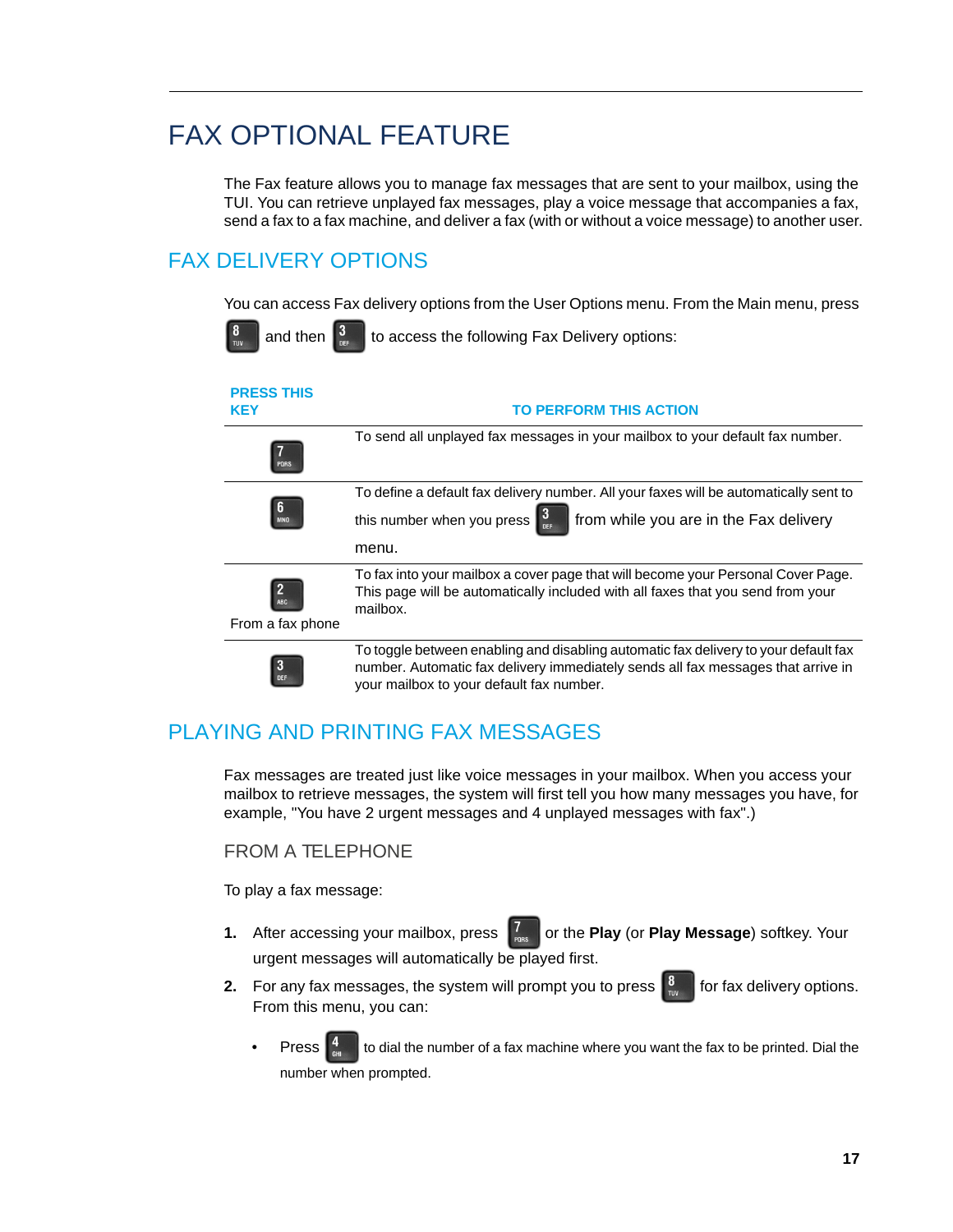- The system will confirm the number. Press  $\frac{2}{\pi}$  to accept the number, or press to dial a new number.
- After you press  $\frac{2}{3}$  to accept the number, press  $\frac{9}{3}$  to deliver the fax immediately



**3.** If you have additional fax messages, you can send them to the same fax number you

entered for the first number simply by pressing  $\begin{bmatrix} 4 \\ \frac{1}{2} \end{bmatrix}$  and then

**Note:** You can also use the fax delivery options under the User Options menu (refer to Г the *Mitel TUI Quick Reference Guide*). Using this menu, you can set up a default fax delivery number. After you program that number, you can simply press  $\frac{8}{3}$  for fax

delivery options (after playing the message with fax), and then press  $\frac{3}{10}$  to print your fax message.

### <span id="page-23-0"></span>FROM A FAX PHONE

To retrieve and print a fax message from a fax phone:

**1.** After accessing your mailbox, press  $\begin{bmatrix} I_{\text{max}} \\ \text{max} \end{bmatrix}$  or the **Play** (or **Play Message**) softkey, and then



press  $\frac{8}{10}$  to access the Fax Delivery Options menu.

- **2.** Press  $\left| \right|_{\infty}$  to receive a fax message print out from that fax machine.
- **3.** When prompted, press the Start button on the fax machine.
- **4.** Once you receive the fax print-out, you can stay on the line to resume your mailbox session.

## <span id="page-23-1"></span>WHEN YOU HAVE FINISHED LISTENING TO A FAX MESSAGE

See ["When You Have Finished Listening to a Message" on page 7.](#page-12-1)

## <span id="page-23-2"></span>MAKING A FAX MESSAGE (WITHOUT VOICE)

You can send a fax message to a recipient's mailbox, using a fax phone. You can send the message directly from your company's fax system or from your own mailbox. If you send a fax from your company's fax system, your name is not included in the message header; and if you send a fax from your own mailbox, your name is included in the message header.

### <span id="page-23-3"></span>FROM YOUR COMPANY FAX SYSTEM



**Note:** Your name will not be included in the recipient's message header.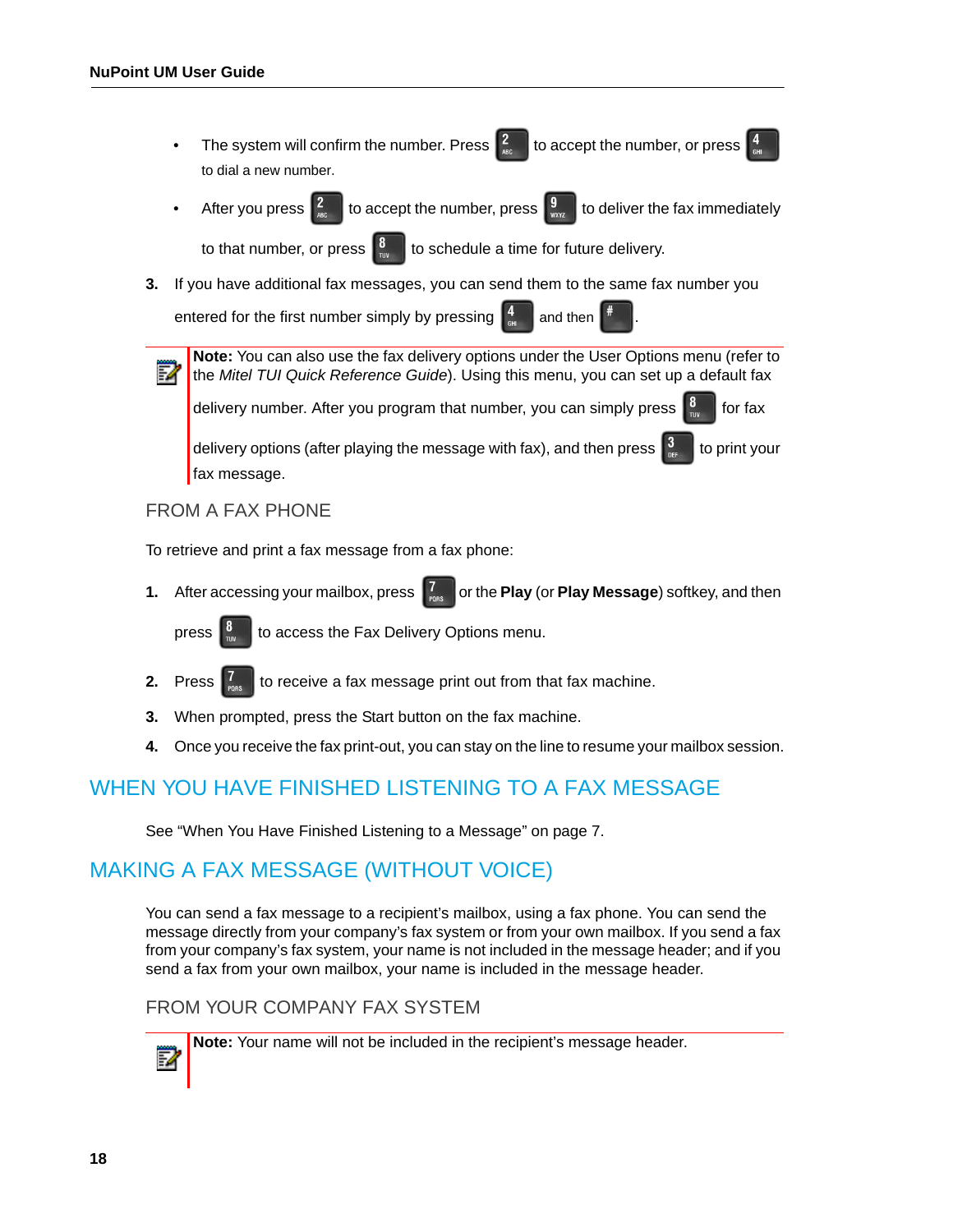- **1.** From a fax phone, dial your company Fax system access number.
- **2.** When you hear the system greeting, enter the recipient's mailbox number, or to dial by name, press the appropriate keys to dial the recipient's last name followed by their first name until the system recognizes the name.
- **3.** You will hear the recipient's personal greeting. At the tone, press the Start button on the fax machine to send your fax.
- **4.** After the fax has been sent, you can press  $\begin{bmatrix} 8 \\ \frac{1}{20} \end{bmatrix}$  to mark the message urgent, or you can



press  $\frac{9}{2}$   $\frac{9}{2}$  to leave a message for another mailbox.

### <span id="page-24-0"></span>FROM YOUR OWN MAILBOX

**Note:** Your name will be included in the recipient's message header.М

**1.** Access your mailbox, and when you hear your own greeting, press



- **2.** Enter your passcode.
- **3.** Press  $\begin{bmatrix} 0 \\ \dots \end{bmatrix}$  to make a message.
- **4.** Enter the recipient's mailbox number, or to dial by name, press the appropriate keys to dial the recipient's last name followed by their first name until the system recognizes the name.
- **5.** Once the system confirms the recipient's name, enter the names or numbers of any other intended recipients.
- **6.** When you are finished addressing your fax message, press  $\begin{bmatrix} 5 \\ 8 \end{bmatrix}$  to leave a fax, and then

press the Start button on your fax machine to send your fax, or press  $f^*$  for more options.

**7.** After the fax has been sent, you can press  $\begin{bmatrix} 9 \\ \text{two} \end{bmatrix}$  to send the message; or press  $\begin{bmatrix} 6 \\ \text{two} \end{bmatrix}$  to access message addressing options such as urgent delivery, future delivery, confidential, and return receipt. Once you have selected from these options, press  $\frac{9}{200}$   $\frac{9}{200}$  to send your message and exit to the main menu.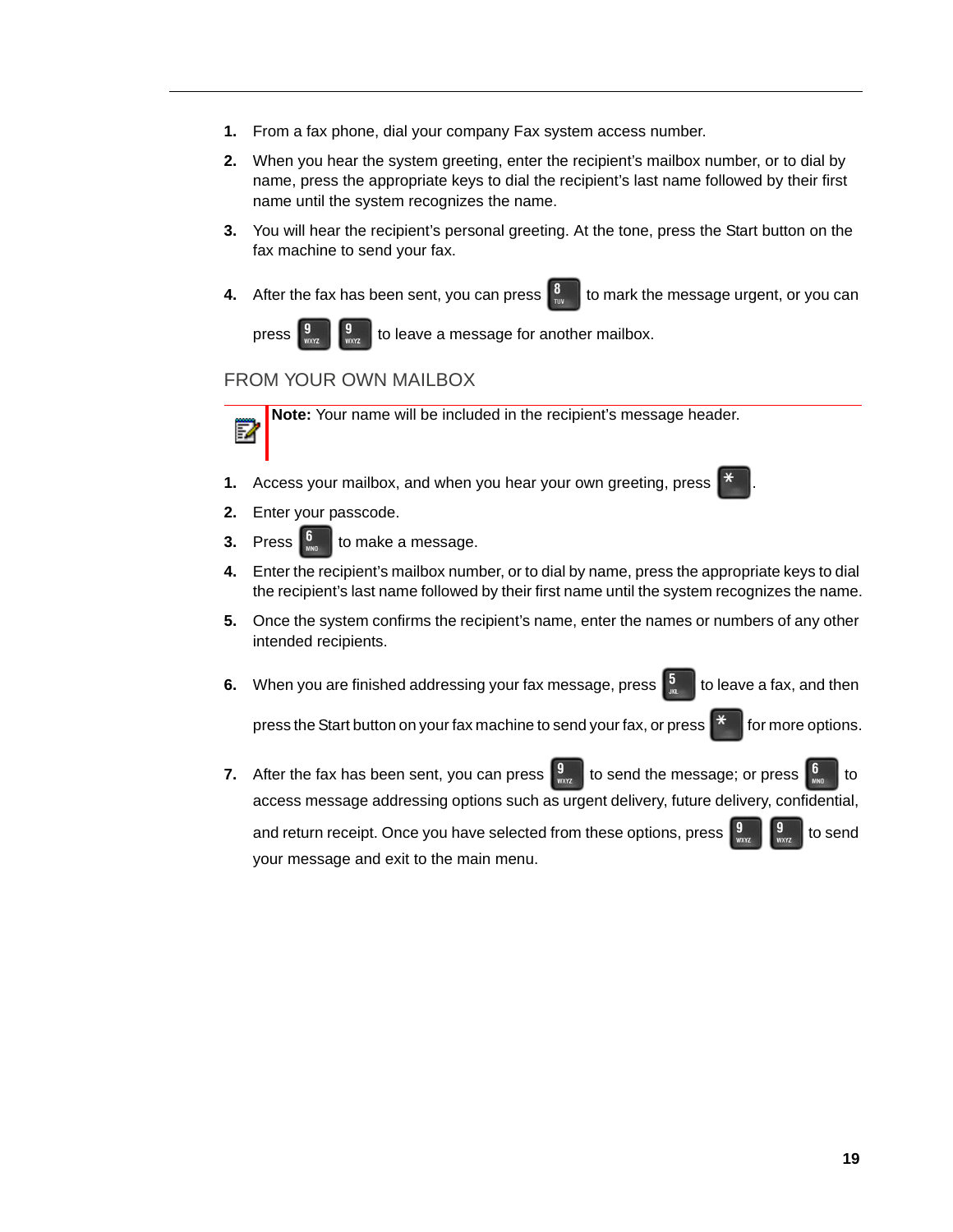Ы

## <span id="page-25-0"></span>MAKING A FAX MESSAGE (WITH VOICE)

You can send a combined voice and fax message to a recipient's mailbox, using a fax phone. You can send the message directly from your company's fax system or from your own mailbox. If you send a fax from your company's fax system, your name is not included in the message header; and if you send a fax from your own mailbox, your name is included in the message header.

### <span id="page-25-1"></span>FROM YOUR COMPANY FAX SYSTEM

**Note:** Your name will not be included in the recipient's message header.

- **1.** From a fax phone, dial your company's Fax system access number.
- **2.** When you hear the system greeting, enter the recipient's mailbox number, or to dial by name, press the appropriate keys to dial the recipient's last name followed by their first name until the system recognizes the name.
- **3.** You will hear the recipient's personal greeting. At the tone, record a voice message.
- **4.** When you are finished recording your voice message, press the Start button on your fax machine to send your fax.
- **5.** After the fax has been sent, you can press  $\begin{bmatrix} 8 \\ w \end{bmatrix}$  to mark the message urgent, or you can



press  $\frac{9}{200}$   $\frac{19}{200}$  to leave a message for another mailbox.

### <span id="page-25-2"></span>FROM YOUR OWN MAILBOX



**Note:** Your name will be included in the recipient's message header.

- **1.** From a fax phone, dial your company's Fax system access number.
- **2.** When you hear the system greeting, enter your own mailbox number.
- **3.** When you hear your own greeting, press
- **4.** Enter your passcode.
- **5.** Press  $\begin{bmatrix} 6 \\ m \end{bmatrix}$  to make a message, and then follow the instructions for sending a voice-only message from your mailbox (including addressing).
- **6.** At the tone, record a voice message.
- **7.** When you are finished recording, press  $\begin{bmatrix} 5 \\ 1 \end{bmatrix}$  to leave a fax, and then press the Start button

on your fax machine to send your fax, or press  $\frac{9}{200}$  for more options.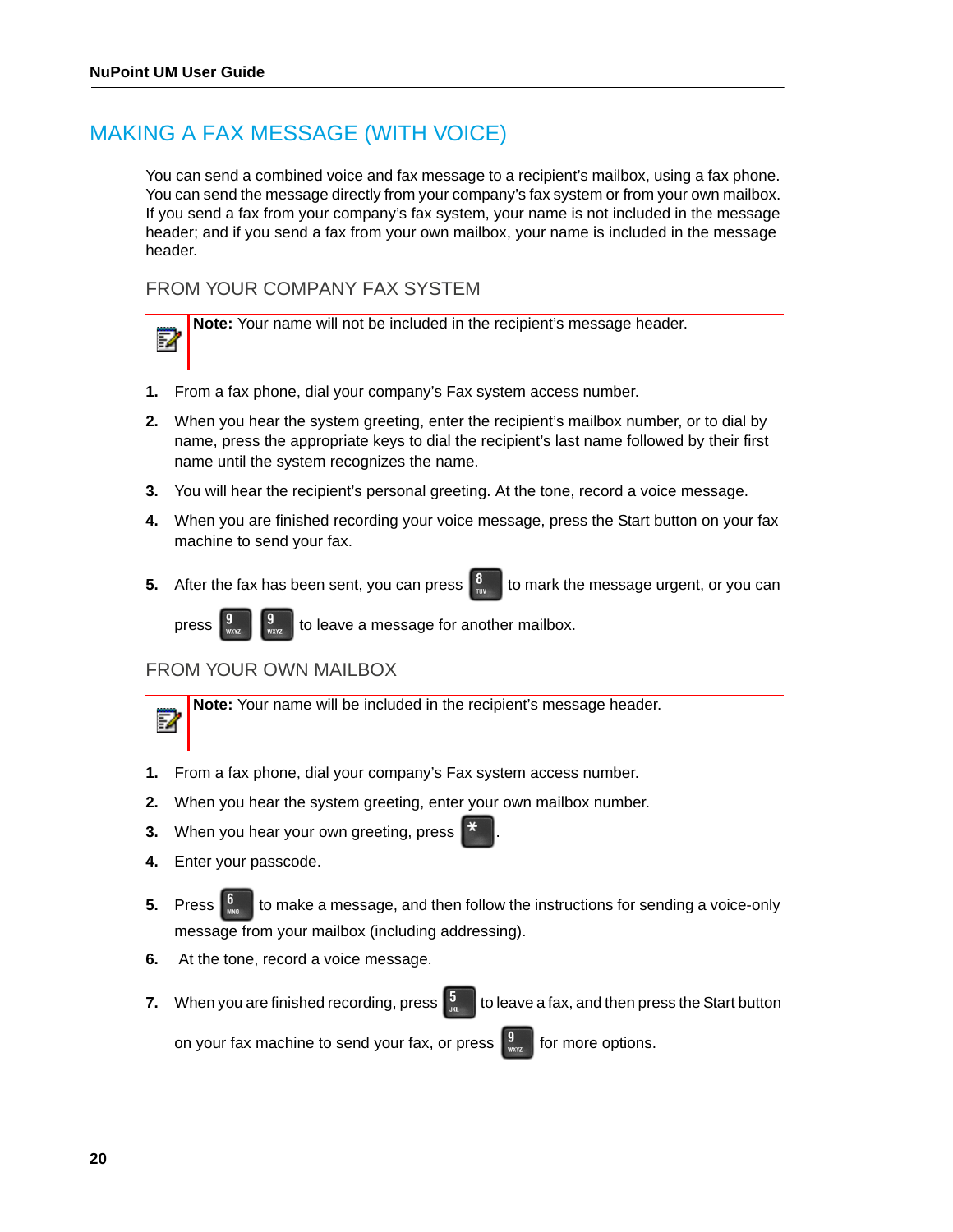## <span id="page-26-0"></span>USING YOUR PC FOR FAX MESSAGES

You can also use your PC to manage fax messages. The Fax feature allows you to add the Fax Printer driver to your Printers folder. Using Fax Printer, you can send faxes from any application with a Print function.

Faxes can also be sent from the Web View interface. For information about sending faxes from the Web View interface, refer to the *Web View Help*.

**Note:** Custom Cover Pages must be in TIFF format only.

## <span id="page-26-1"></span>DOWNLOADING AND INSTALLING FAX PRINTER

To use the Fax Printer for fax messages, you must first download and install it to your PC from the Web View interface.

To download and install the Fax Printer driver:

### **Notes:**

Е

Б

- **1.** To install the Fax Printer driver, you must have local administrator rights on the PC, and access to the Internet.
- **2.** The Fax Printer driver can be installed on one of the following operating systems: Windows 2000, 2003, Vista (Business, Enterprise or Ultimate), Windows 7.0, Windows 8.0/8.1, or Windows 10.
- **3.** The Fax Printer driver supports most file formats, including DOC, PDF and XLS. It does **not**, however, support TIFF files on Windows 7.0 and Windows 8.0.
- **1.** Log in to the Web View interface and click on the **Downloads** tab.
- **2.** Click on **Download Fax Printer**. Internet access is required.
- **3.** In the Security Warning window, click **Run** to run FaxPrinter.exe. The installation will start automatically.
- **4.** Click **Next** on each dialog. When prompted, accept the **Terms of Use**.

The Fax Printer driver is now installed.

### <span id="page-26-2"></span>SENDING A FAX

Faxes can be sent using the NuPoint Fax Printer using any software with a Print function. If you wish, you can set up a Personal Cover Page (see Fax Delivery Options) or create Custom Cover Pages. If you have a Personal Cover Page, it will be the default cover page for faxes you send.

Only TIFF format can be used as a Custom Cover Page. You can save multiple Custom Cover Pages to customize your faxes for their recipients.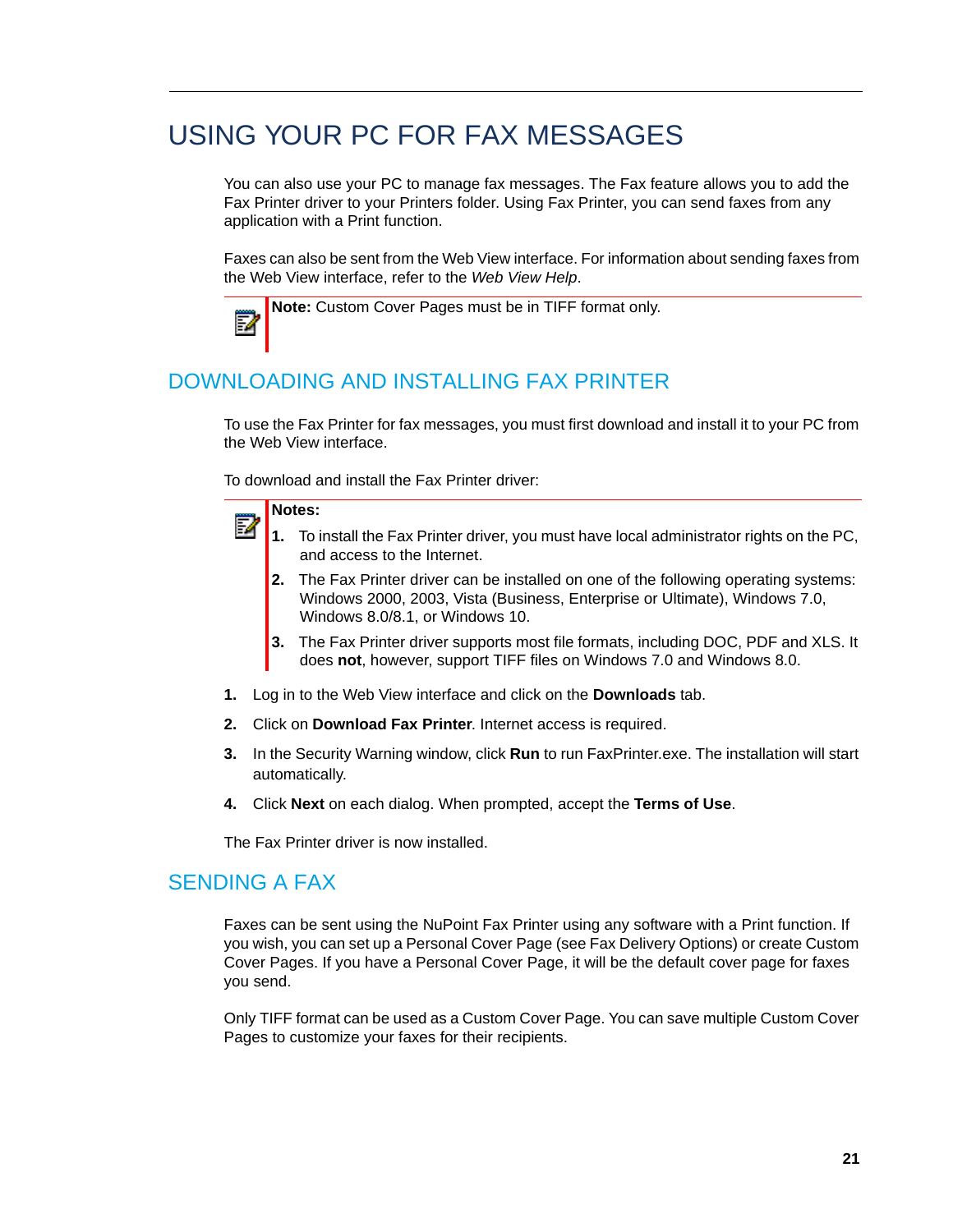To send a Fax using the NuPoint Fax Printer:

#### **Note:**  Ы

- **1.** Before sending a fax for the first time, obtain the fully qualified domain name or IP address of the NuPoint UM server from your System Administrator.
- **2.** If you have a Windows 7.0 or Windows 8.0 operating system, you cannot send faxes in TIFF format. Other file formats, such as DOC, PDF, and XLS, *are* supported.
- **1.** Open the document and select **Print**. In the print menu, select **NuPoint Fax Printer** from the list of available printers.

*OR*

57

If NuPoint Fax Printer has been set up as your default printer, right click on the document in Windows Explorer and select **Print.**

When the document is ready to be sent to the server, the NuPoint Fax Client window will appear.

If you have never sent a fax before or the client could not connect to the server, the **Server Settings** tab will display:

| NuPoint Server: | Connect    |
|-----------------|------------|
| Mailbox:        | Disconnect |
| Passcode:       |            |
|                 |            |

#### **Figure 1: Server Settings Tab**

**Note:** If your mailbox password changes, you will need to update the Server Settings tab with the new password the next time you send a fax.

- **2.** Enter your credentials to connect to the server.
	- **a.** In the **NuPoint Server** field, enter the fully qualified domain name (FQDN) of the server.
	- **b.** In the **Mailbox** field, enter your NuPoint UM mailbox number.
	- **c.** In the **Passcode** field, enter your NuPoint UM mailbox passcode.
	- **d.** Click Connect. The Status will update to **Connected.**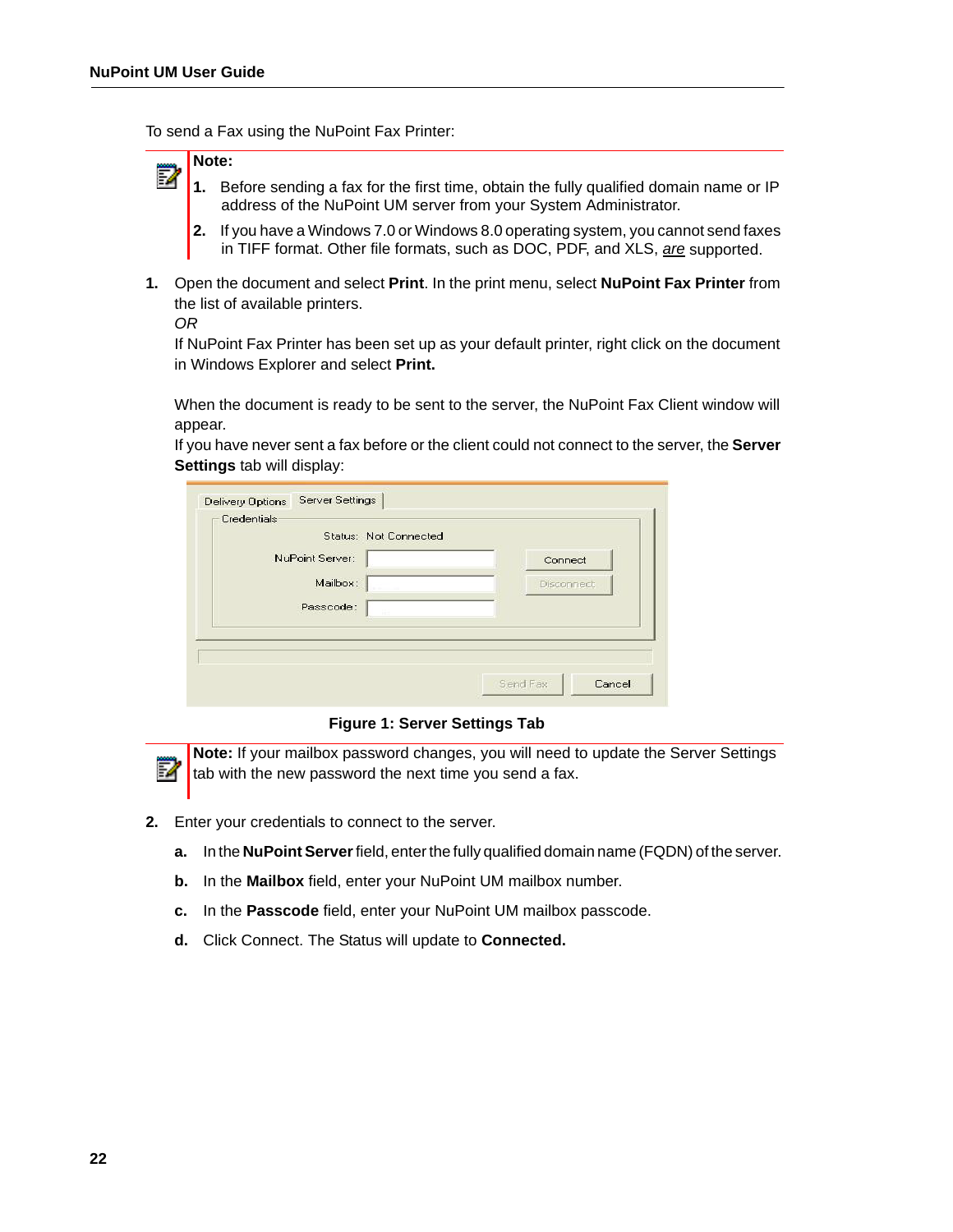**3.** Click on the **Delivery Options** tab.

| To:              |                         |  |  |
|------------------|-------------------------|--|--|
|                  | Use a Custom Cover Page |  |  |
| Cover Page: None |                         |  |  |
|                  |                         |  |  |

**Figure 2: Delivery Options Tab**

**a.** In the Recipients field, enter the list of recipients (NuPoint UM mailbox numbers or fax numbers), separated by commas.



**Note:** For external fax numbers, include any digits that must be dialed from your system to reach an external line.

- **b.** If you wish to use a Custom Cover Page, select the **Use a Custom Cover Page** check box.
- **c.** Enter the full name of the cover page OR click on the **Browse...** button to select it



**Note:** If you do not use a Custom Cover Page, the server will use your Personal Cover Page, or, if you do not have one, the System Cover Page.

**d.** Click on the **Send Fax** button.

When the fax has been received by the server, a popup will display with the message **The fax is successfully queued for delivery**. If the fax cannot be sent, you will receive a message in your voice mail to notify you of the failure.

When you send your next fax, the Server Settings tab will not display unless the Fax Printer could not connect to the server, for example, if your password has changed.

## <span id="page-28-0"></span>VIEWING AND FORWARDING FAX MESSAGES

To view a Fax Message:

- Open the message from your e-mail inbox and view the attached document. To be viewable, the fax must not exceed the file size limit for the email client (20 MB for MS Outlook or 25 MB for Google Gmail).
- From the **Messages** tab in the Web View interface, click on the **Play** button. Depending on its file format, the fax will open in a TIFF or PDF viewer.
- From your telephone, send the fax to a fax machine.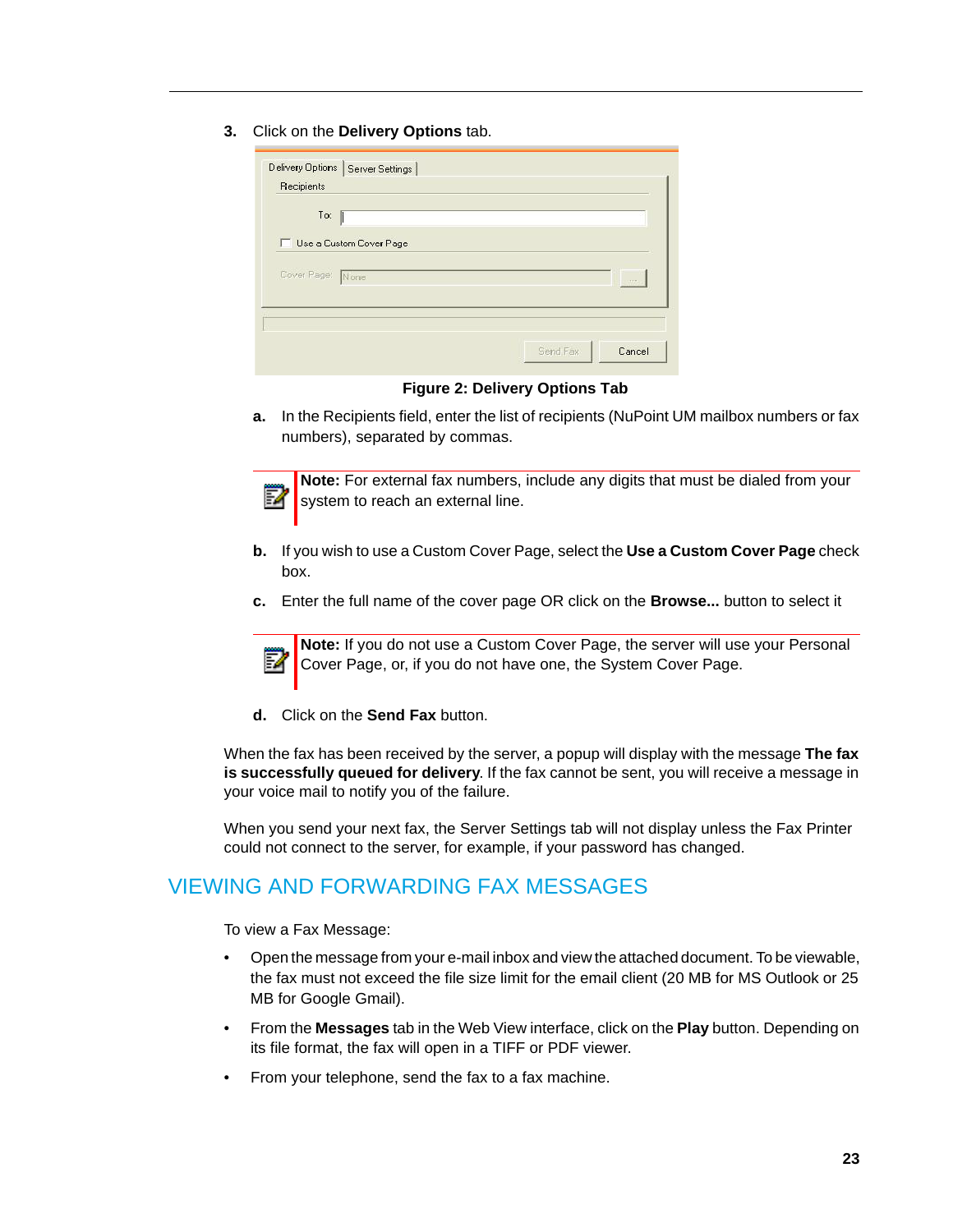To forward a Fax Message:

• From the Messages tab in the Web View interface, click on the **Forward Fax** button to forward the message as a fax.

OR

• From the Messages tab in the Web View interface, click on the **Forward** button to forward the message as an attachment to an e-mail.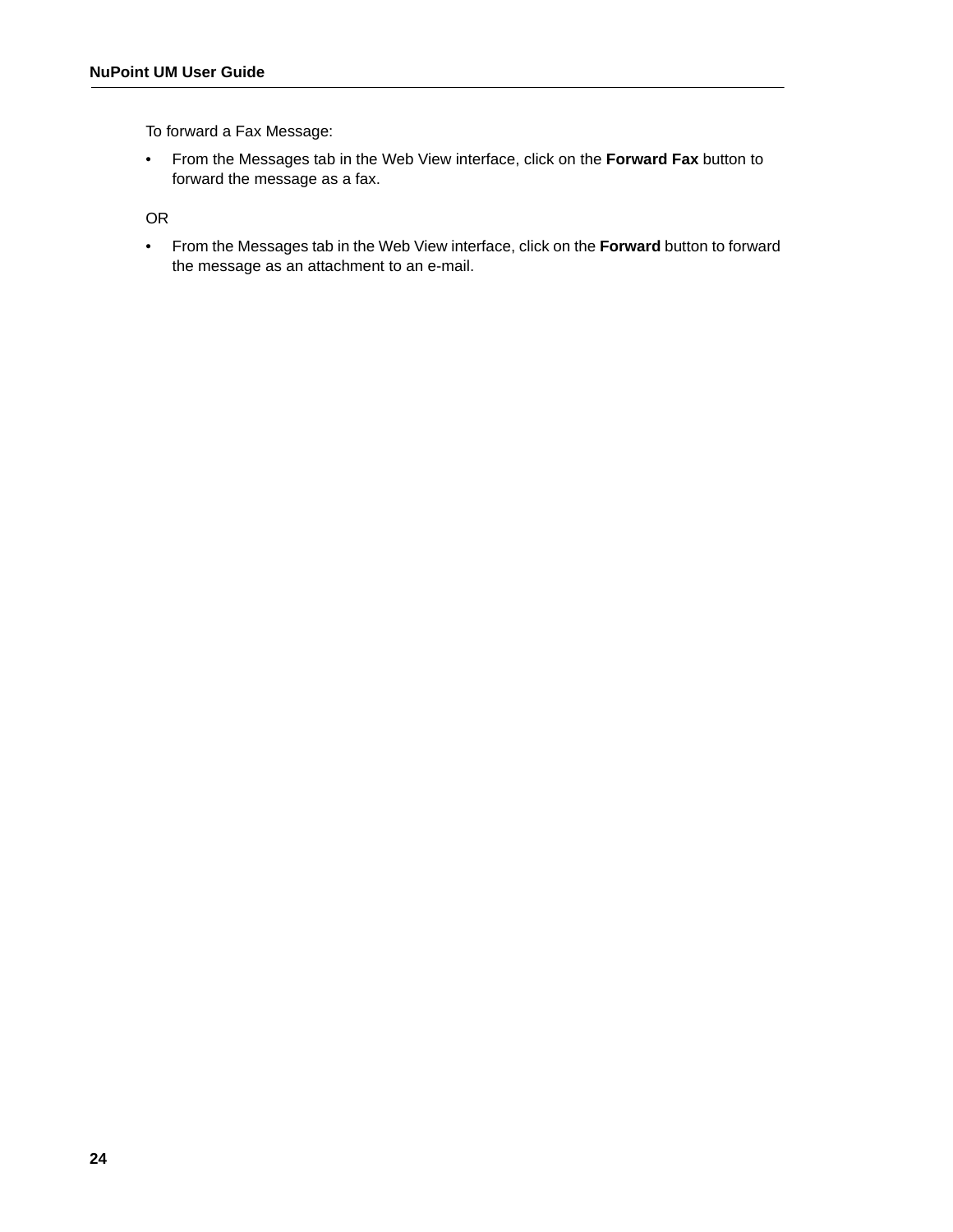## <span id="page-30-0"></span>USING YOUR PC FOR VOICE MESSAGES

If you are an Advanced Unified Messaging (UM) user, you can install the Mitel Outlook Client Plug-in (OCP) in your Microsoft**®** Outlook email client and use it to manage your messages. The OCP enables you to listen to your voice messages on either your phone or your PC. You can also use it navigate through the list of your messages, reply to and forward messages, and record new voice messages to be sent as email attachments.

Four types of NuPoint UM messages are supported by the OCP: voice messages, confidential voice messages, Record-A-Call messages, and fax messages. Each message type has a unique icon to help identify it.

## <span id="page-30-1"></span>OUTLOOK CLIENT PLUG-IN FOR MICROSOFT OUTLOOK 2010, 2013 AND 2016

If you are a NuPoint Unified Messaging Advanced user with Outlook 2010, 2013 and 2016, use the following procedures to install the Mitel Outlook Client Plug-in and manage your messages.

### **Notes:**

Б

- **1.** The OCP works with the 32-bit and 64-bit variants of Microsoft Outlook 2010, 2013 and 2016 installed on one of the following operating systems: Vista (Business, Enterprise or Ultimate), or Windows 7 (Enterprise or Ultimate), Windows 8.0/8.1, or Windows 10.
- **2.** If a voicemail message is moved from the Inbox to a personal folder, the message is deleted from the telephone user interface (TUI). If the message is then moved back to the Inbox, it is deleted since the associated TUI message has been deleted. The message may reside in the Deleted folder if the permanent delete configuration parameter is disabled. See your System Administrator for more information.
- **3.** A phone or extension is required to create new voicemails, reply to voicemails, and forward voicemails using the Call Me/Meet Me feature.
- **4.** A PC sound card and speakers/headset is required to listen to voicemail messages through your computer.
- **5.** After deleting a message in Outlook, you may experience a delay of up to ten minutes before your MWI lamp is extinguished. This is a known issue with Microsoft Exchange 2013. If your enterprise is using another type of mail server, you should not experience any delay with message synchronization.

### <span id="page-30-2"></span>INSTALL THE OUTLOOK CLIENT PLUG-IN

**24** 

**Note:** Once you have installed the plug-in, Outlook takes slightly longer to open and close. Avoid restarting Outlook immediately after closing it.

#### **Before You Begin**

Obtain the following information from your System Administrator before you begin this procedure: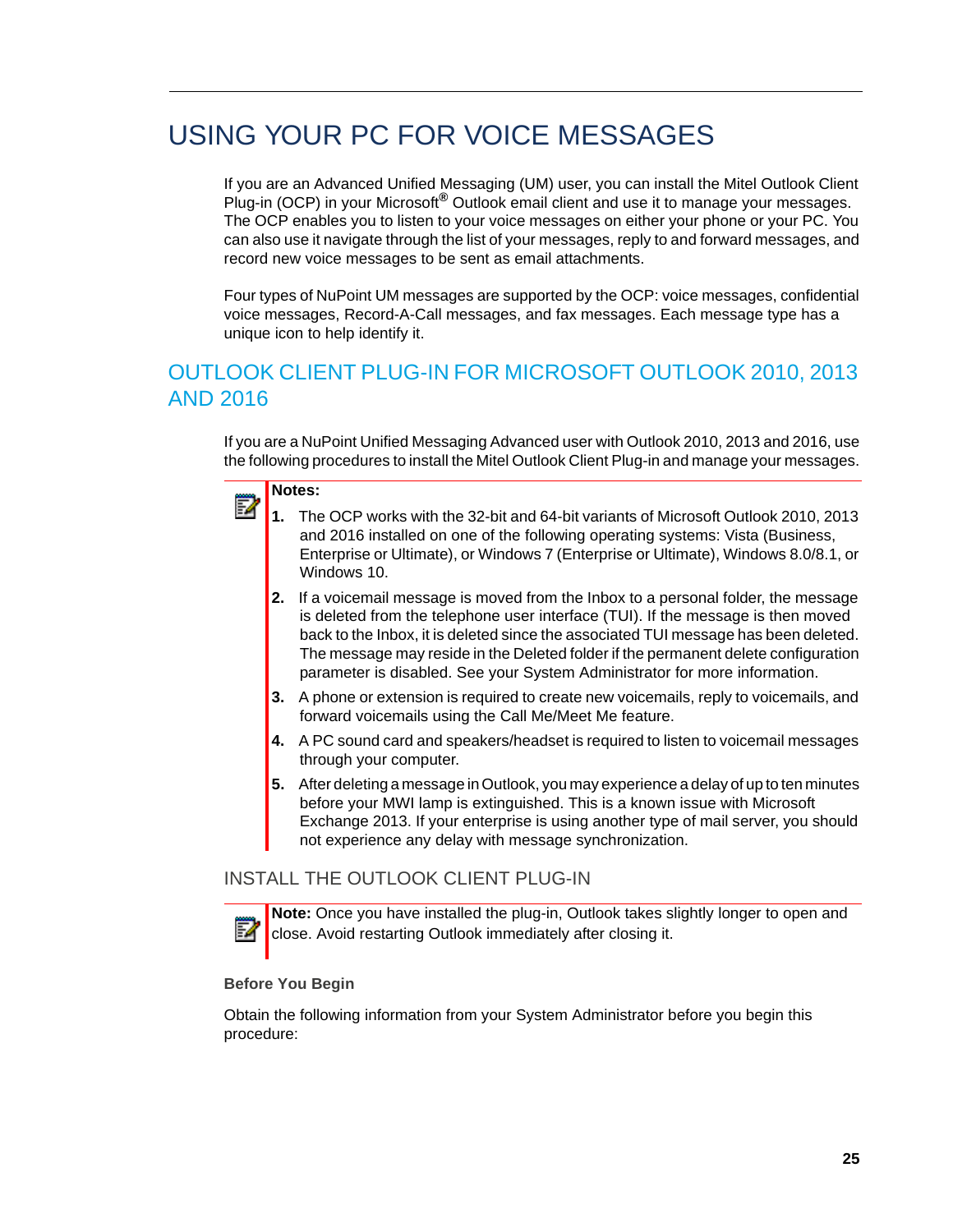• The location of the **OutlookClientPlugin.exe** file

**Note:** To install the Outlook Client Plug-in, you must have local administrator rights on F. the PC.

To install the plug-in on Microsoft Outlet 2010, 2013 and 2016 (32- or 64-bit variant):

- **1.** Close Microsoft Outlook if you have it open.
- **2.** If you have the Outlook Client Plug-in previously installed, remove the application with Add/Remove Programs in Control Panel:
	- Click **Start** > **Control Panel**, and then open **Add or Remove Programs**.
	- Select **Outlook Client Plug-in**, and then click **Change/Remove**.
	- Navigate to the **OutlookClientPlugin.exe** file for the Outlook Client Plug-in, and then double-click the file and click **Run**. You may have to click Run a second time if you get a security warning. The Outlook Client Plug-in Setup window opens.

БЛ

**Note:** The **OutlookClientPlugin.exe** file can be installed from either Mitel OnLine or the Downloads tab in the Web View interface. If this tab is unavailable, see your system administrator in order to have the OCP download enabled on your mailbox.

- **3.** If you are asked to remove the existing application, click **OK**.
- **4.** If you are asked permission to continue the installation, click **Continue**.
- **5.** Click **Next.** The License Agreement window opens.
- **6.** Select the button to agree with the terms of the license agreement.
- **7.** Click **Next.** The User Settings window opens.
- **8.** Enter the address of the NuPoint Unified Messaging platform, and click **Next**. The Choose Destination Location window opens.
- **9.** Click **Next** to accept the default setting for the installation location or click **Change** to place the files in another location. After you have specified the location, the Start Copying Files window opens.
- **10.** Click **Next.** The software installs, and then the InstallShield Wizard Complete window opens.
- **11.** Click **Finish**.
- **12.** Open Microsoft Outlook, and confirm that the Mitel NuPoint UM tab appears in the Ribbon.

<span id="page-31-0"></span>NUPOINT UNIFIED MESSAGING TAB

Once the Mitel Outlook Client Plug-in has been installed, the Unified Messaging tab appears in the Ribbon located in the upper portion of Microsoft Outlook 2010, 2013 or 2016.

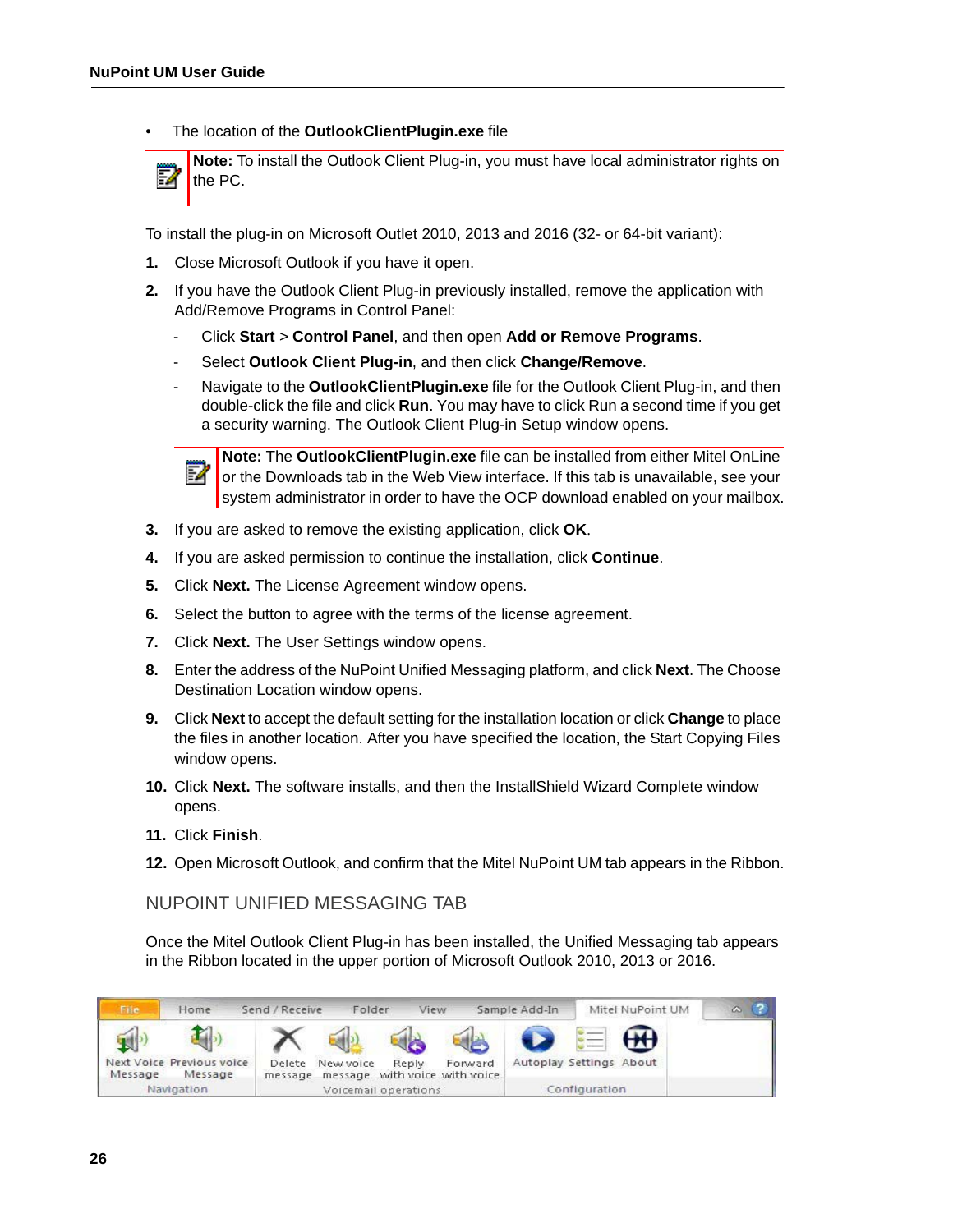#### **Figure 3: Mitel NuPoint UM tab in Outlook 2010/2013/2016 Ribbon**

The following buttons are available on the Mitel NuPoint UM tab:

- **Next Voice Message**: Locates the NuPoint UM message that appears after the currently selected NuPoint UM message.
- **Previous Voice Message**: Locates the NuPoint UM message that appears before the currently selected NuPoint UM message.
- **New Voice Message**: Create a new voice message and send it to one or more NuPoint users.
- **Reply with Voice**: Sends a reply to the sender of a NuPoint UM message with a voice message.
- **Forward with Voice**: Forwards a NuPoint UM message to another user with a voice message.
- **Delete Message**: Deletes any type of message (not just voice messages).
- **Autoplay**: This button toggles the Autoplay feature on and off. When the feature is on, NuPoint UM messages are played as soon as they selected (highlighted or opened). When the feature is off, you must select the message and click the Play button.
- **Settings:** Click this button to configure mailbox settings that enable you to send new voice messages, reply to messages, forward messages, and listen to confidential messages.
- **About**: Displays the version number of the Outlook Client Plug-in for Outlook 2010, 2013 and 2016.

### <span id="page-32-0"></span>MULTIMEDIA CONTROLS

#### *Voice Messages*

The following multimedia controls appear on NuPoint UM voice messages received in Outlook 2010, 2013 and 2016:



#### **Figure 4: Voice Message Multimedia Controls in Outlook 2010/2013/2016**

If the message contains multiple attachments (original message and replies), they are displayed above the multimedia controls.

The multimedia controls enable you to do the following:

- **Play**: Click the play button to play the message.
- **Stop**: Click the stop button to stop message playback.
- **Volume slider**: Use the volume slider to adjust or mute the playback volume.
- **Playback slider**: Use the playback slider to select a particular point in the audio file.
- **Phone**: Click to connect to your NuPoint UM mailbox and play back messages through the telephone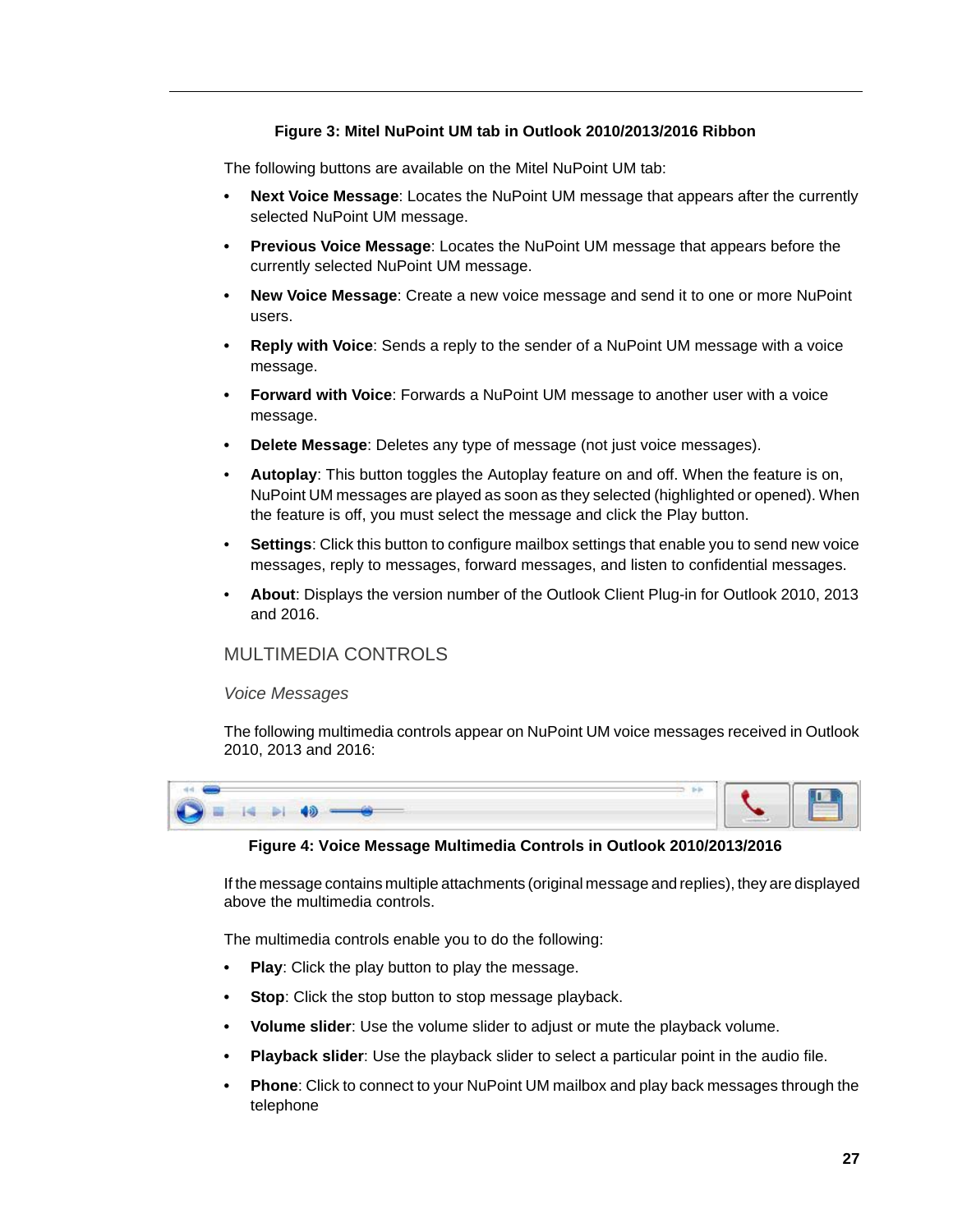**• Save**: Use the save button to save all attachments (original message and replies) to a storage medium.

#### *Fax Messages*

Once the Mitel Outlook Client Plug-in has been installed, multimedia controls appear on NuPoint UM fax messages received in Outlook 2010, 2013 and 2016.

| AW TAY<br><b>CARDON</b> |  |
|-------------------------|--|
|-------------------------|--|

#### **Figure 5: Fax Message Multimedia Controls in Outlook 2010/2013/2016**

The multimedia controls enable you to do the following:

- **View fax**: Press the play button to open the fax message in a TIFF viewer such as Windows Photo Viewer or a PDF viewer such as Adobe Acrobat. To be viewable, the fax must not exceed the file size limit for Outlook (20 MB).
- **Save**: Use the save button to save the fax file to a storage medium.

### <span id="page-33-0"></span>CONFIGURE THE NUPOINT ACCOUNT SETTINGS

You must configure your NuPoint account settings before you can access the following functions using the Call/Meet Me feature:

- Listen to a confidential voicemail
- Create a new voicemail
- Reply to a voicemail with a voice message
- Forward a voicemail with a voice message

To update the settings:

**1.** In Microsoft Outlook, click **Mitel NuPoint UM > Settings**. The Settings dialog displays.

| NuPoint Server: npmtrials.mitel.com |       |                                               |
|-------------------------------------|-------|-----------------------------------------------|
| Mailbox: 71605                      |       |                                               |
| Passcode:                           |       |                                               |
|                                     |       | NuPoint will call me at the following number: |
| Extension:                          | 71605 | Same as mailbox                               |
|                                     |       |                                               |
| Test connection                     | OK    | Cancel                                        |

#### **Figure 6: NuPoint Account Settings**

- **2.** In the **NuPoint Server** field, enter the fully qualified domain name (FQDN) of the server.
- **3.** In the **Mailbox** field, enter your NuPoint UM mailbox number.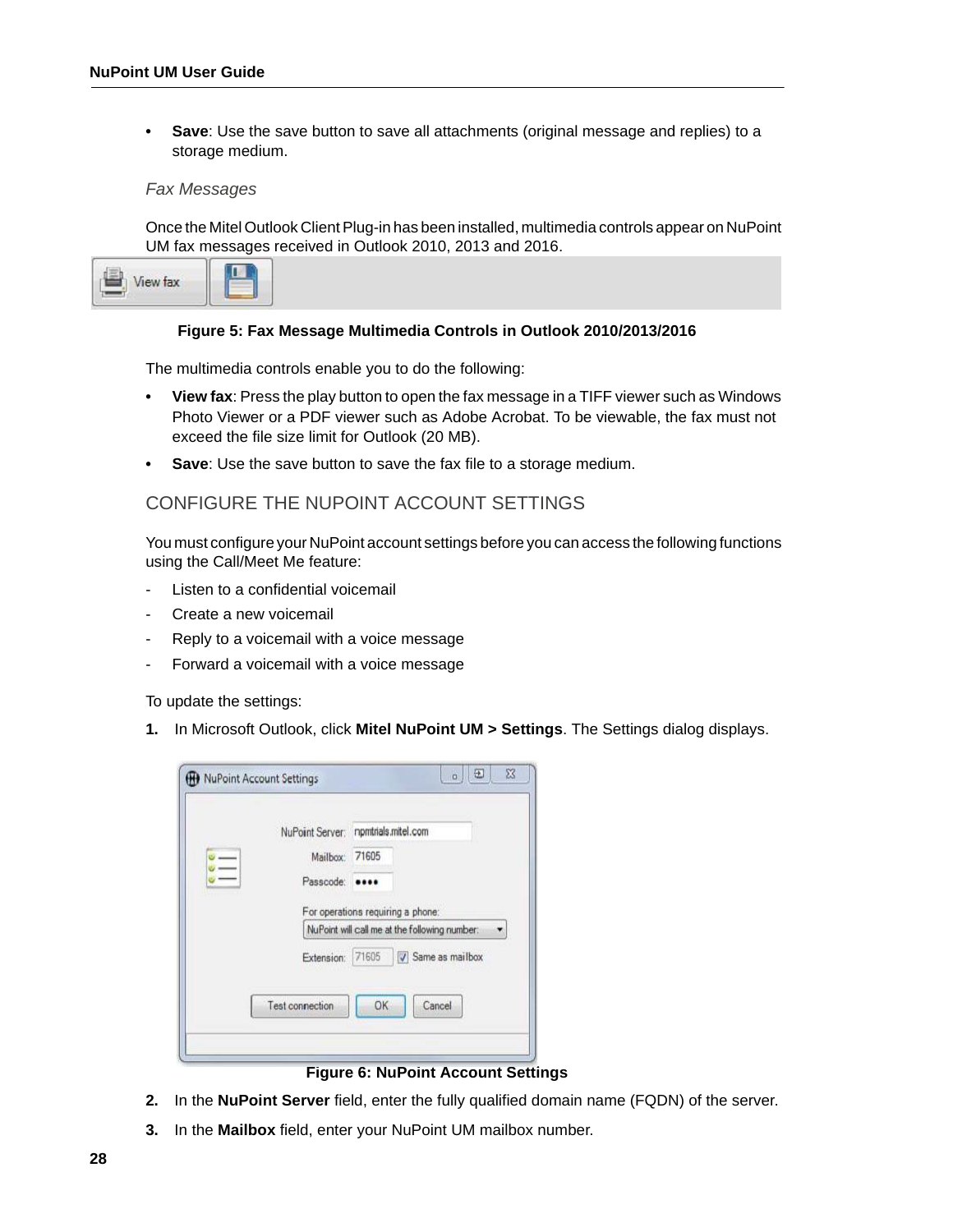- **4.** In the **Passcode** field, enter your NuPoint UM mailbox passcode.
- **5.** Program the system to use either Call Me or Meet Me functionality:
- For Call Me, select **NuPoint will Call Me at the following number**, enter your extension number, and select **Same as Mailbox** if your extension is the same as your mailbox. When you require a phone, the system will automatically dial your number.



• For Meet Me, select **I will call into the NuPoint system**. When you require a phone, you will be prompted to manually enter your extension number and log in.



**6.** Click **Test connection** to validate the connection to the NuPoint UM server.

If the test is successful, the dialog displays a check mark. If the test is unsuccessful, the dialog displays an "X" mark and lists the faulty setting (server address, passcode, etc.).

**7.** Click **OK**.

**Note:** If you have not already tested the connection, it is tested when you press **OK**. M

### <span id="page-34-0"></span>NAVIGATE VOICE MESSAGES IN OUTLOOK

To view the next NuPoint UM message in Outlook 2010, 2013 and 2016:

- **1.** In Microsoft Outlook, click **Mitel NuPoint UM**.
- **2.** Click the **Next Voice Message** button.

To view the previous NuPoint UM message in Outlook 2010, 2013 and 2016:

- **1.** In Microsoft Outlook, click **Mitel NuPoint UM**.
- **2.** Click the **Previous Voice Message** button.

### <span id="page-34-1"></span>PLAY A VOICE MESSAGE IN OUTLOOK

Use the Autoplay button in the NuPoint UM tab to control message playback. If Autoplay is enabled, messages are played as soon as they are highlighted or opened. If Autoplay is disabled, messages are played only when you select them and click the Play or Call Me/Meet Me button.

F.

**Note:** Fax and confidential voice messages cannot be played through the PC speakers.



**Note:** To save hard drive space, the Network Administrator may configure user email accounts to receive voice messages in text format only.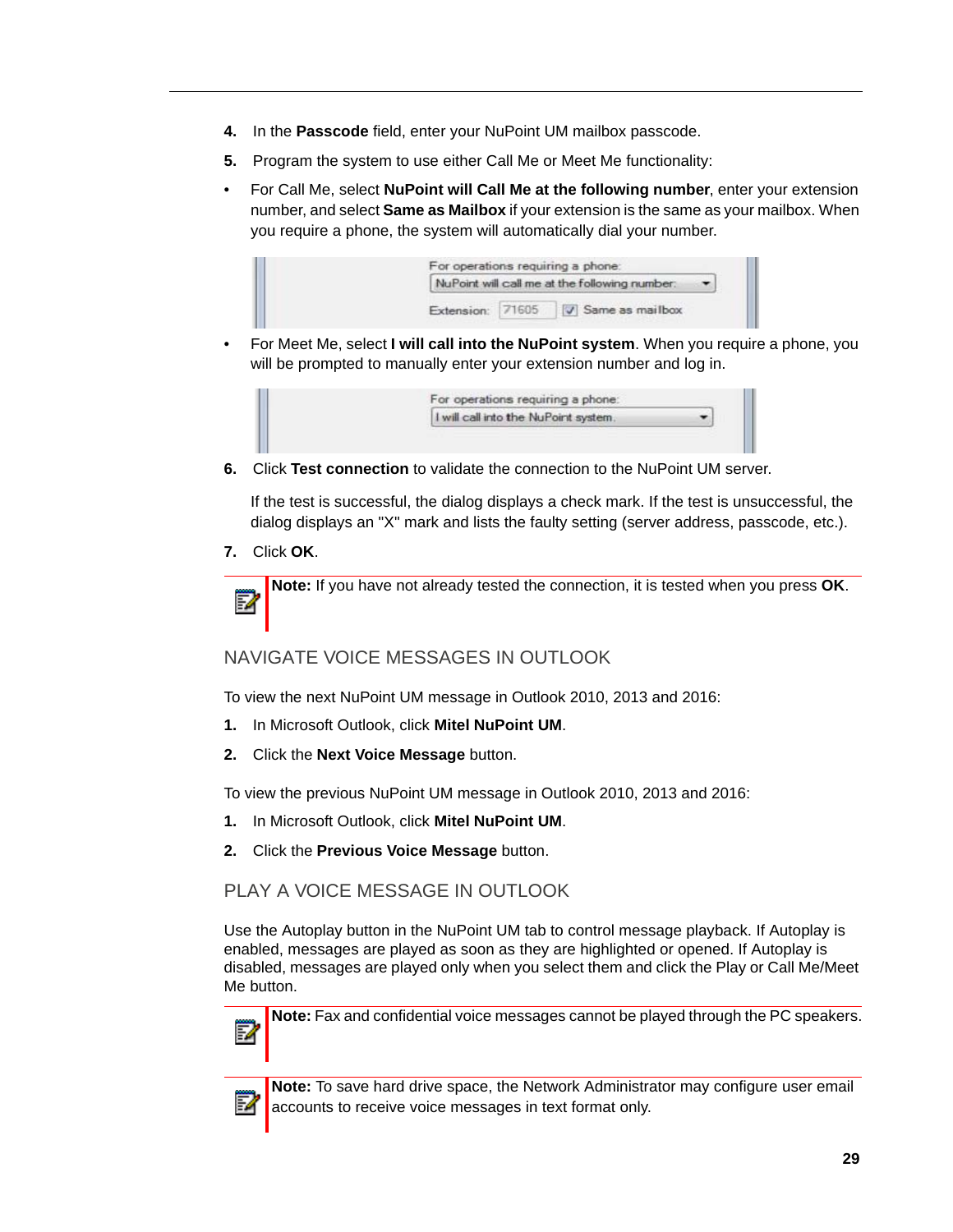To play a voice message in Outlook 2010, 2013 and 2016:

- **1.** In Microsoft Outlook, click **Mitel NuPoint UM**.
- **2.** Select a message in the inbox. (If Autoplay is enabled, message playback commences immediately.)
- **3.** To play the message over your PC speakers, click the **Play** button. Use the multimedia controls to control the following:
	- To stop playback, click **Stop**.
	- To change or mute the playback volume, adjust the volume slider.
	- To select a particular point in the recording, adjust the playback slider.
	- To save the audio file to storage media, click the **Save** button and follow the prompts.
- **4.** To play the message in a Call Me or Meet Me session, click the **Phone** button.
	- If you selected the "Call Me" option in the NuPoint Account Settings, the system dials your extension. When you answer the phone, the message is played. To stop playback, click the **Stop** button. To exit the panel, click the **Phone** button.
	- If you selected the "Meet Me" option in the NuPoint Account Settings, the system prompts you to call in to your voice mailbox and log in. Once you have logged in, the message is played. To stop playback, click the **Stop** button. To exit the panel, click the **Phone** button.
- **5.** To delete the message from NuPoint UM, select it and click **Delete** on the Home ribbon. Depending on the mail server in use, there may be a slight delay before your MWI is extinguished.

### <span id="page-35-0"></span>SEND A NEW MESSAGE

You can record a new voice message using the Call Me/Meet Me feature and then send the message as an email attachment. Before you can use this feature, you must enter your NuPoint account settings.

To create a new voice message in Outlook 2010, 2013 and 2016:

- **1.** In Microsoft Outlook, click **Mitel NuPoint UM**.
- **2.** Click **New Voice Message**. The New Voice Message window opens.



**Figure 7: New Voice Message in Outlook 2010/2013/2016**

**3.** To specify the message recipients: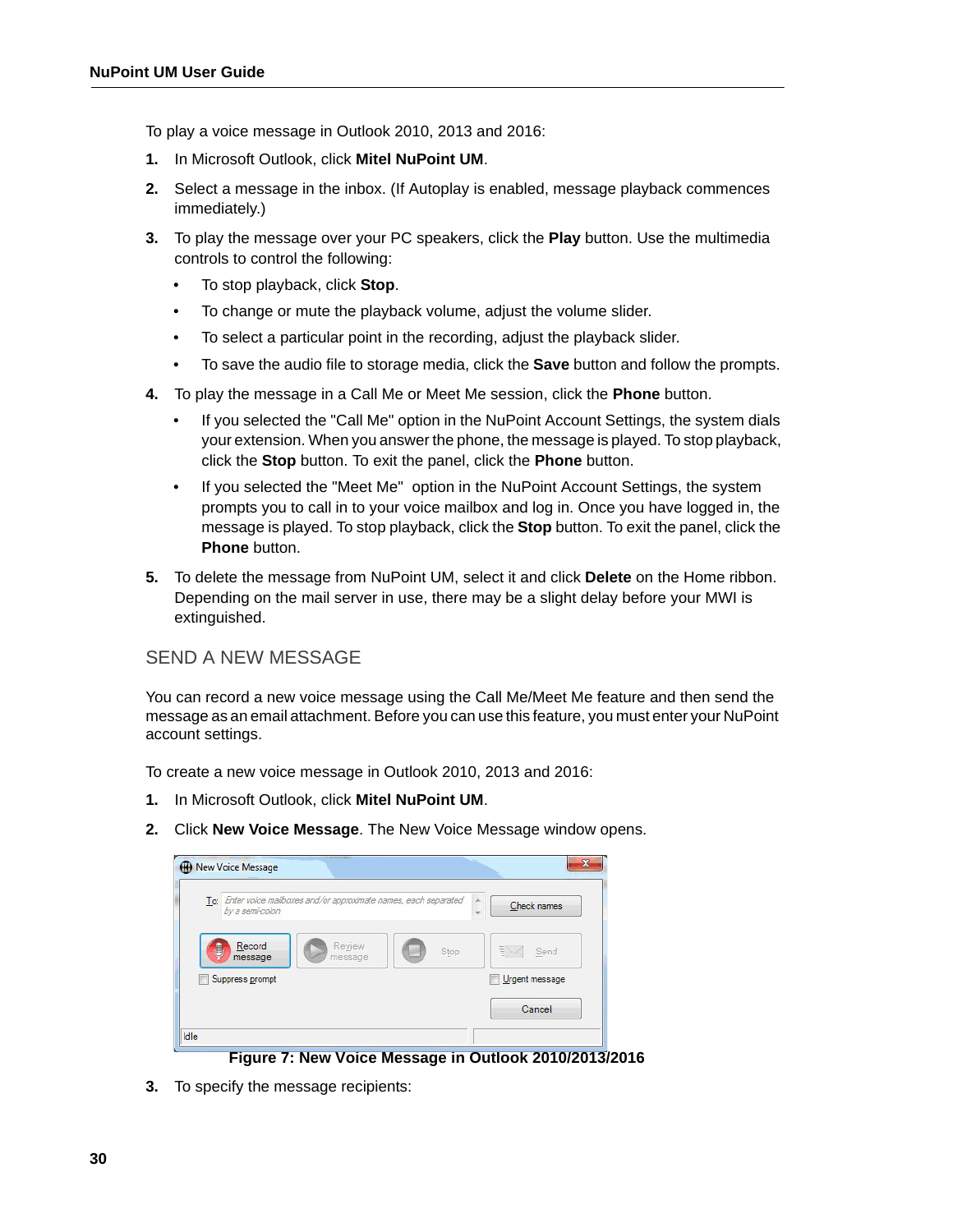- **a.** In the **To:** field, enter the names or mailbox numbers of the message recipients. Use semicolons to separate multiple entries.
- **b.** Click **Check names** to resolve the names and mailbox numbers to NuPoint UM users.
- **c.** If all names can be resolved, you can continue to the next step. If any name cannot be resolved, you will be prompted to remove it or, if the name is ambiguous, to select an alternative.
- **4.** To start the recording:

54

**Note:** Click **Suppress prompt** if you want to hear a beep, rather than a prompt, prior to recording your voice message. Click **Urgent message** to mark it urgent.

- **a.** Click **Record message** and, depending on your account configuration, establish either a Call Me or Meet Me session:
	- Call Me The system dials your extension. When you answer the phone, the message is played.
	- Meet Me The system prompts you to call in to your voice mailbox and log in. Once you have logged in, the message is played.
- **b.** When you answer your extension telephone, you will hear a message ("You may start your message now...") followed by a beep. If **Select prompt** has been selected, you will only hear a beep.
- **c.** Record your message. It can be up to three minutes long.
- **5.** To stop the recording:
	- Click **Stop**.
	- Press # on the telephone.
	- Hang up the telephone.

If you have pressed **Stop** or **#**, you may review the message by clicking **Review message**. If you have hung up, you must re-establish the recording session (by pressing **Record message**) before you attempt to review the message.

**6.** Click **Send**.

### <span id="page-36-0"></span>REPLY TO A MESSAGE

You can reply to a voice or fax message in Outlook with another voice message that you record using the Call Me/Meet Me feature and then send as an email attachment. Before you can use this feature, you must enter your NuPoint account settings.



**Note:** You can only reply to NuPoint voice messages using this procedure. Reply to other messages with emails.

To reply to a voice message in Outlook 2010, 2013 and 2016:

- **1.** In Microsoft Outlook, click **Mitel NuPoint UM**.
- **2.** Highlight the message in the inbox, and then click **Reply with Voice**. The Reply with Voice window opens.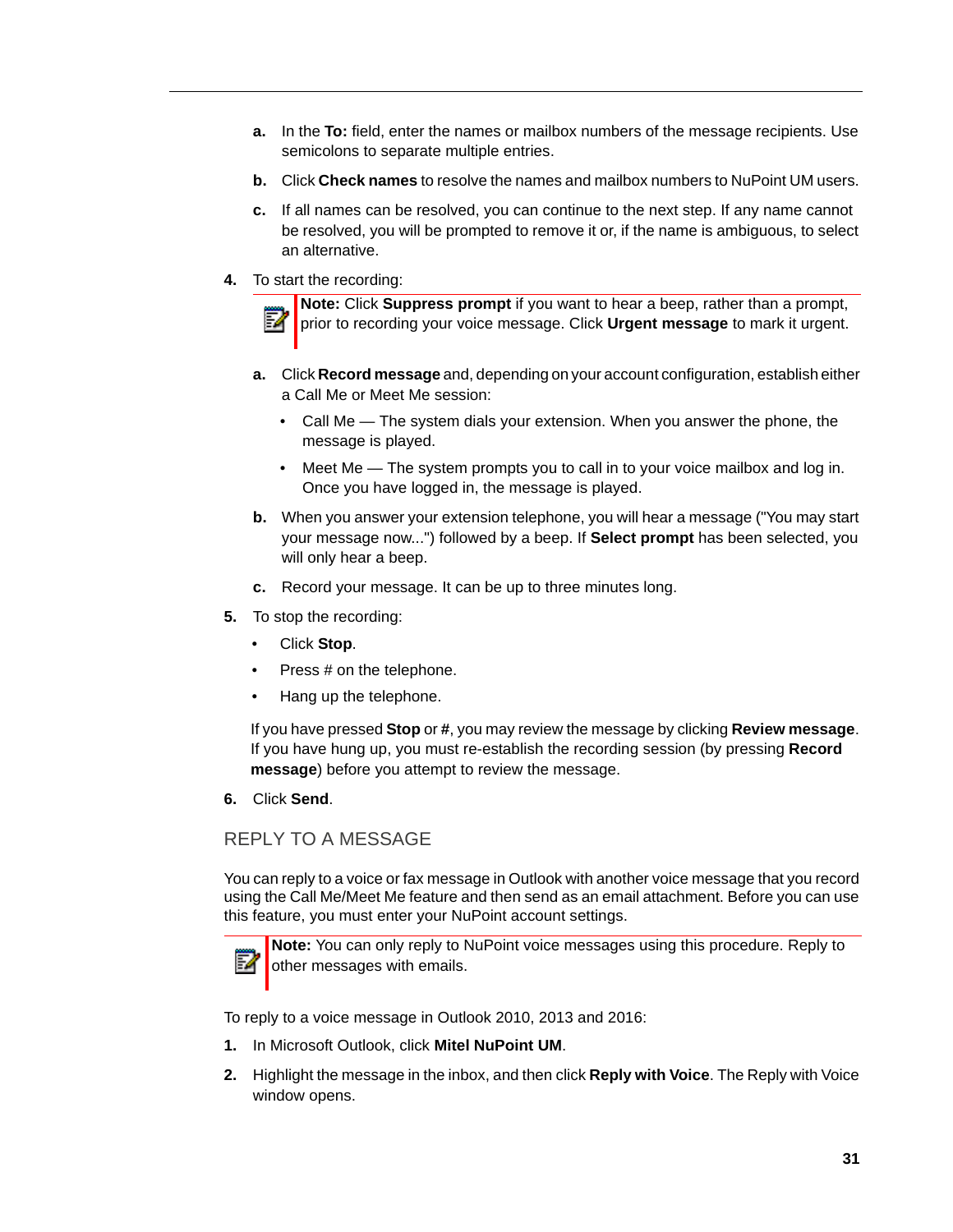| $\overline{\text{Io}}$                                       | À<br>$\overline{\mathcal{M}}$ | Check names                     |
|--------------------------------------------------------------|-------------------------------|---------------------------------|
| Review<br>Record<br>$\ddot{\bullet}$<br>comments<br>comments | Stop                          | $\overline{z}$ $\times$<br>Send |
| Suppress prompt                                              |                               | Urgent message                  |
|                                                              |                               | Cancel                          |

**Figure 8: Reply with Voice Message in Outlook 2010/2013/2016**

- **3.** The **To:** field contains the name of the original sender. No changes or additions can be made to this field.
- **4.** To start the recording:

M

**Note:** Click **Suppress prompt** if you want to hear a beep, rather than a prompt, prior to recording your voice message. Click **Urgent message** to mark it urgent.

- **a.** Click **Record comments** and, depending on your account configuration, establish either a Call Me or Meet Me session:
	- Call Me The system dials your extension. When you answer the phone, the message is played.
	- Meet Me The system prompts you to call in to your voice mailbox and log in. Once you have logged in, the message is played.
- **b.** When you answer your extension telephone, you will hear a message ("You may start your message now...") followed by a beep. If **Select prompt** has been selected, you will only hear a beep.
- **c.** Record your message. It can be up to three minutes long.
- **5.** To stop the recording:
	- Click **Stop**.
	- Press # on the telephone.
	- Hang up the telephone.
- **6.** If you have pressed **Stop** or **#**, you may review the message by clicking **Review comments**. If you have hung up, you must re-establish the recording session (by pressing **Record comments**) before you attempt to review the message.

The original message is updated within the following note: "You replied with voice to this message on <DAY DATE TIME>."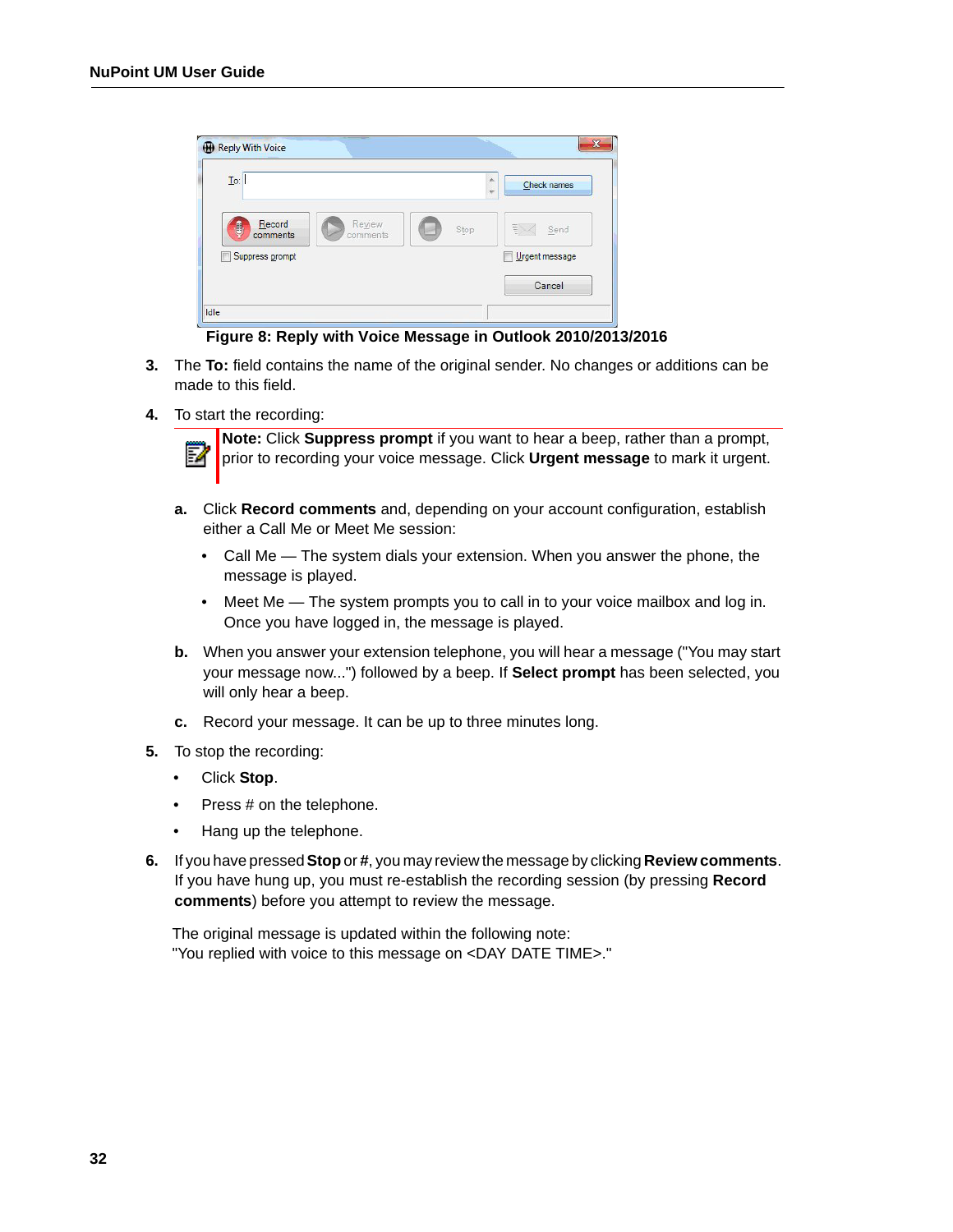### <span id="page-38-0"></span>FORWARD A MESSAGE

You can forward a voice or fax message that you have received, and include another voice message with it as an email attachment. Before you can use this feature, you must enter your NuPoint account settings.

**Note:** If an Advanced UM user with a non-English language computer forwards a Ы voicemail message to another Advanced UM user, the message will be added to the recipient's email client but not to his or her NuPoint message store. As a result, the message will be deleted when synchronization occurs. To avoid this problem, change the subject line of voice messages forwarded from non-English language computers.

To forward a voice message in Outlook 2010, 2013 and 2016:

- **1.** In Microsoft Outlook, click **Mitel NuPoint UM**.
- **2.** Highlight the message in the inbox, and then click **Forward with Voice**. The Forward with Voice window opens.



### **Figure 9: Forward with Voice Message in Outlook 2010/2013/2016**

- **3.** To specify the message recipients:
	- **a.** In the **To:** field, enter the names or mailbox numbers of the message recipients. Use semicolons to separate multiple entries.
	- **b.** Click **Check names** to resolve the names and mailbox numbers to NuPoint UM users.
	- **c.** If all names can be resolved, you can continue to the next step. If any name cannot be resolved, you will be prompted to remove it or, if the name is ambiguous, to select an alternative.
- **4.** To start the recording:

**Note:** Click **Suppress prompt** if you want to hear a beep, rather than a prompt, Ы prior to recording your voice message. Click **Urgent message** to mark it urgent.

- **a.** Click **Record comments** and, depending on your account configuration, establish either a Call Me or Meet Me session:
	- Call Me The system dials your extension. When you answer the phone, the message is played.
	- Meet Me The system prompts you to call in to your voice mailbox and log in. Once you have logged in, the message is played.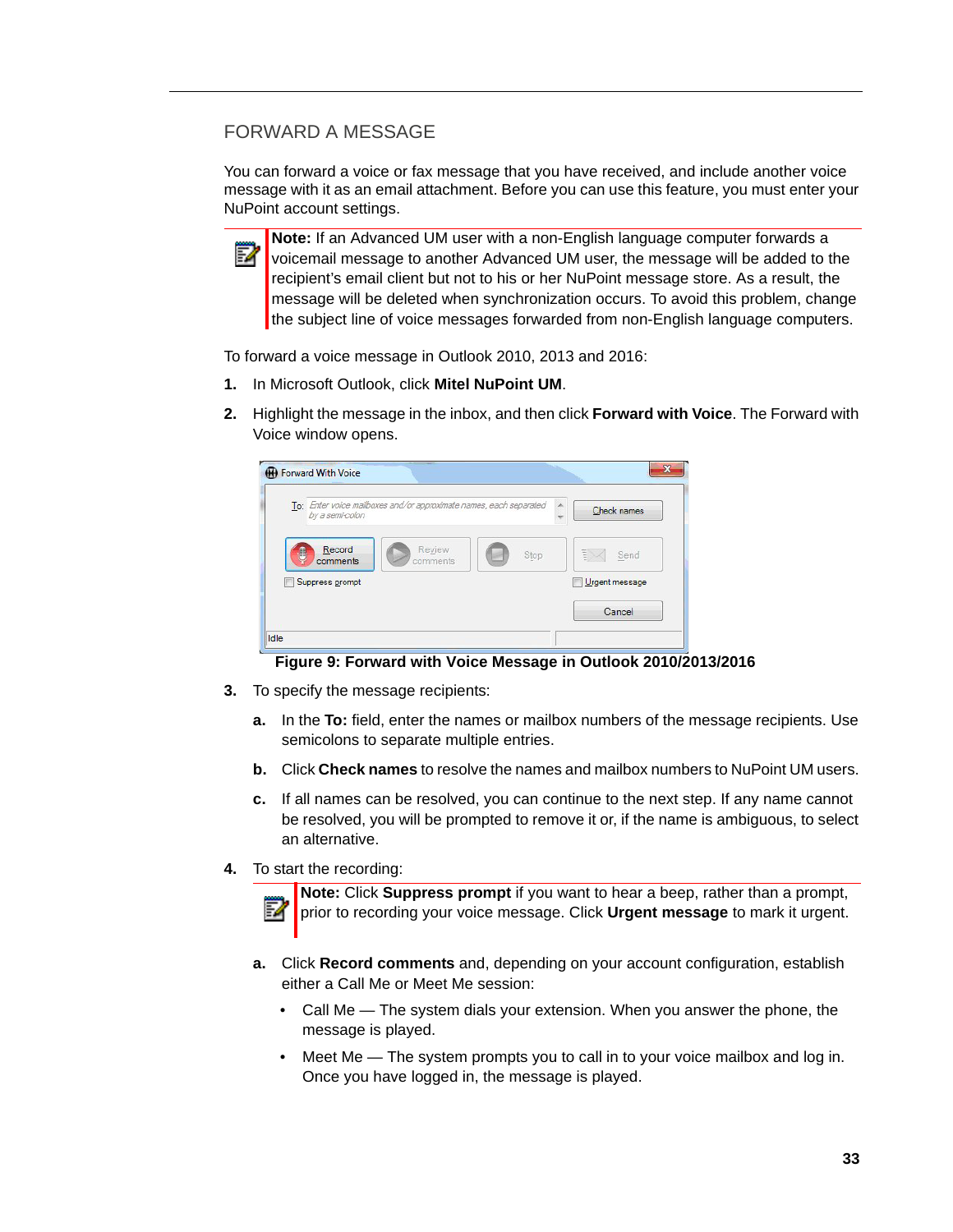- **b.** When you answer your extension telephone, you will hear a message ("You may start your message now...") followed by a beep. If **Select prompt** has been selected, you will only hear a beep.
- **c.** Record your message. It can be up to three minutes long.
- **5.** To stop the recording:
	- Click **Stop**.
	- Press # on the telephone.
	- Hang up the telephone.
- **6.** If you have pressed **Stop** or **#**, you may review the message by clicking **Review comments**. If you have hung up, you must re-establish the recording session (by pressing **Record comments**) before you attempt to review the message.

The original message is updated within the following note: "You forwarded this message to <NAMES> with voice to this message on <DAY DATE TIME>."

### <span id="page-39-0"></span>VIEW A FAX MESSAGE

To view a fax message in Outlook 2010, 2013 and 2016:

- **1.** In Microsoft Outlook, click **Mitel NuPoint UM**.
- **2.** Select the message in the inbox.
- **3.** Click **View Fax**. Depending on its file format, the fax will display in either a TIFF viewer (Windows Photo Viewer) or a PDF viewer (Adobe Acrobat). To be viewable, the fax must not exceed the file size limit for the email client (20 MB for Outlook).

## <span id="page-39-1"></span>TEXT-TO-SPEECH (TTS) OPTIONAL FEATURE

The Text-to-Speech (TTS) feature allows you to listen to Microsoft Outlook and Google Mail email messages from the NuPoint UM Voice mailbox. The text of the email message is converted to speech and played back over the phone.



**Note:** TTS is only available with the Advanced Unified Messaging feature.

You can access Text-to-Speech options from the Message System Choice menu.



**Note:** You need to have TTS enabled in order to access this menu. Contact your System Administrator for details.

From the Message System Choice menu, press  $\frac{3}{25}$  to access the following Text-to-Speech options: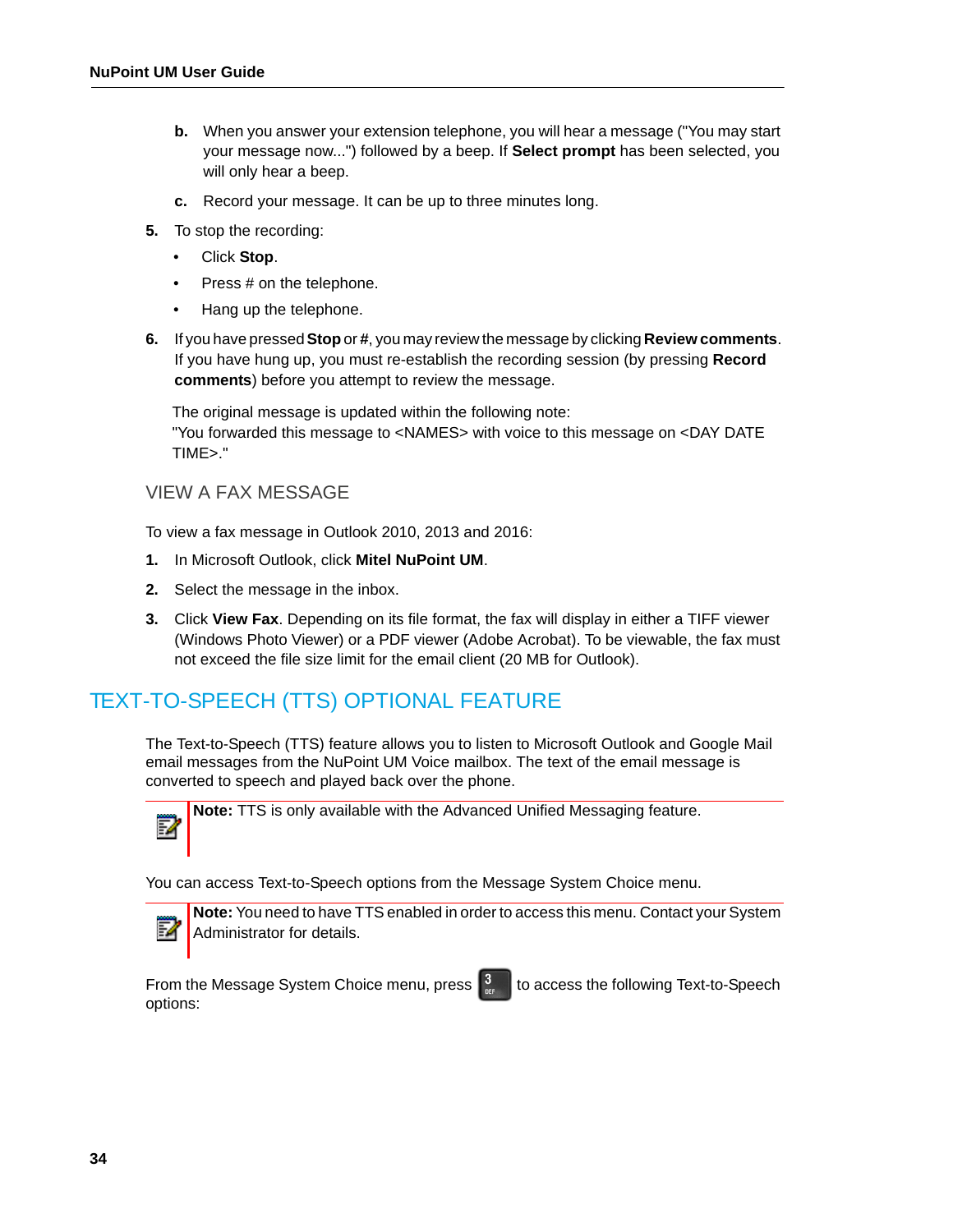| <b>PRESS THIS</b><br><b>KEY</b> | <b>TO PERFORM THIS ACTION</b>      |  |  |
|---------------------------------|------------------------------------|--|--|
| <b>PORS</b>                     | Play Text-to-Speech message again. |  |  |
| 5<br><b>JKL</b>                 | Keep Text-to-Speech message.       |  |  |
| 3<br><b>DEF</b>                 | Delete Text-to-Speech message.     |  |  |
| g<br><b>WXYZ</b>                | Exit the menu.                     |  |  |

### <span id="page-40-0"></span>PLAYING A TEXT-TO-SPEECH MESSAGE

To play a Text-to-Speech message

- **1.** After accessing the Message System Choice menu, the system will prompt you to either play your unread email messages or your read email messages.
- **2.** Select  $\begin{bmatrix} 1 \\ 1 \end{bmatrix}$  to play the unread email messages or  $\begin{bmatrix} 1 \\ 4n \end{bmatrix}$  to play your read email messages. The system will begin playback of the message in the following order: subject, sender name, date, time, and body of message. If the email message contains an attached file, the system will provide notification that a file attachment is present. The importance of the email is also indicated.

Once you have listened to the desired email message, you can:

- Press  $\begin{bmatrix} 5 \\ \frac{1}{2} \end{bmatrix}$  to keep the message;
- Press  $\begin{array}{|c|c|} \hline 3 & 3 \\ \hline 1 & 3 \end{array}$  to delete the message;

И

- Press  $\begin{bmatrix} 7 \\ \frac{p}{p} \\ \frac{p}{q} \\ \frac{p}{q} \\ \frac{p}{q} \\ \frac{p}{q} \\ \frac{p}{q} \\ \frac{p}{q} \\ \frac{p}{q} \\ \frac{p}{q} \\ \frac{p}{q} \\ \frac{p}{q} \\ \frac{p}{q} \\ \frac{p}{q} \\ \frac{p}{q} \\ \frac{p}{q} \\ \frac{p}{q} \\ \frac{p}{q} \\ \frac{p}{q} \\ \frac{p}{q} \\ \frac{p}{q} \\ \frac{p}{q} \\ \frac{p}{q} \\ \frac{p}{q} \\ \frac{p}{q} \\ \frac{p}{q} \\ \frac{p}{$
- Press  $\boxed{\frac{9}{\text{max}}}$  to exit from the Message System Choice menu.

**Note:** Before exiting, the system will play a summary of the total number of voicemail and email messages remaining in the mailbox.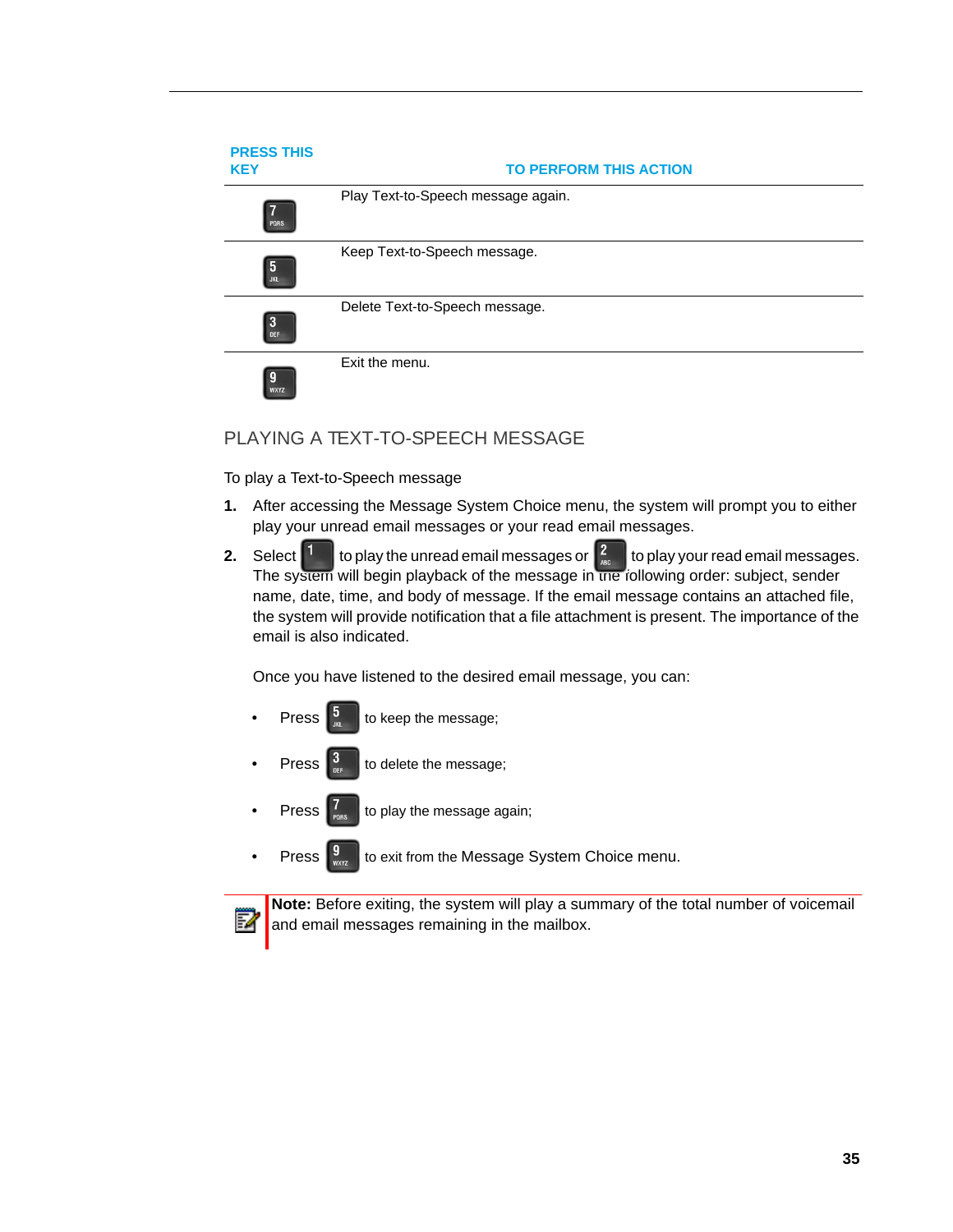## <span id="page-41-0"></span>SPEECH AUTO ATTENDANT OPTIONAL FEATURE

The NuPoint Unified Messaging Speech Auto Attendant (SAA) is a speech-enabled application that allows you to place calls to people quickly and efficiently by speaking their names. In addition to placing calls by name, you can say a department name or telephone number. An online tutorial introduces you to the system features, and voice-based help is available to answer questions.

The Speech Auto Attendant routes incoming calls based on spoken commands. Typically, you say the name of the person you want to speak to and the system transfers your call to the requested party. The Speech Auto Attendant also supports up to 15 departments and allows you to call any of the department numbers or names. See ["Making Calls" on page 38](#page-43-0) for detailed calling instructions.

The SAA has the ability to store four numbers per person and provides you with the option to select which of your phone numbers will be the default Speech Auto Attendant number. Refer to the *Web View Help* for instructions on how to configure your default phone number.

The following features are available with the Speech Auto Attendant application:

- **Call by Name:** You can place calls to any person in the company directory by saying a person's name.
- **Call by Number:** You can place calls to any number in the company directory by saying a phone number (extension).
- **Call by Department:** You can place calls to any department in the company directory by saying a department name.
- **Touchtone (DTMF) Dialing:** You can place calls to any number in the company directory by using the keypad to enter the digits.
- **Universal Commands:** You can use several generic voice commands (such as "help" or "operator") to navigate through the system. See ["Universal Voice Commands" on page 37](#page-42-1)  for more information.
- **Barge-in:** You can interrupt a system prompt with a speech or keystroke command. The Speech Auto Attendant will stop playing the prompt and respond to the command.



**Note:** Barge-in is an optional feature of the Speech Auto Attendant and must be enabled on your mailbox. Consult your System Administrator for details.

- **Tutorial:** The Speech Auto Attendant provides a tutorial which allows you to record your name (if you are a new user), or use the existing recorded name from your voice mail system. It also introduces you to the system features.
- **Presence:** The Speech Auto Attendant provides the ability to determine and playback the current presence state of the matched person prior to transferring your call. Presence refers to the person's availability in relation to the telephone (ie. busy, away, do not disturb etc.). The presence status information is for reference only, and thus a call will be transferred no matter what the presence status of the called party may be.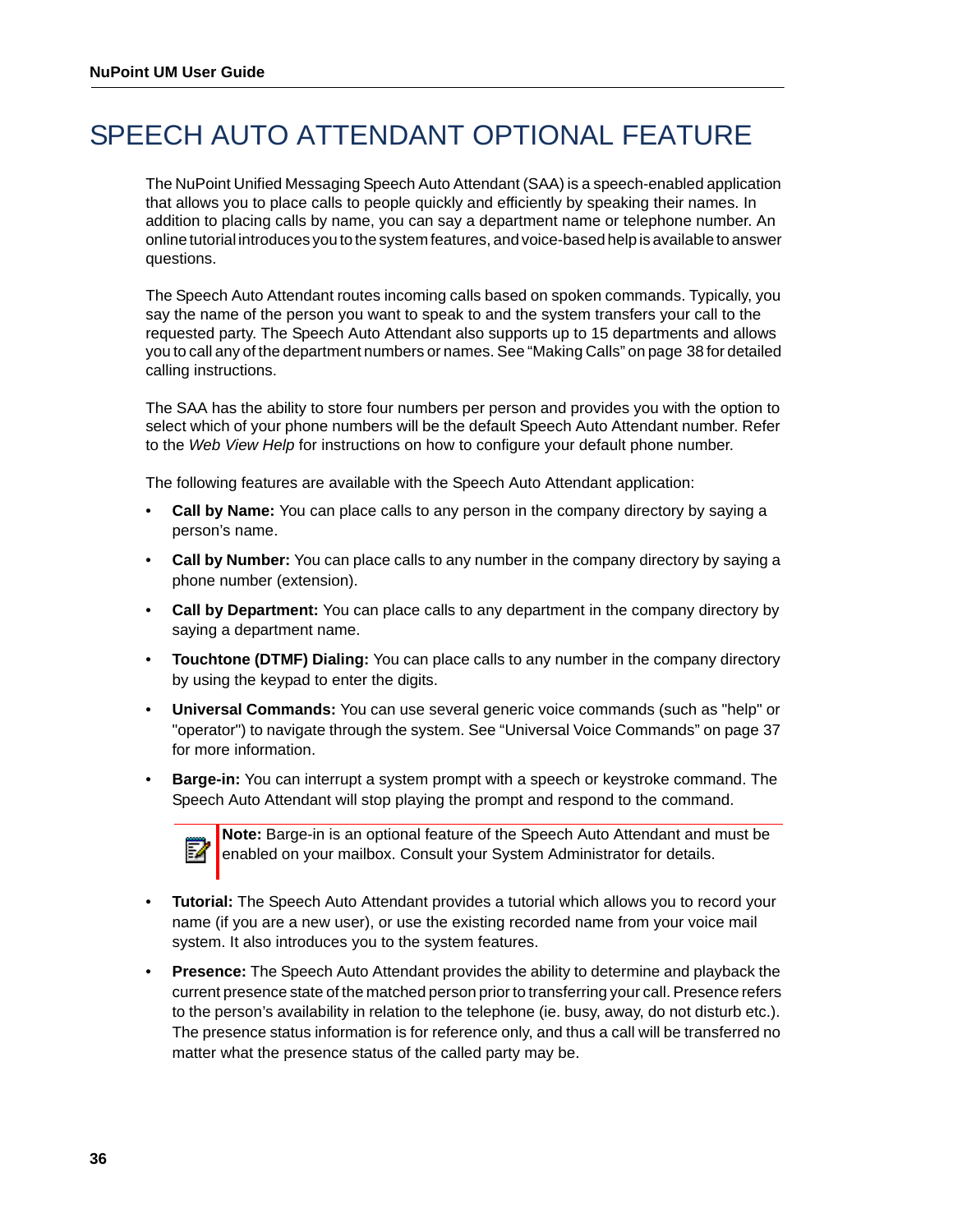**Note:** Presence is an optional feature of the Speech Auto Attendant and must be M enabled on your mailbox. Consult your System Administrator for details.

- **Disambiguation:** The Speech Auto Attendant provides the ability to transfer calls to the operator for multiple directory matches (i.e. two people named "John Doe" in the same directory). You will be notified of the duplicate names and immediately transferred to the operator, who will ask for more details in order to transfer your call to the right person.
- **Error Handling:** The Speech Auto Attendant responds to an error by instructing you to retry the command. After two recognition errors, the system will transfer your call to the operator.
- **Timeout:** The Speech Auto Attendant will time out when it detects no speech or DTMF input. Help prompts will be played to aid you in choosing an action.

### <span id="page-42-0"></span>SPEAKING TIPS

The Speech Auto Attendant responds to natural speech commands. When you become more comfortable with the prompts, you can use Barge-in to navigate through the system prompts more quickly.

When you are speaking to the Speech Auto Attendant, follow the guidelines below:

- Speak clearly, but don't shout.
- Speak at your normal pace, that is, not too slowly and not too quickly.
- In noisy environments, do not use speaker phones as the background noise will affect the speech recognition success rate.
- If you are prompted to confirm a name, answer only "Yes" or "No". If you answer "No", wait for the system prompt before you state the name again.
- If the system does not recognize a name, it may be because the name is not programmed into the system or because your pronunciation of the name is not in the system. Contact your System Administrator to have the name added or to have the pronunciation corrected.

### <span id="page-42-1"></span>UNIVERSAL VOICE COMMANDS

The following voice commands are available from anywhere within the Speech Auto Attendant system:

- **Cancel** or **Stop**: Terminates the current operation.
- **Operator:** Transfers your call to the operator.
- **Repeat**: Replays the most recent prompt.
- **Help**: Plays the list of available help commands.
- **Tutorial**: Starts the system tutorial.
- **Auto Attendant**: Transfers the call to the Speech Auto Attendant.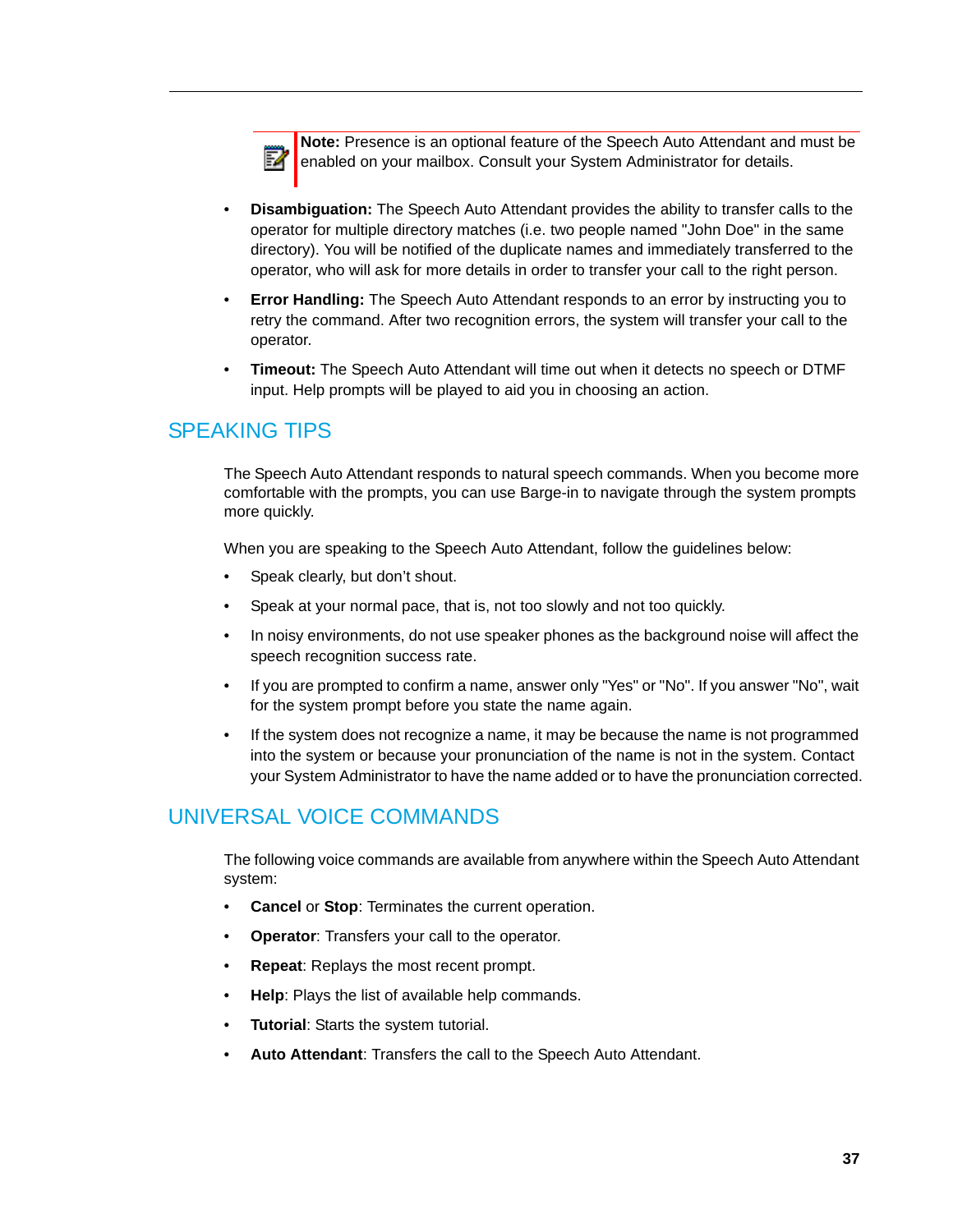### <span id="page-43-0"></span>MAKING CALLS

You can use the Speech Auto Attendant to place calls either with voice commands or digit dialing.

### <span id="page-43-1"></span>PLACING A CALL WITH VOICE COMMANDS

The Speech Auto Attendant can call contact names or departments that are programmed in the company directory by responding to your voice commands.

To place a call using voice commands

- **1.** Dial the Speech Auto Attendant access number.
- **2.** When the Auto Attendant answers, say one of the following:
	- the first and last name of the person that you want to call;
	- a department name; or



**Note:** You can listen to all the department names that are programmed in the system by speaking the "department" command.

- a phone number (speak the number one digit at a time).
- **3.** The system confirms the requested name and then dials the number associated with your spoken command.



**Note:** If, after two attempts, the Speech Auto Attendant cannot recognize the name of the person or department that you are trying to call, you will be routed to the operator.

**4.** If the Presence feature is enabled, the system will also indicate the presence state of the called party. The presence status information is for reference only, and thus the call will be transferred no matter what the presence status may be.

### <span id="page-43-2"></span>PLACING A CALL WITH DIGIT DIALING

The Speech Auto Attendant can call contact names or departments that are programmed in the company directory by responding to the digits that you press on the keypad.

To place a call using digit dialing

- **1.** Dial the Speech Auto Attendant access number.
- **2.** When the Auto Attendant answers, enter the digits to dial on the keypad.
- **3.** The system confirms the requested number and then dials the digits that you selected.



**Note:** If, after two attempts, the Speech Auto Attendant cannot recognize the number of the person or department that you are trying to call, you will be routed to the operator.

**4.** If the Presence feature is enabled, the system will also indicate the presence state of the called party. The presence status information is for reference only, and thus the call will be transferred no matter what the presence status may be.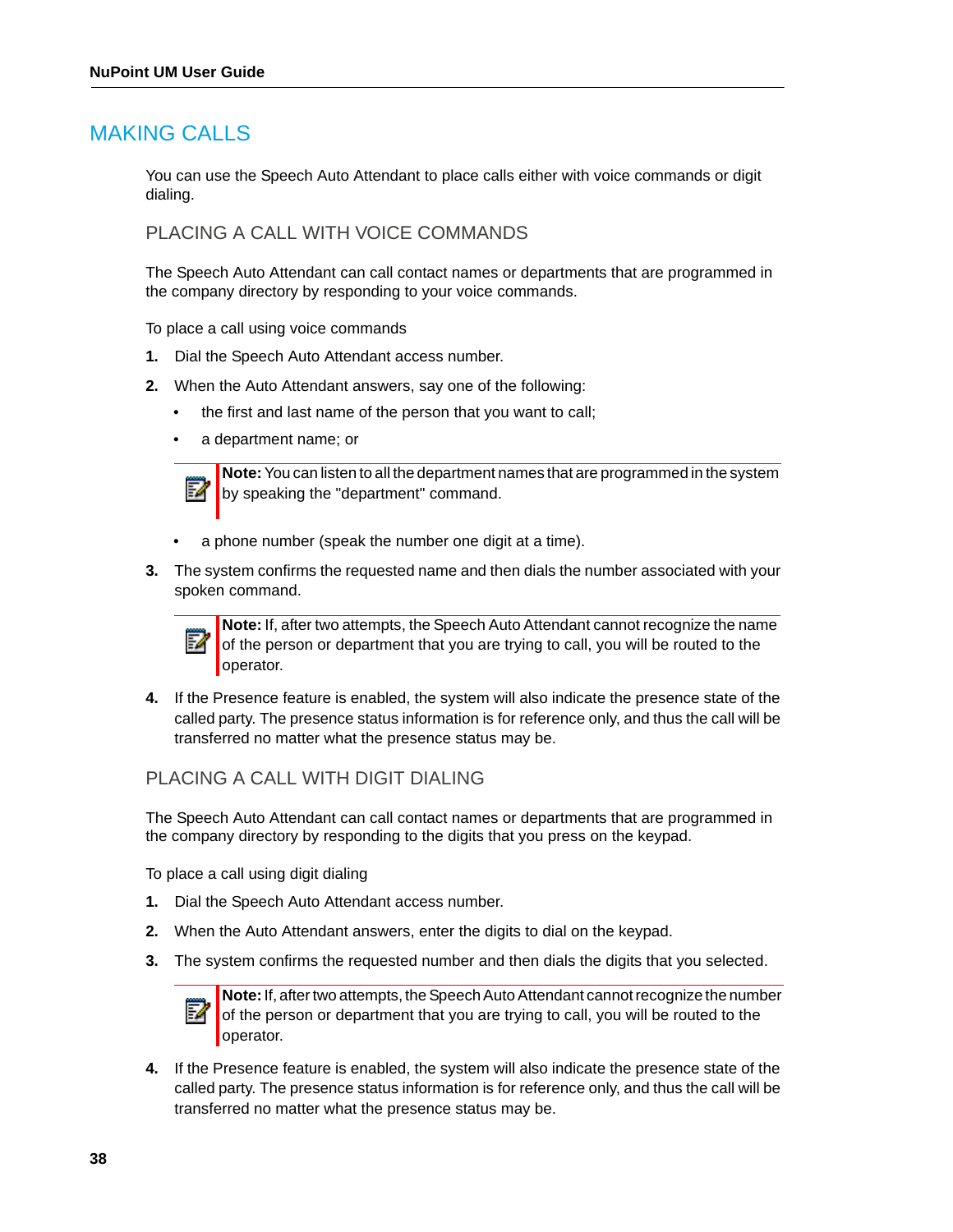### <span id="page-44-0"></span>CANCELLING A CALL

You can cancel a call in progress in one of two ways.

To cancel a call

- Say "Cancel" or "No" before the Speech Auto Attendant says "Dialing"; or
- Press 0 (zero) before the Auto Attendant says "Dialing". This command will cancel the call and the system will automatically route your call to the operator.

### <span id="page-44-1"></span>CALLING THE OPERATOR

You can call the operator from anywhere in the system.

To call the operator

- Say "Operator" or "Zero" at any time; or
- Dial 0 at any time.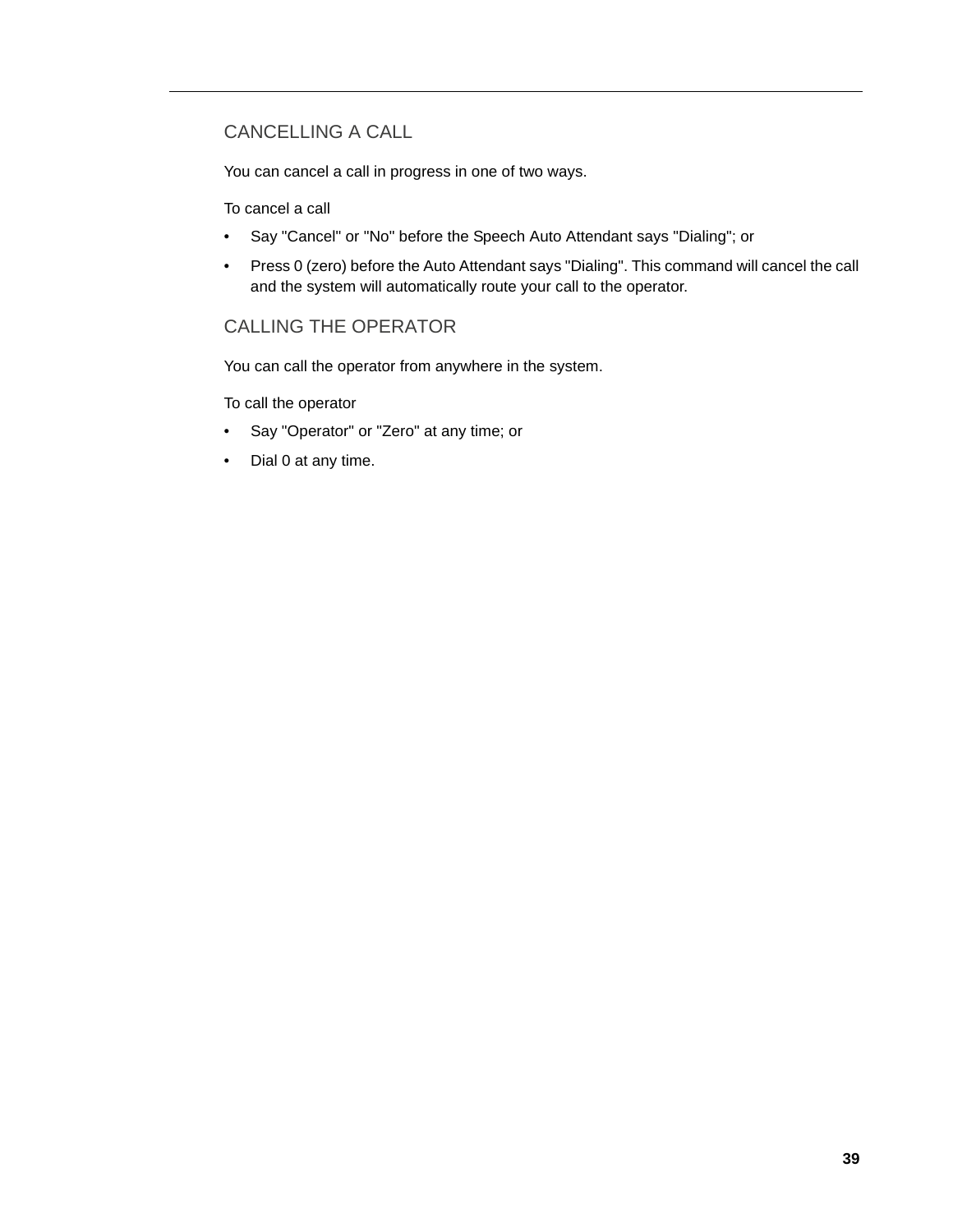## <span id="page-45-0"></span>SPEECH NAVIGATION OPTIONAL FEATURE

NuPoint UM Speech Navigation is a speech-enabled application that allows you to manage your mailbox using voice commands. In addition to being able to perform standard tasks such as play, delete and keep messages, you can transfer to the operator, enter numeric digits, and exit the system simply by speaking the appropriate commands.

Since you issue commands by speaking them, rather than by pressing buttons on a keypad, Speech Navigation enables you to operate in hands-free mode. This is useful if you have a cell phone or similar device configured as an alternate extension on your mailbox.

The following features are available with the Speech Navigation application:

- **Multiple Command Options**: Speech navigation supports the concept of aliases so that up to two different phrases can be used to accomplish the same task. For example, users can say, "Delete Message" or "Discard Message" to delete a voice message.
- **Barge-In**: This feature allows users to interrupt a system prompt with a speech or keystroke command. The system stops playing the prompt and responds to the command. Barge-in allows experienced system users to skip quickly through the prompts.
- **Error Handling**: Speech Navigation responds to an error by instructing the user to retry the command. After three recognition errors, the system will play the prompt, "I do not understand that comma: Please call again," and then disconnect the call.
- **Mailbox Extensions**: When Speech Navigation is enabled for a mailbox, it applies all of the user's extensions, including alternate extensions such as teleworker phones and cell phones. The enables users to call the message center from remote locations and immediately begin using Speech Navigation commands.
- **Commands**: The following commands can be invoked with Speech Navigation: Play Message, Keep/Save Message, Delete/Discard Message, Answer/Reply To Message, Forward/Give Message, Next Message, Make Message, User Options, Operator, and the digits zero to nine. In addition, users can leave the system by saying one of the following commands: Bye, Goodbye, Hang-up, or Quit. See ["Entering Voice Commands" on page 41](#page-46-2) for more information.

### <span id="page-45-1"></span>SPEAKING TIPS

The Speech Navigation responds to natural speech commands. When you become more comfortable with the prompts, you can use Barge-in to navigate through the system prompts more quickly.

When you are speaking to the Speech Navigation, follow the guidelines below:

- Speak clearly, but don't shout.
- Speak at your normal pace, that is, not too slowly and not too quickly.
- In noisy environments, do not use speaker phones as the background noise will affect the speech recognition success rate.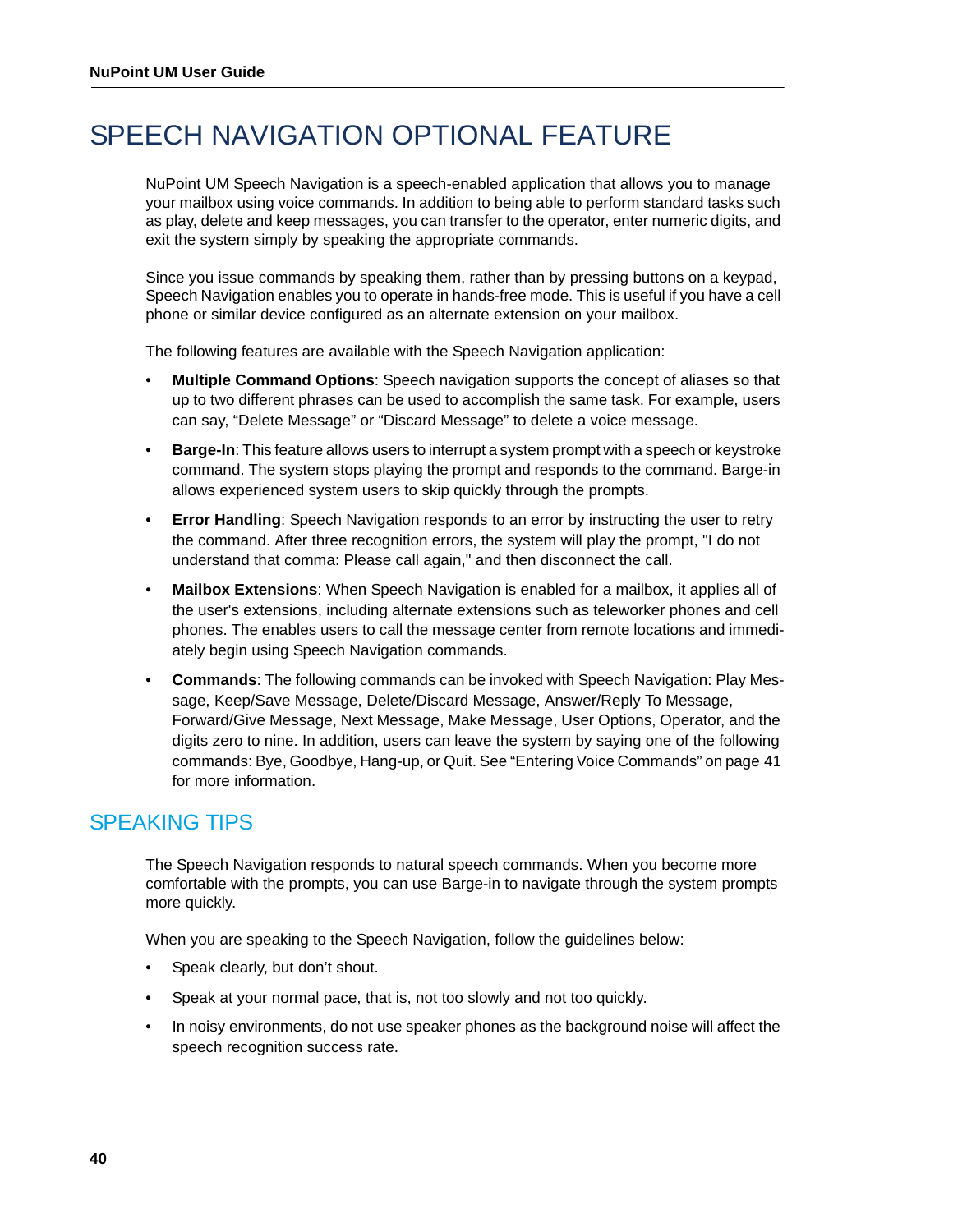- If the system does not recognize your command, you will be prompted to repeat it. If you fail three times in a row, the system will play the prompt, "I do not understand that command. Please call again," and then disconnect the call.
- The system recognizes North American English only.

## <span id="page-46-0"></span>UNIVERSAL VOICE COMMANDS

The following Speech Navigation voice commands are available when you are logged into your mailbox:

- **Operator | Transfer to operator | Attendant | Transfer to attendant**: Transfers you to the operator.
- **Bye | Goodbye | Hang-up | Quit**: Provided that you are not currently recording a message, the system plays a message summary ("You have x messages. Goodbye."), terminates the call and exits the system.
- **Exit**:

Ø

Takes you up one level in the menu structure.

### <span id="page-46-1"></span>ENABLING SPEECH NAVIGATION

After your administrator has enabled Speech Navigation for your mailbox, you can turn it on and off from the Web View.

To enable Speech Navigation for your mailbox:

- **1.** Open the Web View interface in a web browser.
- **2.** Enter your **Mailbox** number and **Passcode**, and then click **Submit**.
- **3.** Select the **Speech Navigation** tab.
- **4.** Click **Enable Speech Navigation**.

Speech Navigation is "turned on" for your mailbox's primary and alternate extensions.

**Note:** After you enable Speech Navigation, you will receive prompts only in North American English, even if your mailbox is configured to use non-English prompts.

## <span id="page-46-2"></span>ENTERING VOICE COMMANDS

You can use the Speech Navigation voice commands to access your mailbox and manage messages. Some submenus require the digit dialing.

<span id="page-46-3"></span>ACCESSING YOUR MAILBOX

The method to access your mailbox varies depending on whether you are calling from one of your extensions or from an external number.

*From Your Own Extension (Primary or Alternate)*

To access your mailbox from your primary extension or one of your alternate extensions: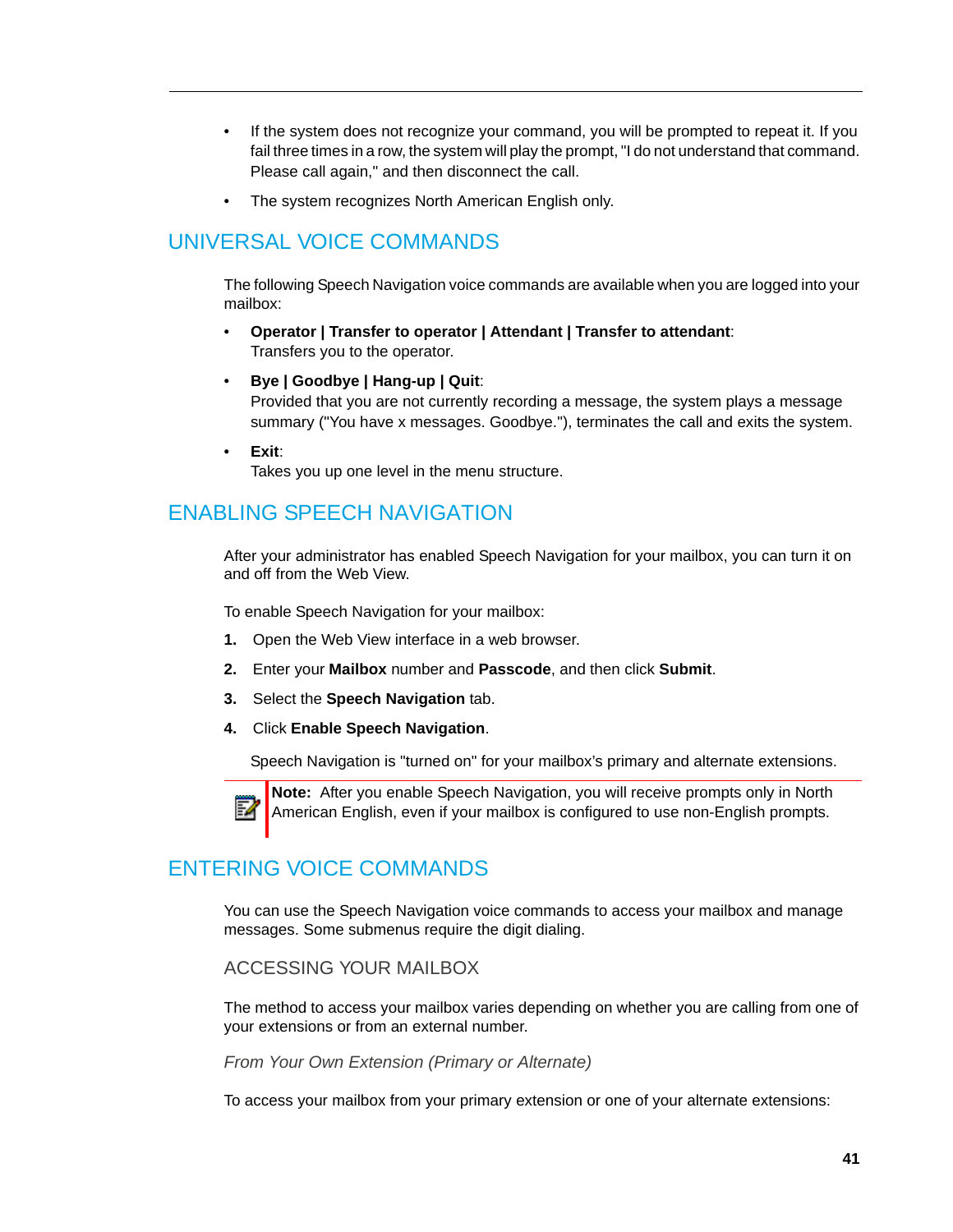- **1.** Dial the NuPoint UM Voice access number.
- **2.** Say your passcode when prompted. (For higher security, enter your passcode with the TUI.)

### *From an External Number*

To access your mailbox from an external number (not one of your extensions):

- **1.** Dial the NuPoint UM Voice access number.
- **2.** Enter your mailbox number on the keypad, followed by the  $\mathbb{R}^*$  key.
- **3.** Enter your passcode on the keypad when prompted.

### <span id="page-47-0"></span>ACCESSING THE VOICE MAIL AND EMAIL MENUS

After you access your mailbox, the system tells you how many messages you have and prompts you to begin entering Speech Navigation voice commands. The available commands vary depending on whether you are a regular or Advanced UM voicemail user.

### *If You Are a Regular Voicemail User*

If you are a regular voice mail user, you are already in the Voice Mail menu, so you will hear a message similar to this: "You have 2 urgent messages and 2 unplayed messages. You may say Play to play the first message, New Message to make a new message, User Options to go to User Options..."

• Proceed to ["Managing Your Messages" on page 42](#page-47-1).

### *If You Are Advanced UM Voicemail User with TTS*

If you have the Advanced UM with TTS feature, you will hear a message similar to this: "You have 2 unplayed messages, 1 saved message, 3 unplayed emails, and 1 saved email message. Say Voicemail to access your voicemail messages; say Email to access your email messages."

- **1.** Say **Voicemail** to access the Voice Mail menu or **Email** to access the Email menu.
- **2.** Proceed to ["Managing Your Messages" on page 42.](#page-47-1)

**Note:** Advanced UM users who do not have the TTS option cannot access the email menu.

### <span id="page-47-1"></span>MANAGING YOUR MESSAGES

After you have accessed the Voicemail or Email menu, you can manage your messages with the following Speech Navigation voice commands.

At any time during message playback you can use the telephone user interface to pause the message, move forward or backward five seconds, skip to the next message or return to the beginning of the previous message. For details concerning which keys (or softkeys) to press, see [page 7.](#page-12-0)

Note that some commands, such as Give Message and Answer Message, lead to submenus that require the digit dialing on the telephone keypad.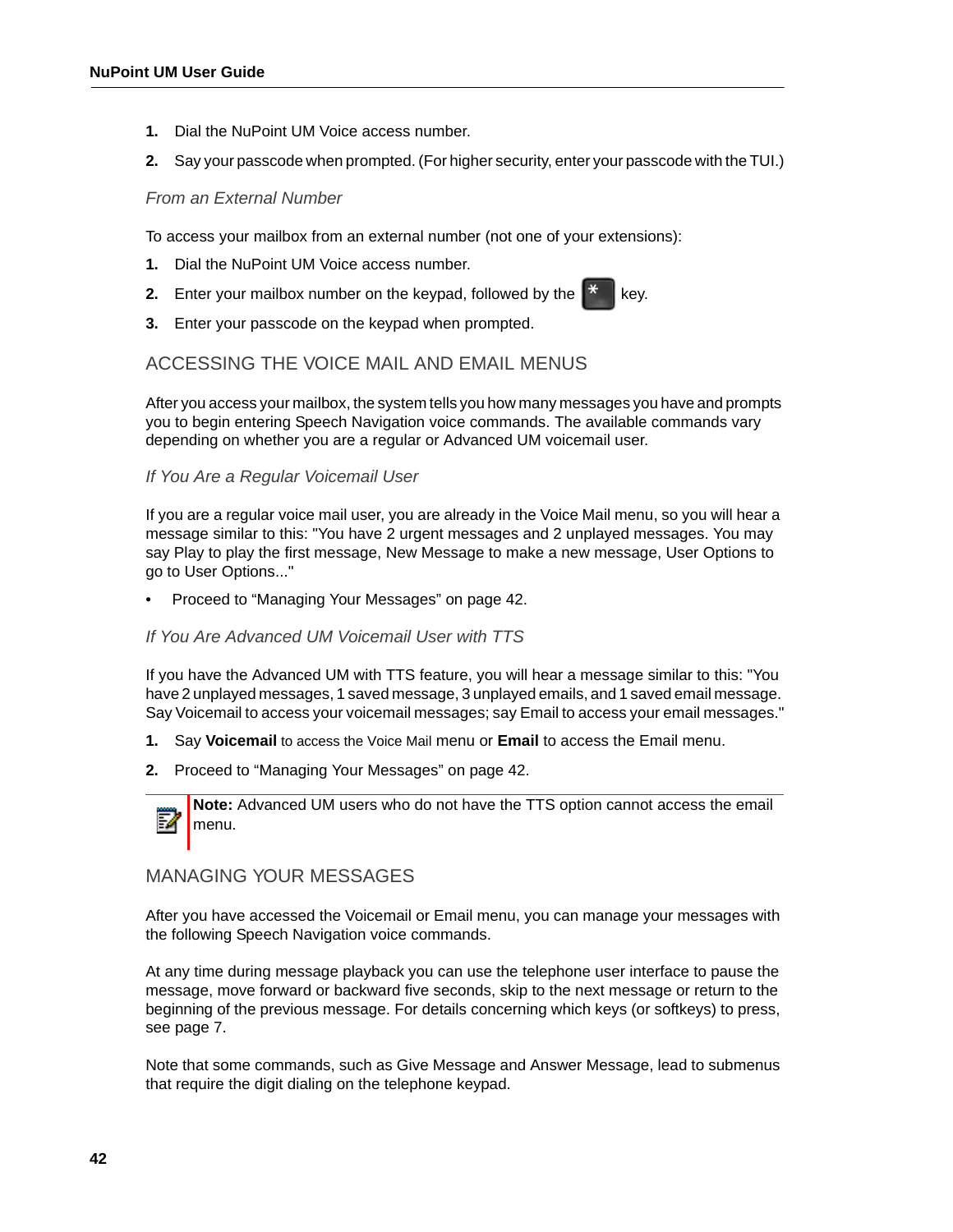| <b>SAY</b>                         | <b>TO PERFORM THIS ACTION</b>                                                                                                                                                                                                              | <b>EQUIVALENT</b><br><b>KEY</b> |
|------------------------------------|--------------------------------------------------------------------------------------------------------------------------------------------------------------------------------------------------------------------------------------------|---------------------------------|
| <b>Play</b><br><b>Play Message</b> | Plays the message. Your urgent messages will be played first.<br>Then, depending on your mailbox settings, you may have the<br>option to play unplayed or saved messages first; otherwise, your<br>unplayed messages will be played first. | PORS                            |
|                                    | To replay a message, say "Play" again.                                                                                                                                                                                                     |                                 |
| Keep                               | Keep the message.                                                                                                                                                                                                                          |                                 |
| <b>Keep Message</b>                | Kept messages can be accessed only after you have skipped                                                                                                                                                                                  |                                 |
| Save                               | through your unplayed messages and message receipt queues.                                                                                                                                                                                 |                                 |
| Save Message                       |                                                                                                                                                                                                                                            |                                 |
| <b>Next</b>                        |                                                                                                                                                                                                                                            |                                 |
| <b>Next Message</b>                |                                                                                                                                                                                                                                            |                                 |
| <b>Delete</b>                      | Discard the message.                                                                                                                                                                                                                       |                                 |
| <b>Delete Message</b>              | The system will ask, "Are you sure you want to delete the                                                                                                                                                                                  |                                 |
| <b>Discard</b>                     | message?" Say Yes to confirm the deletion.                                                                                                                                                                                                 |                                 |
| <b>Discard Message</b>             |                                                                                                                                                                                                                                            |                                 |
| <b>Answer</b>                      | Answer the person who sent the message using one of the                                                                                                                                                                                    |                                 |
| <b>Answer Message</b>              | following options:                                                                                                                                                                                                                         |                                 |
|                                    | to answer with a voice mail message.<br>Press                                                                                                                                                                                              |                                 |
|                                    | to dial the caller and keep the message.<br>Press                                                                                                                                                                                          |                                 |
|                                    | to dial the caller and discard the message.<br>Press                                                                                                                                                                                       |                                 |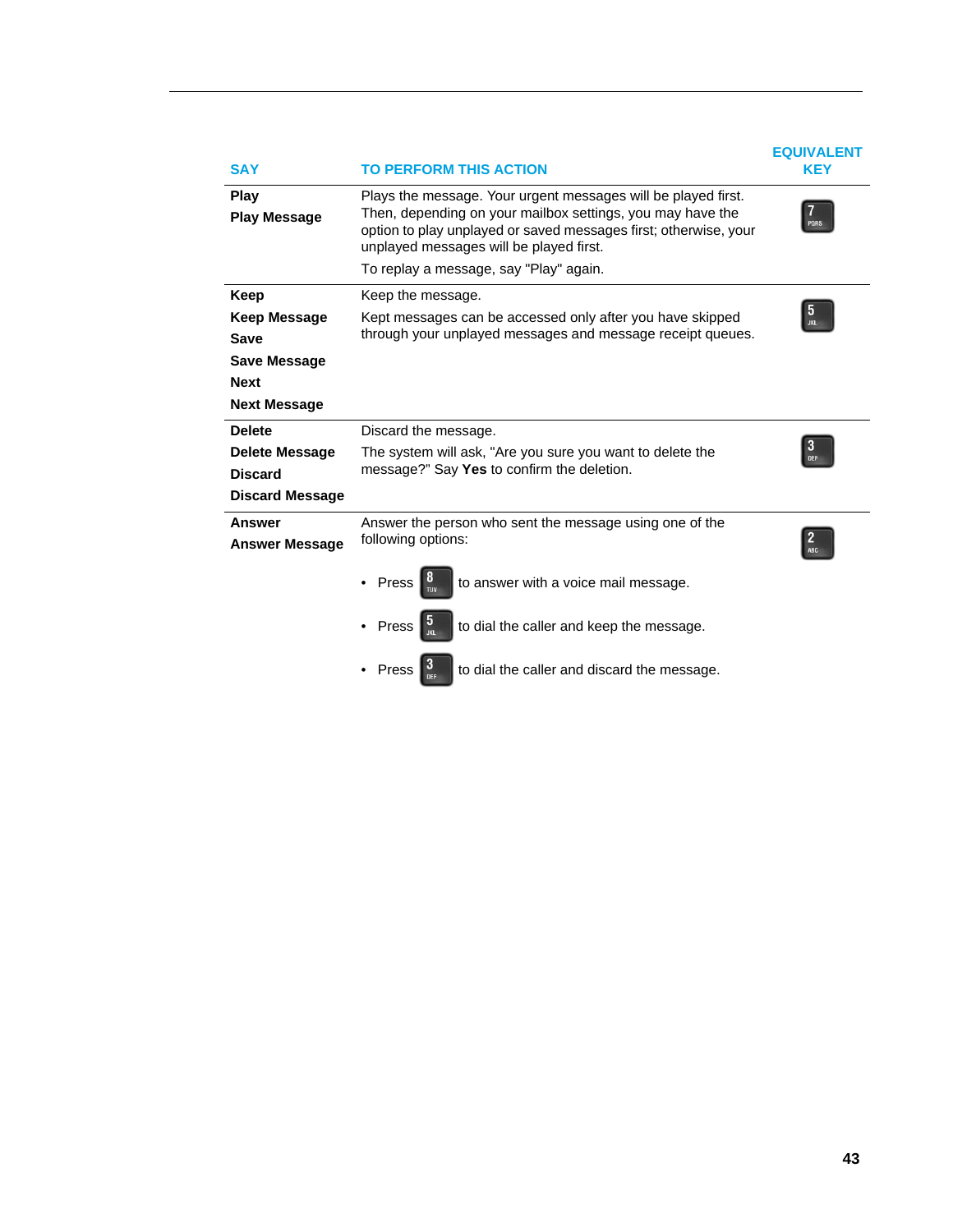| <b>SAY</b>                                                                         | <b>TO PERFORM THIS ACTION</b>                                                                                                                                                                                                                                                                                           | <b>EQUIVALENT</b><br>KEY |
|------------------------------------------------------------------------------------|-------------------------------------------------------------------------------------------------------------------------------------------------------------------------------------------------------------------------------------------------------------------------------------------------------------------------|--------------------------|
| Give<br>Give To<br><b>Give Message</b><br><b>Forward</b><br><b>Forward Message</b> | Give one of your voice messages to another mailbox, distribution<br>list, or off-system telephone number.<br>1. Say or enter the mailbox, distribution list or telephone number.<br>2. Say Record, add your comments, and then select one of the<br>following options:<br>Say Review or press<br>to review the message. | GHI                      |
|                                                                                    | Say Send or press<br>to send the message.<br>WXY7<br>Say Discard or press<br>to discard the message.                                                                                                                                                                                                                    |                          |
|                                                                                    | Say Append or press<br>to add another comment.<br>Say Options or press  <br>to access message addressing<br>options:<br>- Say Mark Confidential or press<br>to mark the<br>message as confidential.                                                                                                                     |                          |
|                                                                                    | Say Request Receipt or press  <br>to receive a<br>return receipt.<br>to mark the<br>Say Make Urgent or press<br>message as urgent.<br>Say Make Future Delivery or press<br>to deliver<br>the message up to 60 days in the future. Then<br>follow the prompts to specify a date and time.                                |                          |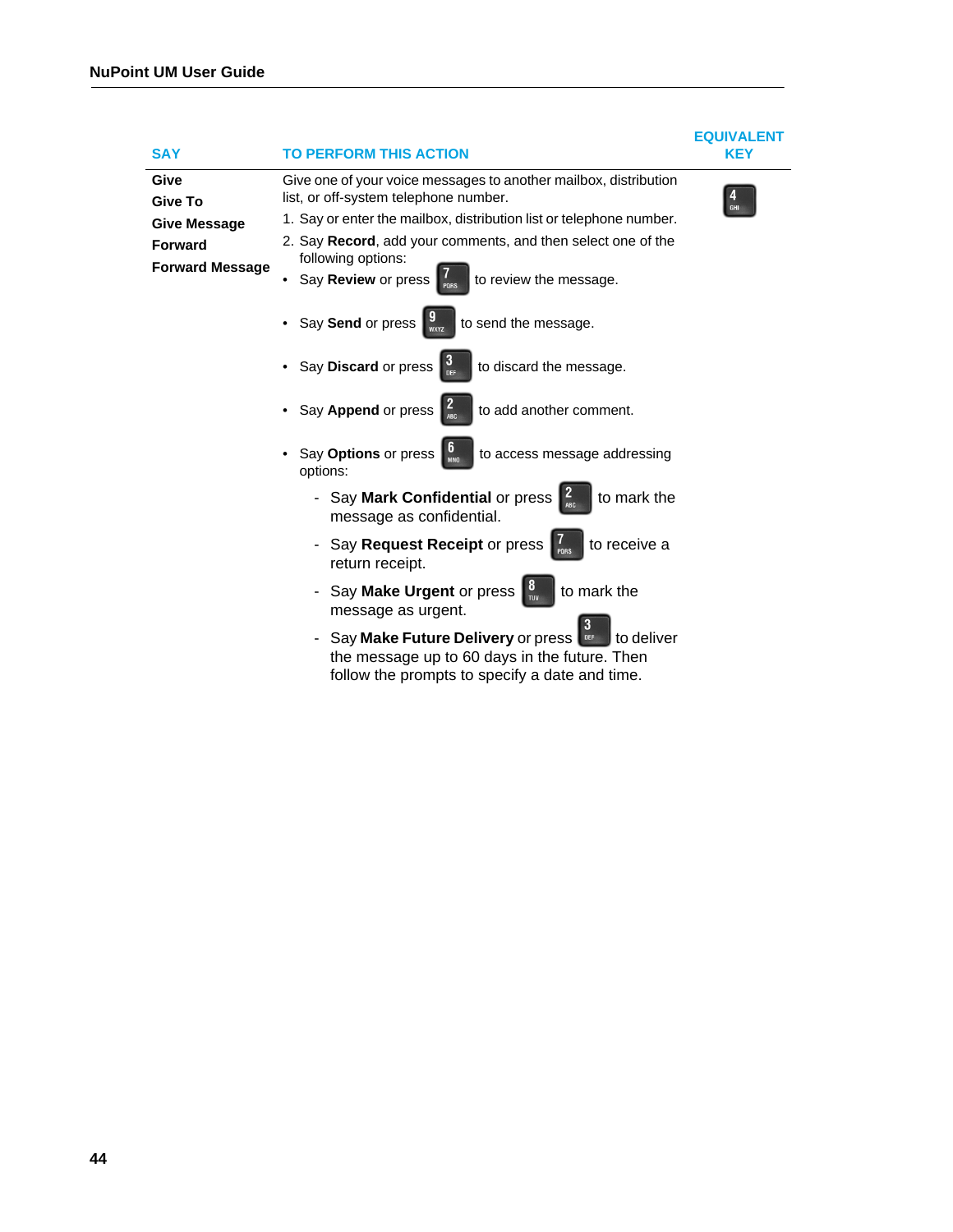| SAY                         | TO PERFORM THIS ACTION                                                                                                                                                                                                                                                                                                            | <b>EQUIVALENT</b><br>KEY |
|-----------------------------|-----------------------------------------------------------------------------------------------------------------------------------------------------------------------------------------------------------------------------------------------------------------------------------------------------------------------------------|--------------------------|
| Make<br><b>Make Message</b> | Make a new voice message and address it to another mailbox,<br>distribution list, or off-system telephone number.<br>1. Say or enter the mailbox, distribution list or telephone number.<br>2. Say Record, add your comments, and then select one of the<br>following options:<br>• Say Review or press<br>to review the message. | MNO                      |
|                             | • Say Send or press<br>to send the message.                                                                                                                                                                                                                                                                                       |                          |
|                             | Say Discard or press<br>to discard the message.                                                                                                                                                                                                                                                                                   |                          |
|                             | Say Append or press<br>to add another comment.<br>ABC                                                                                                                                                                                                                                                                             |                          |
|                             | • Say Options or press<br>to access message addressing<br>options.                                                                                                                                                                                                                                                                |                          |
|                             | - Say Mark Confidential or press<br>to mark the<br>message as confidential.                                                                                                                                                                                                                                                       |                          |
|                             | - Say Request Receipt or press<br>to receive a<br>return receipt.                                                                                                                                                                                                                                                                 |                          |
|                             | - Say Make Urgent or press<br>to mark the<br>message as urgent.                                                                                                                                                                                                                                                                   |                          |
|                             | Say Make Future Delivery or press DDEF<br>l to deliver<br>the message up to 60 days in the future. Then<br>follow the prompts to specify a date and time.                                                                                                                                                                         |                          |
| <b>User Options</b>         | Allows you to listen to the user tutorial, change your greetings,<br>record your name, and define your password, create voice mail<br>distribution lists, and select call scheduling options.                                                                                                                                     |                          |
|                             | to update your primary,<br>• Say Change Greeting or press<br>conditional or extended greeting.                                                                                                                                                                                                                                    |                          |
|                             | • Say Change Name or press<br>to re-record your name.                                                                                                                                                                                                                                                                             |                          |
|                             | • Say Change Passcode or press<br>to change your<br>mailbox passcode.                                                                                                                                                                                                                                                             |                          |
|                             | • Say Change Distribution List or press<br>to manage your<br>distribution lists.                                                                                                                                                                                                                                                  |                          |
|                             | Say Change Call Schedule Options or press<br>to<br>manage your call schedule options.                                                                                                                                                                                                                                             |                          |
|                             | Say Activate Tutorial or press<br>to play the system<br>tutorial.                                                                                                                                                                                                                                                                 |                          |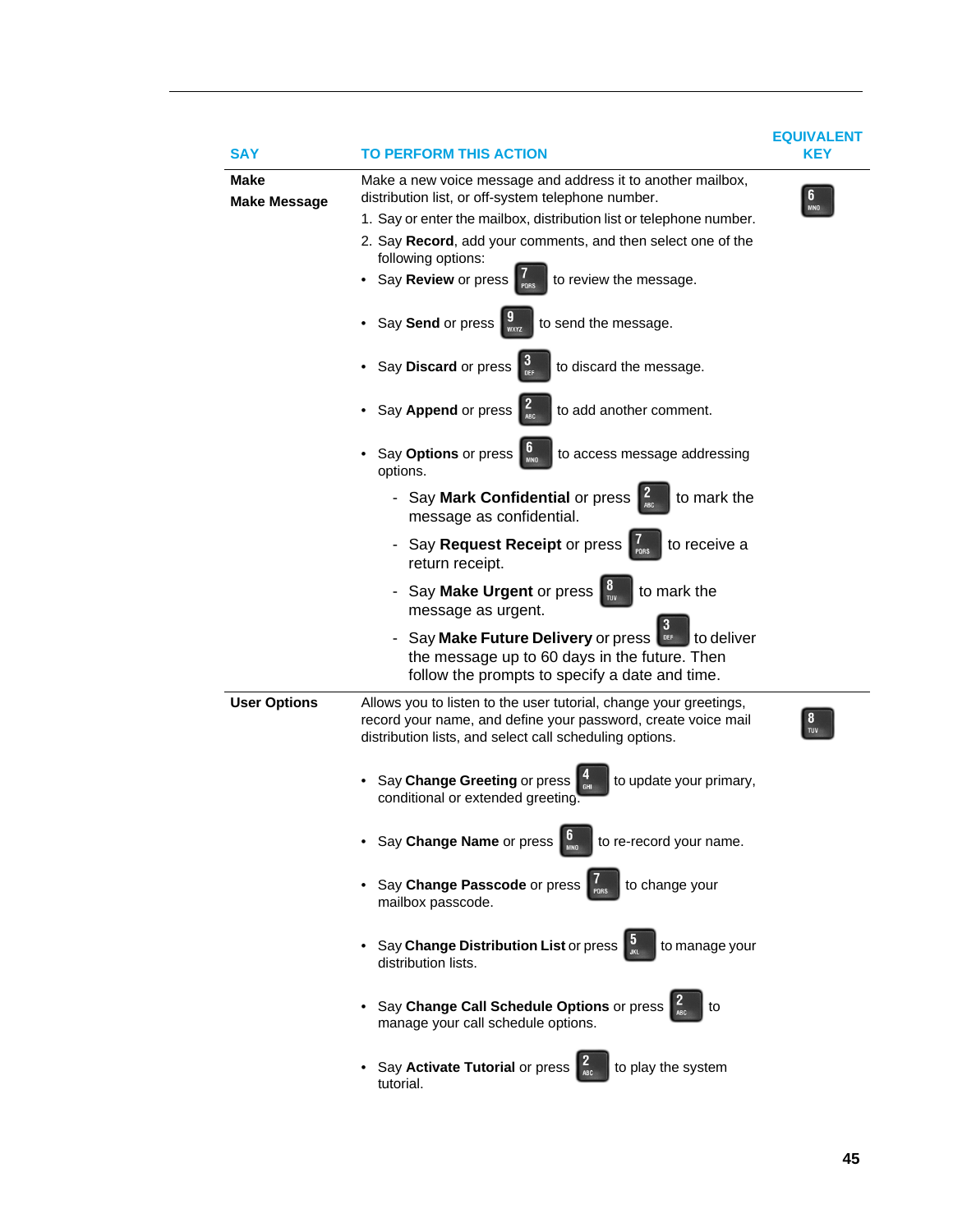P,

| <b>SAY</b>                               | <b>TO PERFORM THIS ACTION</b>                                                                                                                                                  | <b>EQUIVALENT</b><br><b>KEY</b> |
|------------------------------------------|--------------------------------------------------------------------------------------------------------------------------------------------------------------------------------|---------------------------------|
| Exit                                     | Takes you up one level in the menu structure.                                                                                                                                  |                                 |
| <b>Bye</b><br>Goodbye<br>Hang up<br>Quit | Provided that you are not currently recording a message, the<br>system plays a message summary ("You have x messages.<br>Goodbye."), terminates the call and exits the system. |                                 |

**Note:** You may not have access to all of the options above, depending on how your mailbox is configured. Consult your System Administrator for more information.

### <span id="page-51-0"></span>ACCESSING OTHER MENUS

Although Speech Navigation is optimized to enable you to manage your voice and email messages, you can also use it to manage a number mailbox options. However, once you access the submenus for these options, you must use the telephone keypad rather than voice commands to make selections. The following submenus require telephone keypad commands:

- **Make Future Delivery** (under Make Message > Options and Give Message > Options)
- **Change Greeting** (under User Options)
- **Distribution List** (under User Options)